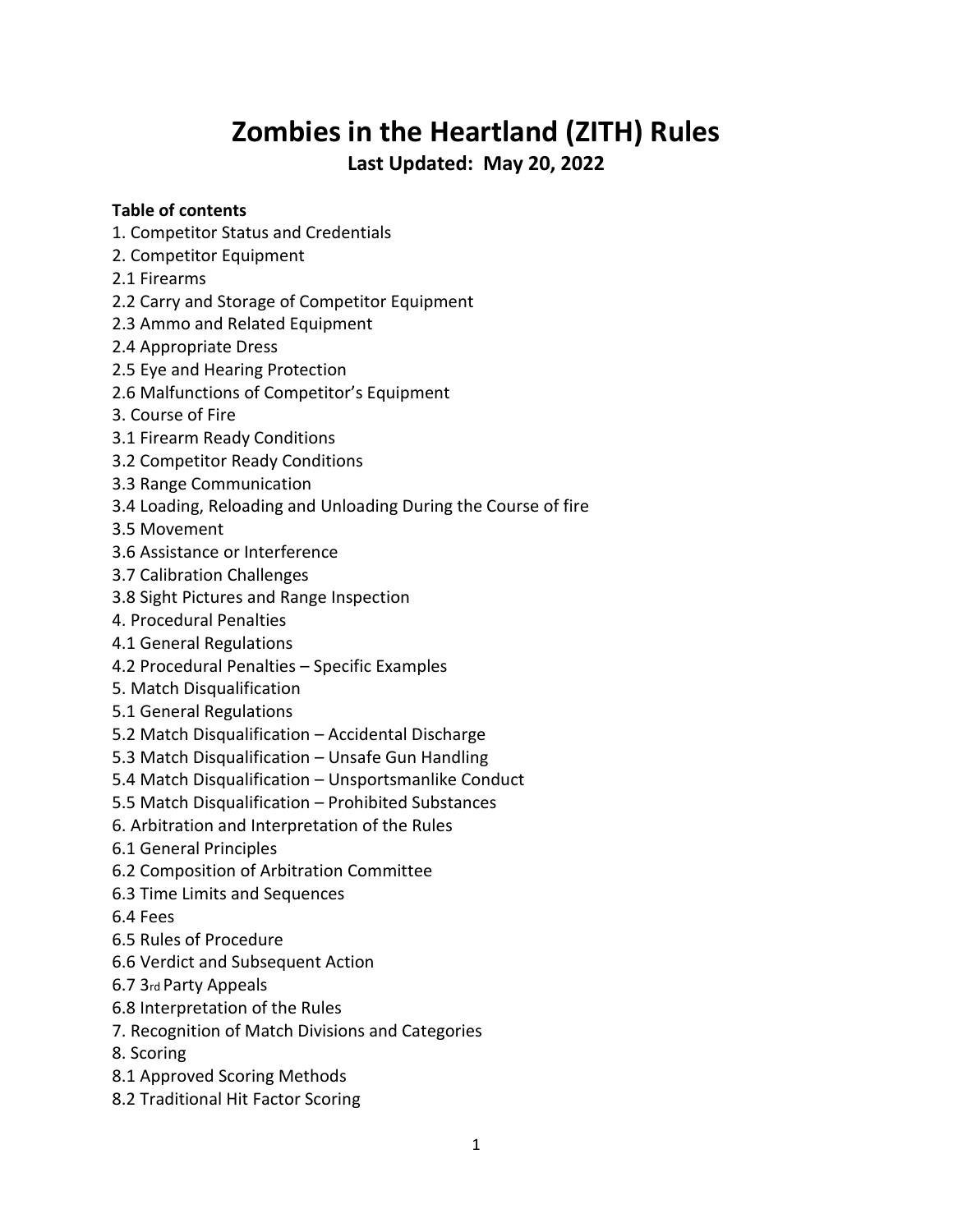- 8.3 Time Plus Scoring
- 8.4 General Regulations that apply to both Scoring Methods
- 8.5 Scoring Ties
- 8.6 Score Verification and Challenges
- 8.7 Score Sheets
- 8.8 Scoring Responsibility
- 8.9 Official Time
- 8.10 Scoring Programs
- 9. Match Structure
- 10. Course Construction and Modification
- 10.1 General Regulations
- 10.2 Course Construction Criteria
- 10.3 Approved Targets Paper
- 10.4 Approved Targets Metal
- 10.5 Approved Targets Frangible
- 10.6 Rearrangement of Range Equipment or Surface
- 10.7 Range Equipment Failure and Other Issues
- 10.8 Modifications to Course Construction
- 10.9 Long Gun Staging Area
- 10.10 Safety Areas
- 10.11 Unloading and Loading Station
- 11. Course Information
- 11.1 General Regulations
- 11.2 Written Stage Briefing
- 12. Match Management
- 12.1 Match Officials
- 12.2 Discipline of Match Officials
- 12.3 Appointment of Match Officials
- 13. Miscellaneous Matters

Appendixes A Division Criteria A1 Tactical A2 Open A3 Amateur B ZITH Recognition C Vendor Area

D Glossary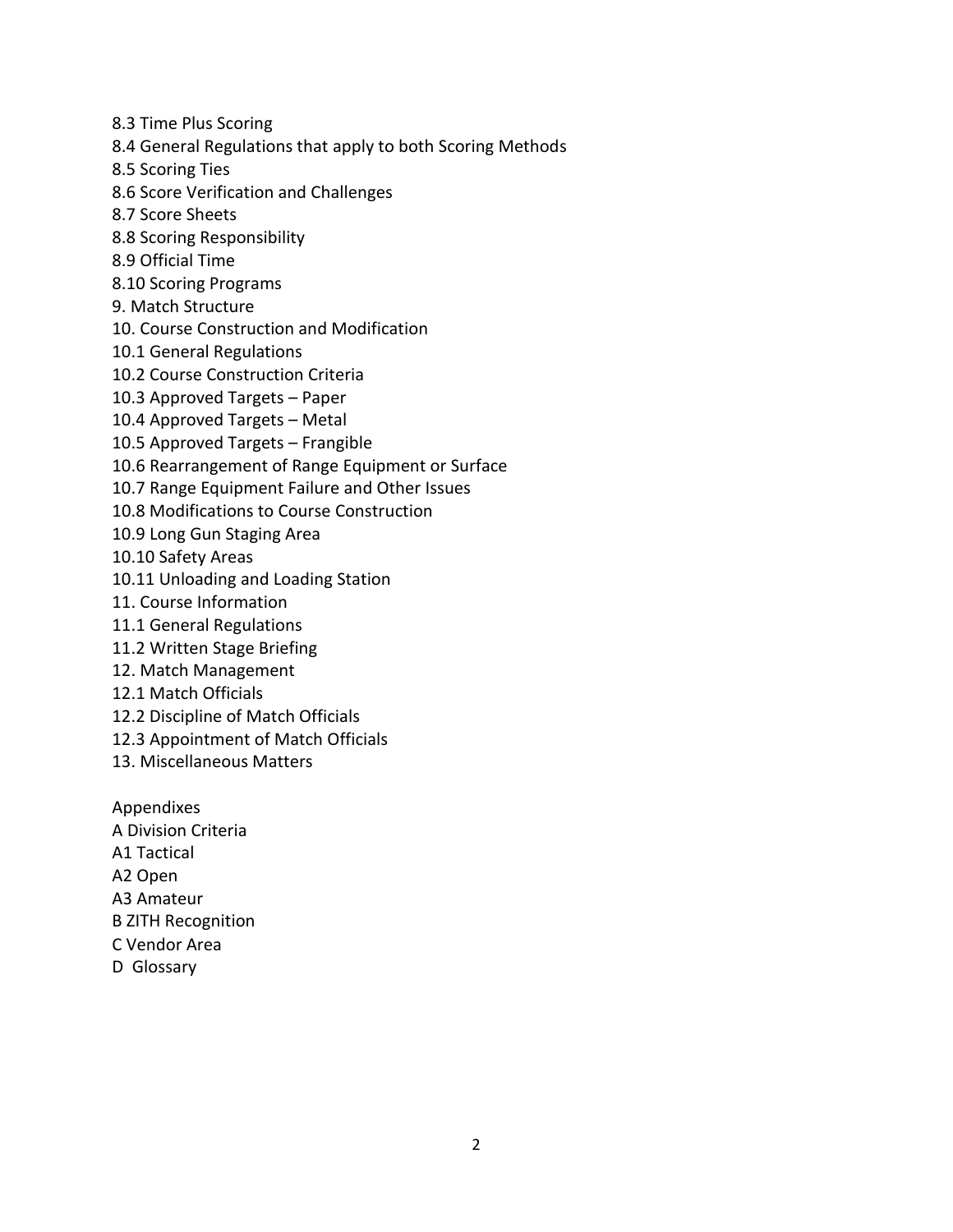# **1. Competitor Status and Credentials**

1.3 No person may be barred from participating in a ZITH based on gender, race, religion or occupation. 1.4 An individual may be barred from participating in a ZITH, at the match director's discretion, if the person:

- a. has demonstrated an inability to safely complete courses of fire, or
- b. has demonstrated behavior which would or may disrupt the match, or which would bring disrepute to the sport.

#### 1.6 Competitor Scheduling and Squadding

1.6.1 Competitors must compete for score according to the published match and squadding schedule. A competitor who is not present at the scheduled time and date for any stage may not attempt that stage without the prior approval of the Match Director or Range Master, failing which the competitor's score for that stage will be 300 seconds.

1.6.2 Range Officials, match sponsors and other persons may compete for score in a "pre-match", subject to the prior approval of the Match Director. Competitors in the main match must not be restricted from viewing the pre-match. Scores attained in the "pre-match" may, at the discretion of the Match Director, be included in the overall match results provided the dates of the "prematch" are published in the official match schedule.

1.6.3 A match, tournament or league will be deemed to have started on the first day that competitors (including those specified above) shoot for score and will be deemed to have ended when the results have been declared final by the Match Director.

## **2. Competitor Equipment**

2.1 Firearms:

2.1.1 Firearms are separated and defined by Divisions (see Appendix A), however, courses of fire must remain consistent for all Divisions.

2.1.2 A firearm is considered to be the combination of a specific caliber/gauge, barrel, stock or grip, sighting system, and fixed magazine or magazine tube if applicable. Competitors must not reconfigure any firearm (i.e., change caliber/gauge, barrel, muzzle brakes/compensator/flash hiders, butt stock, forend, sighting system (including scopes, magnifiers, etc), fixed magazine or magazine tube) during the course of a match. See [2.1.9]

2.1.2.1 Handguns with shoulder stocks and/or fore grips of any kind are prohibited. Rifles and Shotguns must be fitted with a stock, enabling it to be fired from the shoulder.

2.1.2.2 Chokes, slings, bi-pods, monopods, ammo/mag holders, and flashlights may be added, removed or changed at any time during the match, providing that they are allowed in the competitor's division. (See Appendix A)

2.1.2.3 Choke tubes and other choke-altering devices are permitted.

2.1.3 The minimum cartridge case dimension for handguns and Pistol Caliber Carbine to be used in ZITH is 9x19 mm. The minimum bullet diameter is 9 mm (.354 inches). The minimum caliber for Rifle is 5.45mm x 39mm. Shotguns must be 20 gauge or larger. Some divisions may have a higher minimum. 2.1.4 Sights – Types of sights identified by ZITH are:

2.1.4.1 "Open sights" - aiming devices fitted to a firearm which do not use electronic circuitry and/or lenses.

2.1.4.2 "Optical/electronic sights" - aiming devices fitted to a firearm that uses electronic circuitry and/or lenses.

2.1.4.2.1 A magnifier may be used with an optical sight in Tactical Divisions without violating the "one optic" rule, provided: The magnifier does not contain an aiming reticle. The magnifier cannot be used as an aiming device by itself. The magnifier is mounted in the same location on the rifle for the entire match. If these provisions are satisfied the magnifier will not be considered a second/separate optic,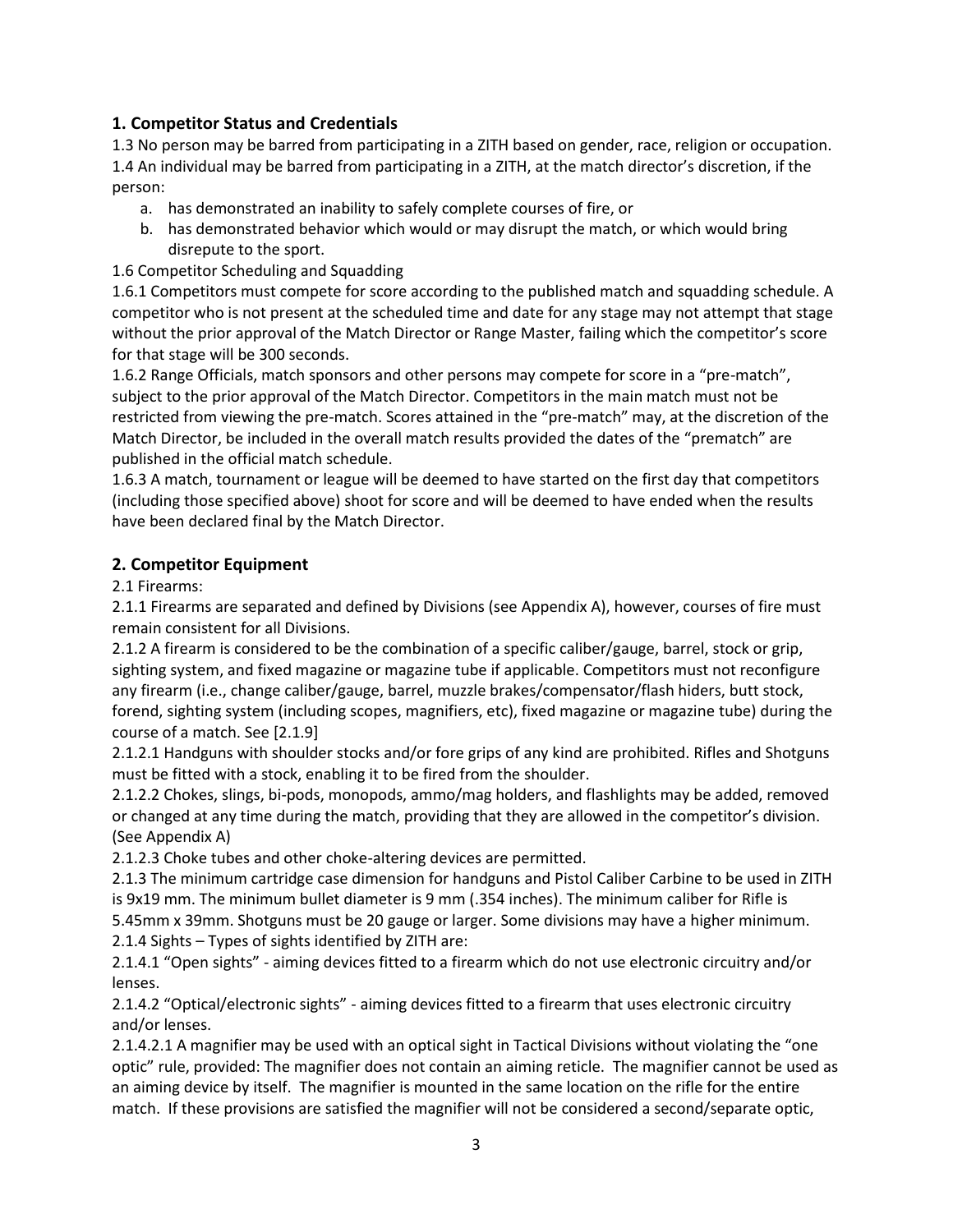and the competitor may start and use their optic in either magnified or unmagnified mode without restriction.

2.1.4.3 The Range Master is the final authority in respect of the classification of any sights used in an ZITH and/or their compliance with these rules, including the Divisions in Appendix A.

2.1.5 There is no restriction on the trigger pull weight however; the trigger mechanism must, at all times, function safely.

2.1.6 Triggers and/or trigger shoes that extend beyond the width of the trigger guard are expressly prohibited on a handgun. However, rifles and shotguns fitted with "winter triggers/guards" may be used in this mode, provided that this fitting was designed, manufactured and provided as part of the firearm and only when the particular climate or weather conditions dictate their use.

2.1.7 All firearms must be serviceable and safe. Range Officers may demand examination of a competitor's firearm or related equipment, at any time, to check they are functioning safely. If any such item is declared unserviceable or unsafe by a Range Officer, it must be withdrawn from the match until the item is repaired to the satisfaction of the Range Master.

2.1.8 Competitors must use the same firearm and sighting system for all courses of fire in a match (the same handgun, rifle, shotgun, etc.). However, in the event that a competitor's original firearm and/or sighting system become unserviceable or unsafe during a match, the competitor must, before using a substitute firearm and/or sighting system, seek permission from the Range Master who may approve the substitution provided he is satisfied:

2.1.8.1 The substitute satisfies the requirements of the relevant Division, and, in the case of a rifle, is of the same type, action, and caliber, fitted with the same type of sights.

2.1.8.2 In using the substitute the competitor will not gain a competitive advantage.

2.1.9 A competitor who substitutes or significantly modifies a firearm during a match without the prior approval of the Range Master will be subject to disqualification for unsportsmanlike conduct.

2.1.10 Competitors may be required to carry more than one firearm at a time, but must never be required or allowed to engage targets with more than one firearm at a time. See [3.3.7.2]

2.1.11 Handguns offering "burst" and/or fully automatic operation are prohibited. Rifles offering only "burst" and/or fully automatic operation (i.e. whereby more than one round can be discharged on a single pull or activation of the trigger) are prohibited.

2.1.12 Legally possessed sound suppressors are allowed on long guns as long as the shots are picked up by the shot timers. Range officers may request to verify this by test firing before a shooter begins the course of fire.

2.1.13 If at any time during the match a suppressor is found to reduce the sound signature below the threshold for the shot timers, it will be required to be removed for the duration of the match.

2.2.1 Except when within the boundaries of a safety area or when under the supervision and direct command of a Range Officer, competitors must carry their handguns unloaded in a gun case, gun bag or in a holster on a belt worn by the competitor.

2.2.2 Competitors carrying their handgun in a holster must have an empty magazine well, and the hammer or striker must be de-cocked. Anyone found in violation of this rule will be immediately escorted by a Range Officer to a suitable range or safety area where appropriate corrective action shall be made.

#### Long guns

2.2.3 Except when within the boundaries of a safety area, or when under the supervision and direct command of a Range Officer, competitors must carry their long guns:

2.2.3.1 Detachable magazines removed.

2.2.3.2 Competitors must use a chamber safety flag, or clear chamber device, that is easily visible externally to the gun when transporting from vehicles or stage to stage. Anyone found in violation of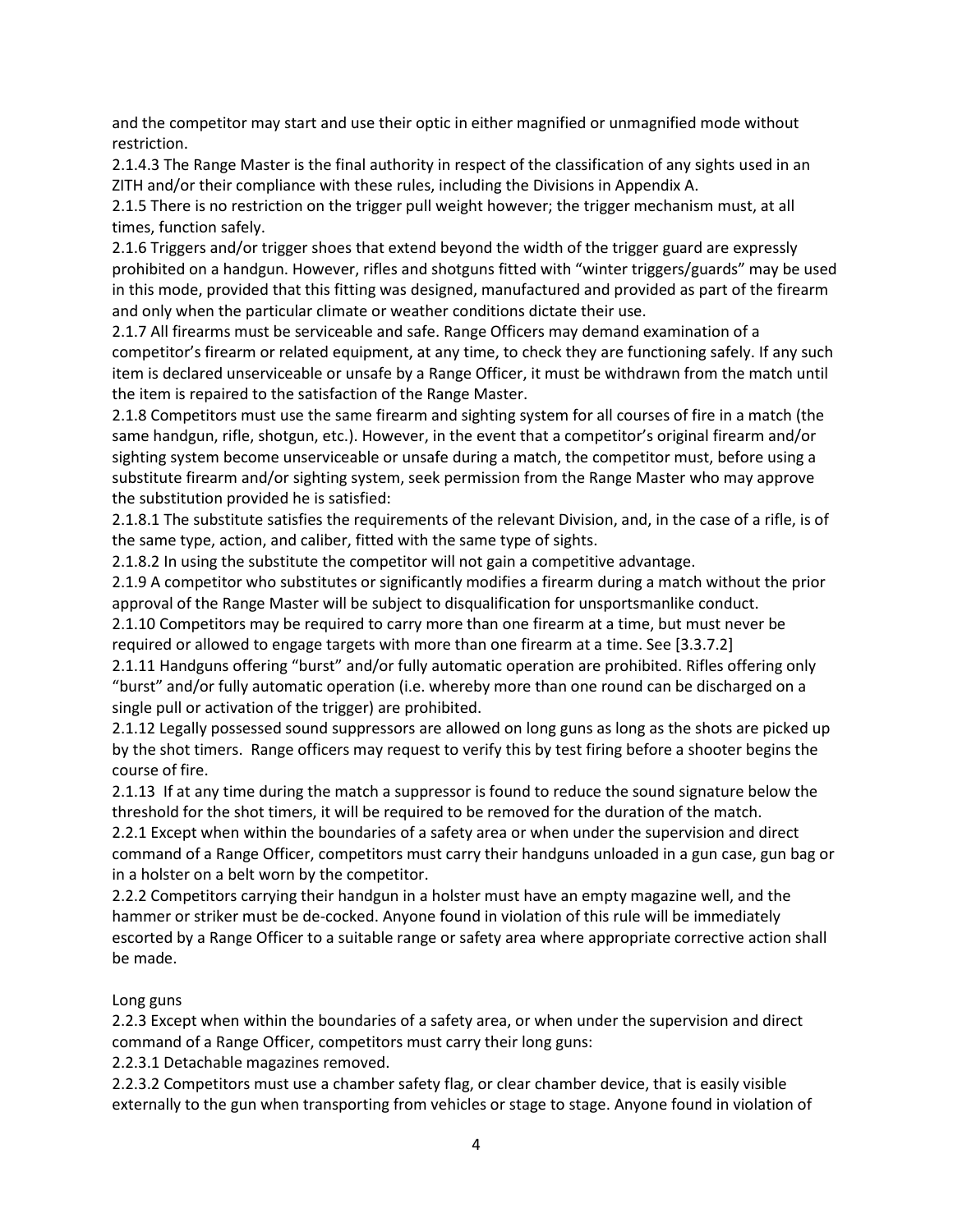this rule will be immediately escorted by a Range Officer to a suitable range or safety area where appropriate corrective action shall be made.

2.2.3.3 Unbagged long guns must be carried, shouldered or slung from the shoulder with the firearm reasonably vertical. Match Directors may require this to be "vertically upwards" or "vertically downwards" providing this is made clear to all competitors in a reasonable manner.

2.2.3.4 Long guns may be transported or stored without a slip or case, whether or not reasonably vertical, in a mobile rack or carrier as long as a chamber safety flag is used.

2.2.3.5 Transporting non preloaded long guns from the staging area to the start position and back from where the shooter unloads and shows clear, the gun must be carried muzzle vertically upwards with the bolt locked open or closed on a chamber safety flag.

2.2.3.6 Transporting a preloaded shotgun from the preload table to the start position the firearm must be carried directly to the start position with the muzzle vertically upwards.

2.2.4 Belts, holsters, belt-mounted magazine holders and speed-loading devices and any other equipment worn or carried by the shooter may be changed, repositioned or reconfigured between stages, provided that all equipment is in a rules-compliant configuration prior to the start of the shooter's attempt on the Course of Fire.

2.2.5 The belt carrying the holster must be worn at waist level which is deemed to be at the same level as the original belt loops on the lower garment. The belt or the inner belt or both must be either securely fixed at the waist. Thigh holsters and mag holders are specifically allowed. Female competitors may be permitted to wear a belt at hip level however; the top of the belt must not be positioned below the furthest lateral point of the top of the femur (tuberosity major).

2.2.5.1 The holster must be capable of retaining the handgun during the vigorous movement that may be required during the courses of fire.

2.2.5.2 The holster must allow the competitor to safely draw and reholster the handgun without causing the muzzle to point in an unsafe direction.

2.2.5.3 The holster must completely prevent access to, or activation of, the trigger of the handgun while holstered.

2.2.5.4 Inside the waistband and cross draw holsters are prohibited. Competitors found using these holsters will be stopped and will have to replace the equipment before being allowed to continue.

2.2.5.5 The Range Master may deem that a competitor's holster is unsafe and order that it be improved to his satisfaction, failing which it must be withdrawn from the match.

2.2.6 Competitors deemed by the Range Master to be significantly disabled may be given special dispensation in relation to the type and/or placement of their holster and related equipment, and the Range Master will remain the final authority in respect of the safety and suitability of using such equipment at ZITH.

2.3 Ammunition and Related Equipment

2.3.1 Unless specifically prohibited in the Written Stage Briefing, spare ammunition, magazines and or speed loading devices may be carried anywhere on the shooters person or firearm. The shooter must not be allowed to have ammunition or magazines/speed loading devices in their hands at the start signal.

2.3.2 Magazines and speed loading devices must comply with the provisions of the relevant Division. Detachable magazines are defined as speed loaders, any Division that speed loaders are not allowed, will apply to detachable magazines as well.

2.3.3 Spare magazines, speed loading devices or ammunition dropped or discarded by a competitor after the start signal may be retrieved, however, their retrieval is, at all times, subject to all safety rules. 2.3.4 Shotgun speed loaders (Tec Loaders) must have the primer relief cut.

2.3.5 Metal piercing, steel core or jacketed, incendiary and/or tracer ammunition is prohibited at ZITH (see Rule [5.3.17]). Steel and/or tungsten shot or slugs may not be used. For shotgun ammo, the Match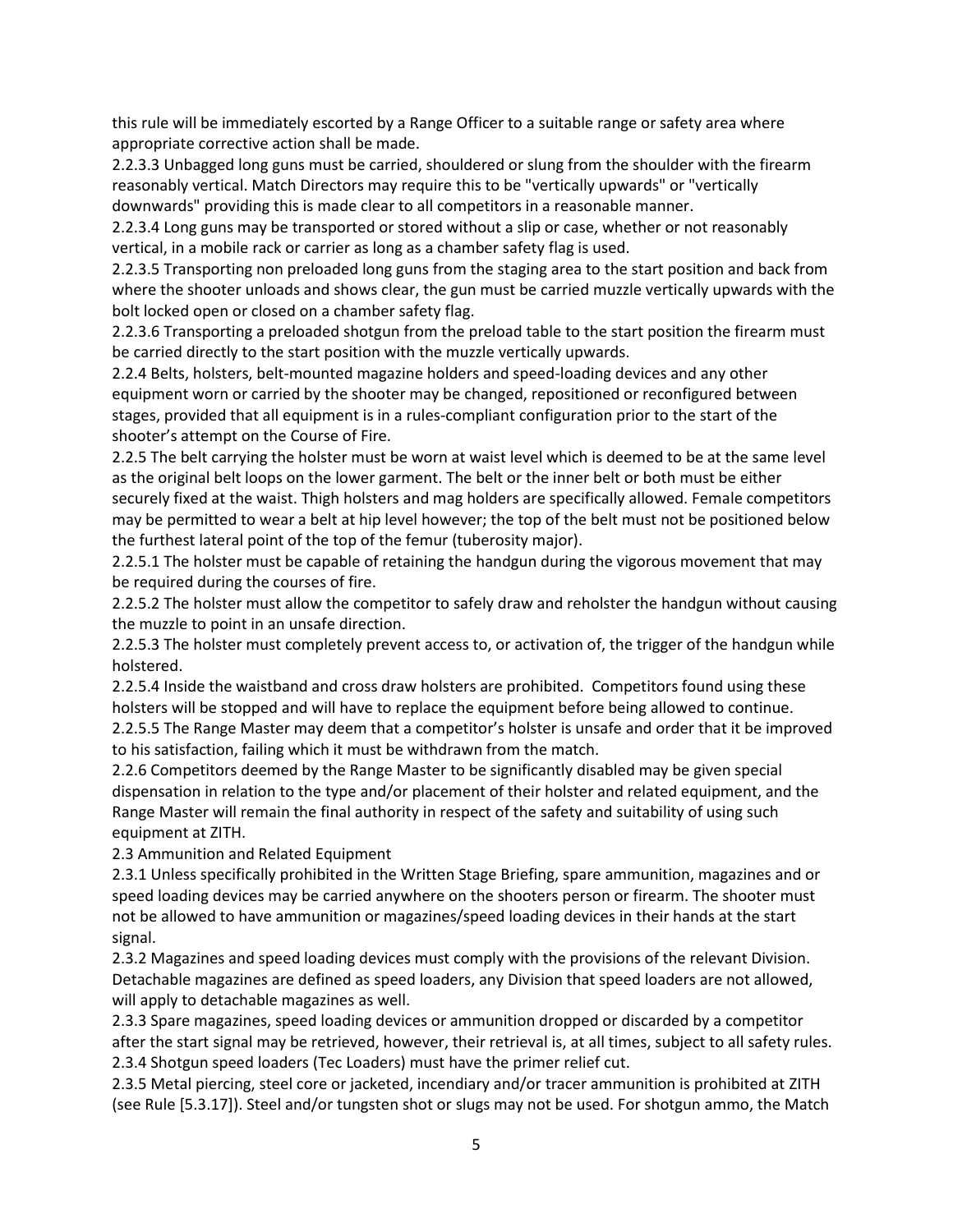Director and/or Range Master may restrict ammunition to certain minimum and/or maximum shot sizes or types for reasons of safety.

2.3.6 All ammunition used by a competitor must satisfy the requirements of the relevant Division.

2.3.7 Any ammunition deemed unsafe by a Range Officer must be immediately withdrawn from the match.

2.3.8 Ammunition (other than shot shells loaded with Birdshot or buckshot) must not discharge more than one bullet or other scoring projectile from a single round.

2.3.9 Competitors at ZITH are solely and personally responsible for the safety of all and any ammunition which they bring to the match. Neither ZITH nor any staff, volunteers or sponsors affiliated to ZITH accepts any responsibility whatsoever in this regard, nor in respect of any loss, damage, accident, injury or death suffered by any person or entity as a result of the lawful or unlawful use of any such ammunition.

2.3.10 Shotgun ammunition must be 12 gauge or smaller with a maximum payload of 1 1/8 oz. The shot size must be 7 ½ shot or smaller. The ONLY exception is if the written stage briefing calls for buckshot or slugs to be used. No Steel or Tungsten shot (see rule 2.3.5)

2.3.11 Shotgun ammunition muzzle velocity not to exceed 1350 fps.

2.4 Appropriate Dress

2.4.1 The use of offensive or objectionable garments is not allowed. The Match Director will have final authority regarding what garments competitors are allowed to wear.

2.5 Eye and Hearing Protection

2.5.1 All persons near an area potentially exposed to ricochet debris or bullet fragments are required to wear eye protection. All persons near an area where the sound of firearms being fired may potentially cause hearing damage are required to wear adequate hearing protection.

2.5.2 If a Range Officer deems that a competitor about to make an attempt at a course of fire is wearing inadequate eye or hearing protection, the Range Officer may order the competitor to rectify the situation before allowing the competitor to continue. The Range Master is the final authority on this matter.

2.5.3 If a Range Official notices that a competitor has lost or displaced their eye or hearing protection during a course of fire, or has commenced a course of fire without them, the Range Official must immediately stop the competitor who will be required to reshoot the course of fire after the protective devices have been restored.

2.5.4 A competitor who inadvertently loses eye or hearing protection during a course of fire, or commences a course of fire without them, is entitled to stop, point their firearm in a safe direction and indicate the problem to the Range Official, in which case the provisions of the previous rule will apply. 2.5.5 A competitor who intentionally loses or displaces eye and/or hearing protection during a course of fire will be disallowed the provisions of Rule 2.5.4, and will be subject to match disqualification (see Rule [5.4.3])

2.6 Malfunctions of Competitor's Equipment

2.6.1 A competitor who experiences a malfunction while responding to the "Make Ready" command, but prior to issuance of the "Start Signal" is entitled to retire to repair his firearm without penalty, under the authority and supervision of the officiating Range Officer and subject to all other safety rules. Once the repairs have been completed or a replacement firearm has been approved by the Range Master, the competitor may return to attempt the course of fire, subject to scheduling as determined by the officiating Range Officer or Range Master.

2.6.2 In the event that a competitor's firearm malfunctions after the Start signal, the competitor may safely attempt to correct the problem and continue the course of fire. During such corrective action, the competitor must keep his firearm's muzzle pointing safely downrange at all times.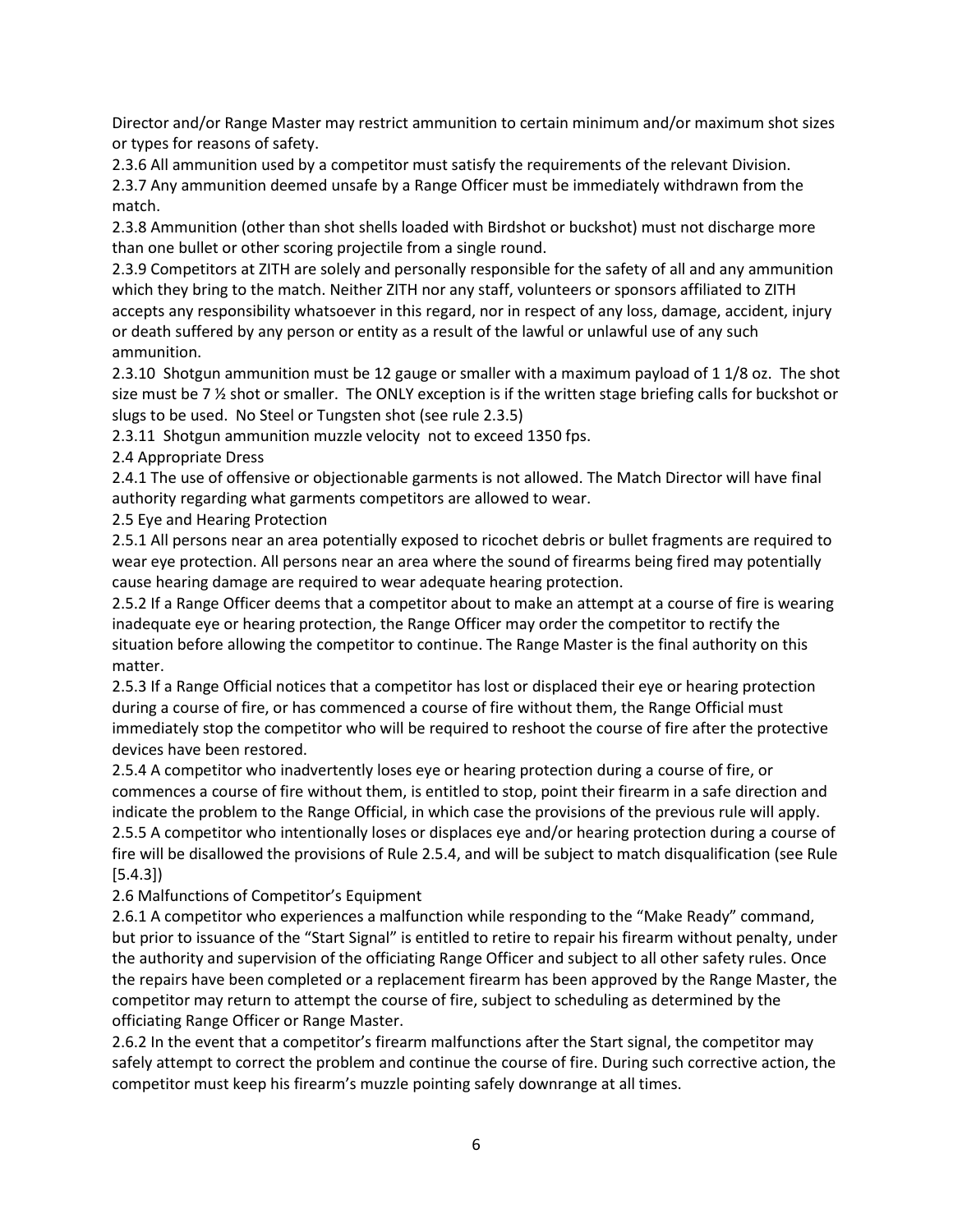2.6.3 While rectifying a malfunction that requires the competitor to move the firearm away from aiming at a target, the competitor's fingers must be clearly visible outside the trigger guard (see Rule [5.3.10]). 2.6.4 In the event that a malfunction cannot be corrected by the competitor within 2 minutes, he must point the firearm safely downrange and advise the Range Officer, who will terminate the course of fire (excluding any unattempted component strings in a Standard Exercise) in the normal manner. The course of fire (excluding any unattempted component strings in a Standard Exercise) will be scored as shot including all applicable misses and penalties.

2.6.5 Under no circumstances is a competitor permitted to leave a course of fire in the possession of a loaded firearm (see Rule [5.3.15]).

2.6.6 Where the firearm has failed after the Start signal, the competitor must not be permitted to reshoot the course of fire or string. This includes the instance where a firearm is declared unserviceable or unsafe during a course of fire or string. However, any unattempted component strings in a Standard Exercise may still be attempted by the affected competitor after the firearm has been repaired, and prior to when match results are declared final by the Match Director.

2.6.7 In the event that a Range Officer terminates a course of fire due to a suspicion that a competitor has an unsafe firearm or unsafe ammunition (e.g. a "squib" load), the Range Officer will take whatever steps he deems necessary to return both the competitor and the range to a safe condition. The Range Officer will then inspect the firearm or ammunition and proceed as follows:

2.6.7.1 If the Range Officer finds evidence that confirms the suspected problem, the competitor will not be entitled to a reshoot, but will be ordered to rectify the problem. On the competitor's score sheet, the time will be recorded up to the last shot fired, and the course of fire will be scored "as shot", including all applicable misses and penalties.

2.6.7.2 If the Range Officer discovers that the suspected safety problem does not exist, the competitor will be required to reshoot the stage.

#### **3. The Course of Fire**

3.1 The ready condition for handguns, rifles, and shotguns will normally be as stated below. Note that a course of fire may require that a firearm be "staged" (prepared and placed prior to the start signal in a specific position and condition for use later during the course of fire). In such cases the written course description must define the position, condition and location of the staged firearm(s).

3.1.1 Revolvers - Double Action: hammer fully down and all chambers may be loaded.

3.1.2 Revolvers - Single Action: hammer fully down on an empty chamber or, if a safety notch is fitted, hammer down over a loaded chamber (transfer bar designs excepted).

3.1.3 Autoloaders (treat all Rifles and Shotguns as "Single Action."):

3.1.3.1 "Single action" – chamber loaded, hammer cocked, and the safety fully engaged (if the firearm is designed to have one).

3.1.3.2 "Double action" – chamber loaded, hammer fully down or de-cocked.

3.1.3.3 "Selective action" – chamber loaded with hammer fully down, or chamber loaded and hammer cocked with external safety fully engaged.

3.1.3.4 With respect to Rules [3.1.4.1] and [3.1.4.3], the term "safety" means the primary visible safety lever on the firearm (e.g. the thumb safety on a "1911" genre handgun). In the event of doubt, the Range Master is the final authority on this matter.

3.1.4 Courses of fire may require ready conditions which are different to those stated above.

3.1.4.1 If the firearm is to be prepared with an empty chamber (or cylinder), the action must be fully forward and closed (or the cylinder must be fully closed) and the hammer or striker must be fully down or fully forward, as the case may be, unless otherwise specified in the stage briefing.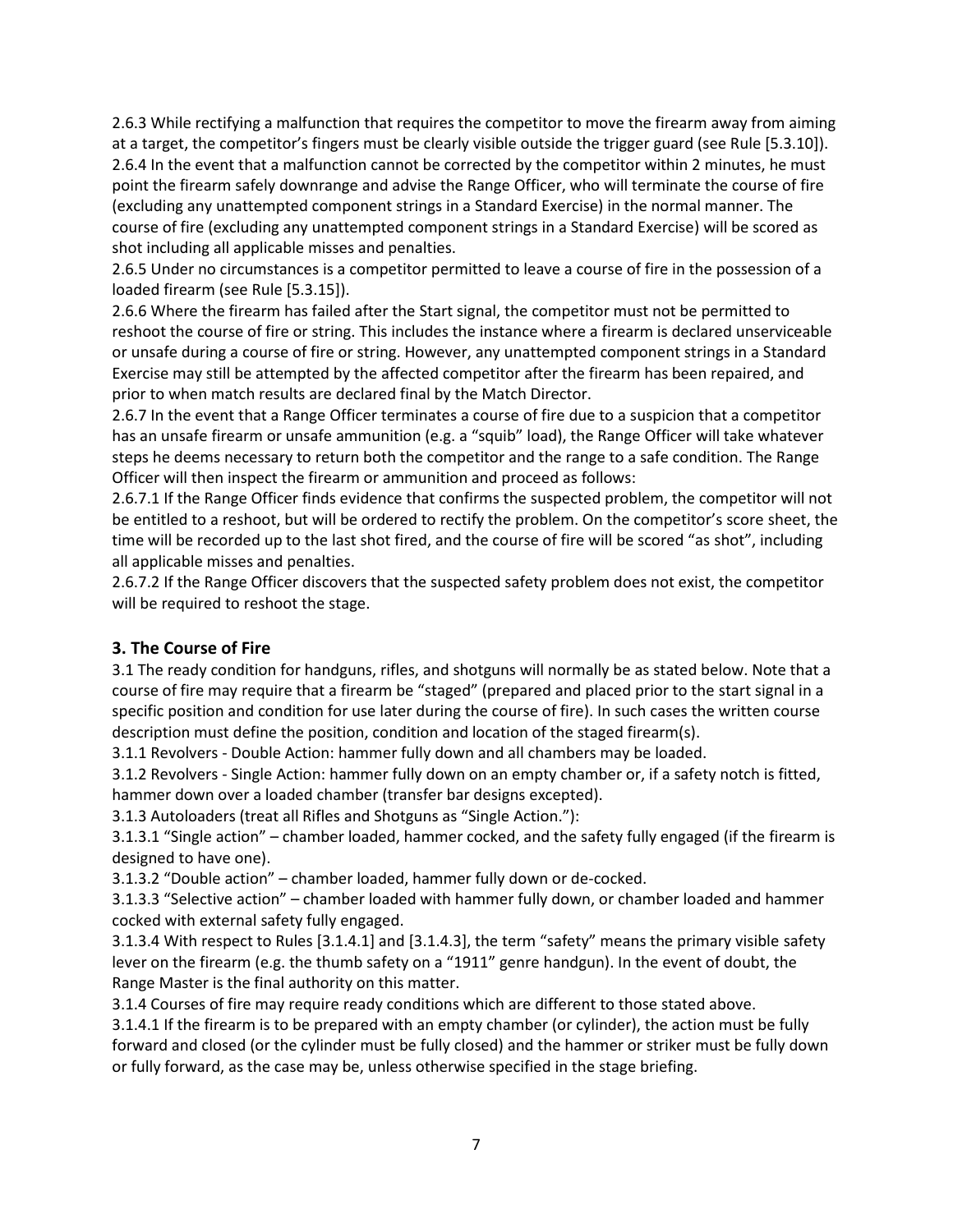3.1.5 Unless complying with a Division requirement (see Appendices), a competitor must not be restricted on the number of rounds to be loaded or reloaded. Written stage briefings may only stipulate when the firearm is to be loaded or when mandatory reloads are required.

3.1.5.1 Exception: A "standards" type stage may specify the number of rounds on a shotgun reload. 3.1.6 For handguns used at ZITH, the following definitions apply:

3.1.6.1 "Single Action" means activation of the trigger causes a single action to occur (i.e. the hammer or striker falls).

3.1.6.2 "Double Action" means activation of the trigger causes more than a single action to occur (i.e. the hammer or striker rises or retracts, then falls).

3.1.6.3 "Selective Action" means that the handgun can be operated in either "Single Action" or "Double Action" modes.

3.2 Competitor Ready Condition designates when, under the direct command of a Range Officer: 3.2.1 The firearm is prepared as specified in the written stage briefing, and is in compliance with the requirements of the relevant Division.

3.2.2 The competitor assumes the start position as specified in the written stage briefing. Unless otherwise specified, for a handgun start, the competitor must stand erect, facing downrange, with arms hanging naturally by the sides. For a rifle or shotgun start, unless otherwise specified, the competitor must stand erect and relaxed, with the firearm held in both hands, stock touching the competitor at hip level, muzzle pointing downrange and with the finger out of the trigger guard. Different stages may require the "ready position" to be prone, kneeling, sitting or as otherwise stated in the written stage briefing. A course of fire may permit a competitor to start a stage with a long gun mounted into the shoulder and pointing towards targets.

3.2.3 A competitor who attempts or completes a course of fire where an incorrect start position was used must be required by a Range Official to reshoot the course of fire.

3.2.4 A course of fire must never require or allow a competitor to touch or hold a handgun, or any loading device or ammunition after the "Standby" command and before the "Start Signal" (except for unavoidable touching with the lower arms).

3.2.5 A course of fire must never require the competitor to draw a handgun from the holster with the weak hand.

3.2.6 A course of fire must never require the competitor to re-holster a handgun after the start signal. However, a competitor may re-holster provided this is accomplished safely, and the handgun is either unloaded or in a ready condition stated in Section [3.1].

3.2.7 In a course of fire that requires a slung long gun be carried during a stage, the chamber must be empty and the shooter is not subject to disqualification under [5.3.2] while the long gun is slung. 3.3 Range Communication

The approved range commands and their sequence are as follows:

3.3.1 "Make Ready" – This command signifies the start of "the Course of Fire." Under the direct supervision of the Range Officer the competitor must face down range, or in a safe direction as specified by the Range Officer, fit eye and ear protection, and prepare the firearm(s) in accordance with the written stage briefing. The competitor must then assume the required start position. At this point, the Range Officer will proceed.

3.3.1.1 The initial "Make Ready" command defines the start of the "Course of Fire" regardless of how many firearms are subsequently prepared, loaded and/or staged following that command.

3.3.1.2 Where more than one firearm will be used during a course of fire, the Range Officer will direct and supervise the competitor through the process of preparing all firearms. This may include verbal instructions.

3.3.1.3 A shotgun "pre-loading" area may be used on any stage, subject to the Range Master's discretion. The "pre-loading" area must be in a safe position and orientation, outside the active stage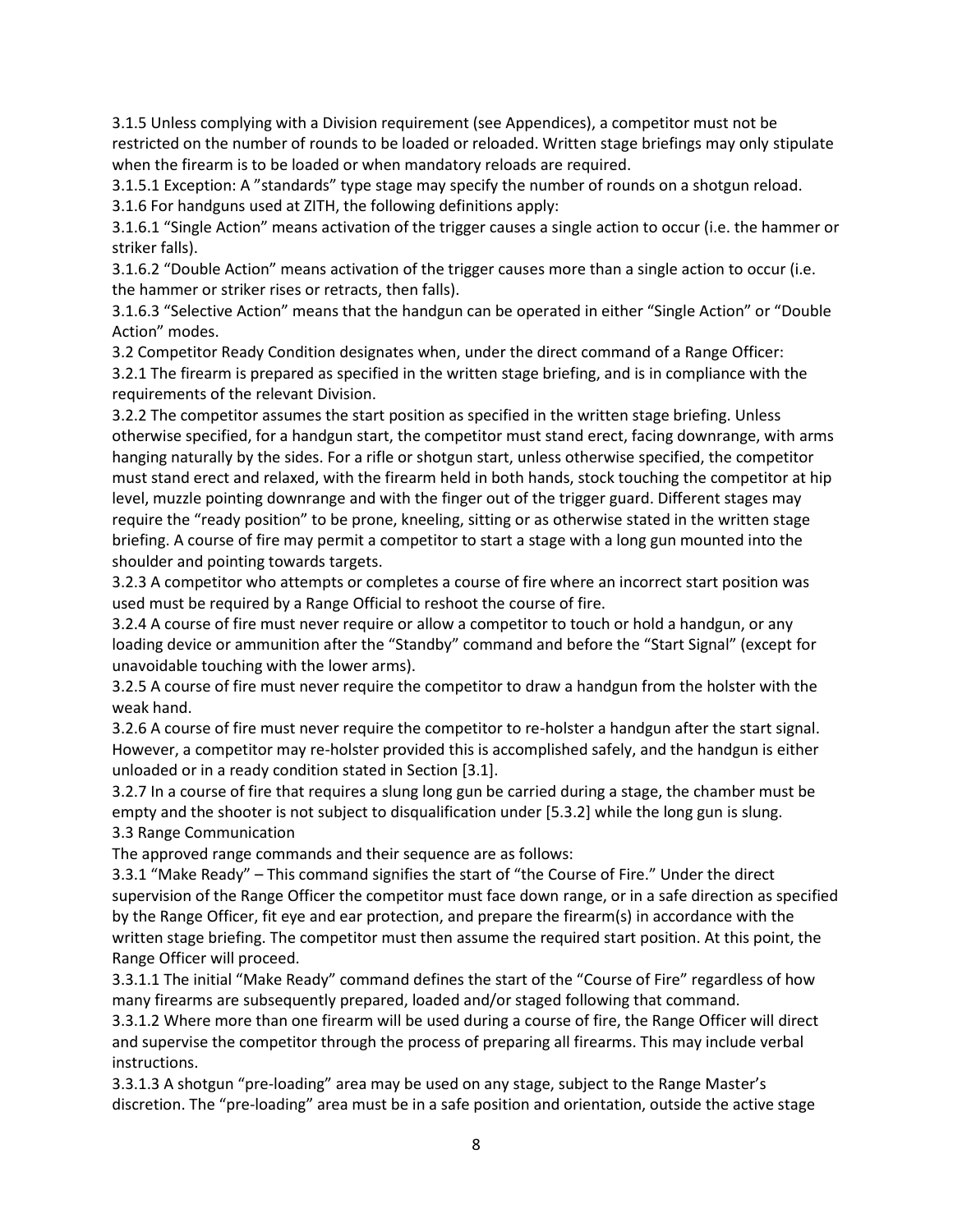boundaries but still well within the confines of the berm or in a controlled area for stages outside of regular berms. It must be clearly and obviously marked to distinguish it from a Safety Area, Staging Area or other use. Cleared shotguns should not be placed back in the preload area. Competitors may "preload" in this area only under the active direction and supervision of a Range Officer. The entire squad can be pre-loaded at once to save time. Only the tube will be preloaded. A shooter arriving at the line with a preloaded shotgun that is found to have a round in the chamber will be subject to disqualification under rule [5.3.15]

3.3.1.4 "Pre-loading" activity begins with a "Make Ready" command. All "pre-loading" activity, including transporting loaded guns to start position(s), is subject to the provisions of relevant safety regulations, including (but not limited to) [5.2.4] (shot while loading), [5.3.1] (handling firearm without RO supervision), [5.3.2] (unsafe muzzle direction), [5.3.3] (dropped gun), [5.3.11] (finger inside trigger guard during loading), etc.

3.3.1.5 Once the "Make Ready" command has been given, the competitor must not move away from the start location prior to issuance of the "Start Signal" without the prior approval, and under the direct supervision, of the Range Officer. See rule [3.8.1]

3.3.2 "Are You Ready?" – The lack of any negative response from the competitor indicates that he fully understands the requirements of the course of fire and is ready to proceed. If the competitor is not ready at the "Are You Ready?" command, he must state "Not Ready". It is suggested that when the competitor is ready he should assume the required start position to indicate his readiness to the Range Officer.

3.3.3 "Standby" – This command should be followed by the start signal within 1 to 4 seconds. 3.3.4 "Start Signal" – The signal for the competitor to begin their attempt at the course of fire. If a competitor fails to react to an audible start signal, for any reason, the Range Officer will confirm that the competitor is ready to attempt the course of fire, and will resume the range commands from "Are You Ready?"

3.3.4.1 In the event that a competitor begins his attempt at the course of fire prematurely ("false start" prior to the issuance of the start signal) the Range Officer will, as soon as possible, stop and restart the competitor once the course of fire has been restored.

3.3.5 "Stop" – Any Range Officer assigned to a stage may issue this command at any time during the course of fire. The competitor must immediately cease firing, stop moving and wait for further instructions from the Range Officer.

3.3.6 Within the context of a Multigun stage, a competitor may be required to "abandon" a firearm in order to use another firearm. In this context, an "abandoned firearm" is a firearm which the competitor has used, placed in the provided retention device in accordance with course requirements, and subsequently moved more than one (1) yard away from.

3.3.6.1 An abandoned firearm must be in applicable ready condition (see Section [3.1]) or empty with no ammunition anywhere in the firearm.

3.3.6.2 A competitor may, during abandonment of one firearm, handle another firearm to be used without penalty, providing all safety aspects are followed. (ex. Abandoning a shotgun, and a handgun is to be used for the next array of targets, the competitor may draw the handgun while in the act of abandoning the shotgun). Neither firearm may be fired while competitor has both in hand. See [4.2.10] 3.3.6.3 Once a firearm is abandoned a firearm the shooter may not return to said firearm has removed his or her hand from the firearm and taken more than 1 step from the gun; or if the shooter has handled and loaded the next firearm required on the stage. (example: you may not return to an abandoned rifle after drawing and loading a pistol)

3.3.6.4 In order to reduce stage clearance time, a Range Officer may be assigned to clear "abandoned" firearms, at the Range Master's discretion, provided the stage design allows for this to be done in a way that allows the gun to be cleared in a safe direction. In such cases, the competitor's delegate will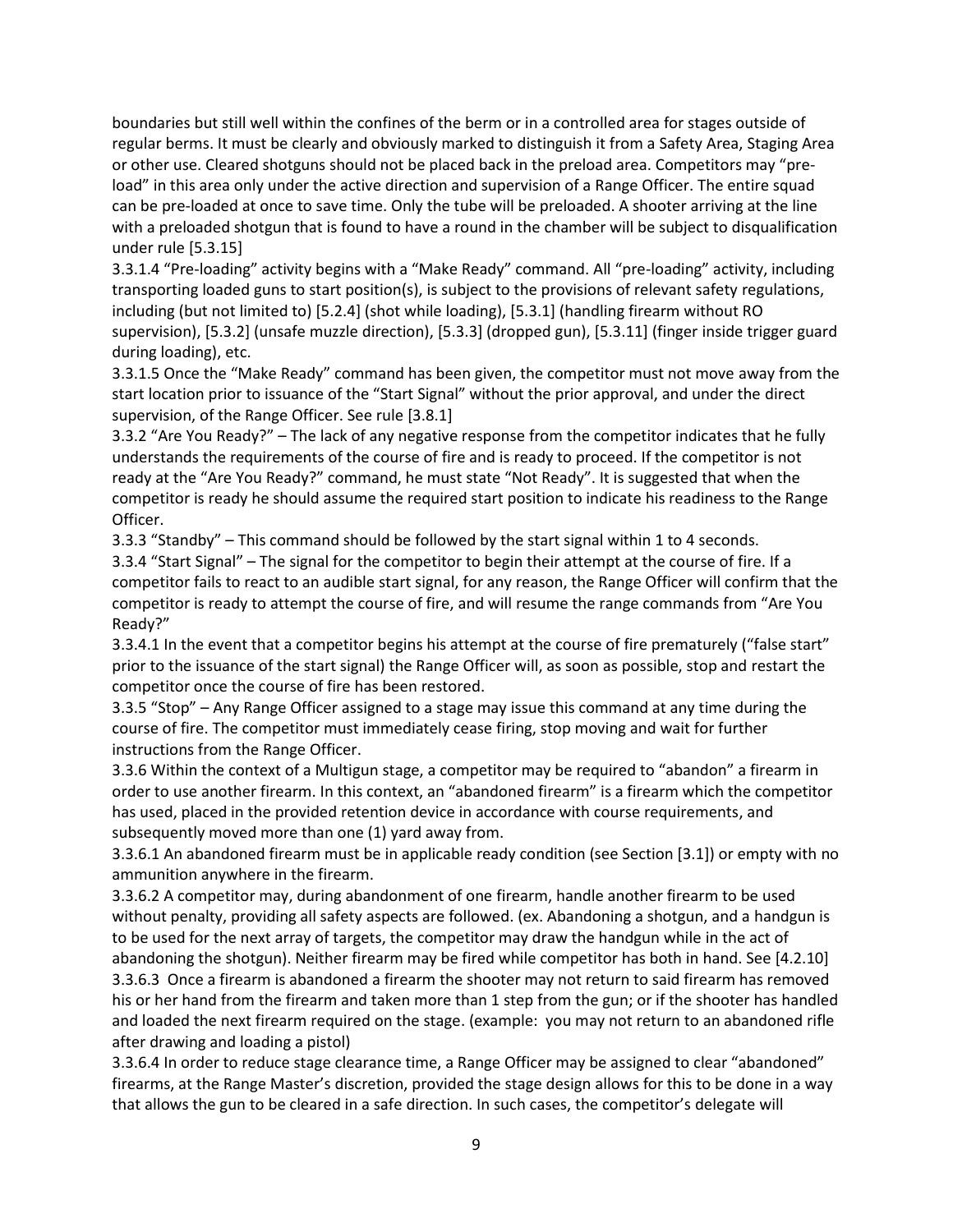accompany the official responsible for clearing abandoned firearms. Competitors must be advised of this procedure during the stage briefing. The RO and delegate shall verify that the abandoned firearm is in a legal abandoned state (eg, properly positioned, and safety-on or firearm empty). Upon verifying the condition, the RO will clear the firearm with the delegate confirming it is clear. The firearm may then be transported to the staging area or other specified location behind the firing line. Handguns must be bagged if they are to be moved to the staging area or a safe area. The Range Officer is responsible for the safe handling of the firearm during this process, including (but not limited to) muzzle direction. 3.3.7 When conducting Standard Exercises, Range Officials may issue other interim commands on completion of the first string, in order to prepare the competitor for the second and subsequent strings. (e.g. "Reload if required and holster"). This option may also be applied when two or more courses of fire share a common shooting bay or area.

3.3.8 "If You Are Finished, Unload And Show Clear" –If the competitor has finished shooting, he must lower his firearm and present it for inspection by the Range Officer with the muzzle pointed down range, fixed magazine empty, detachable magazine removed, action locked or held open, and chamber empty. Revolvers must be presented with the cylinder swung out and empty. Where more than one firearm is used during a course of fire, the Range Officer will supervise the shooter through the procedure for clearing each firearm in turn. Only when ALL firearms have been cleared will the Range Officer declare "Range Is Clear."

3.3.9 "If Clear, Hammer Down, Holster " or "If Clear, Hammer Down, Open Action" – After issuance of this command, the competitor is prohibited from firing (see Rule [5.2.4], [5.4.1]). While continuing to point the firearm safely downrange, the competitor must perform a final safety check as follows: 3.3.9.1 Self-loaders, also including manual action rifles and shotguns – point the firearm downrange, release the slide or close the bolt and pull the trigger (without touching the hammer or decocker, if any). For rifles and shotguns, pull the trigger, then re-open the action, lock it open, apply safety catches (if possible). The action may remain locked open, or be closed on a chamber flag.

3.3.9.2 Revolvers – close the empty cylinder (without touching the hammer, if any).

3.3.9.3 If the gun proves to be clear, the competitor must holster his handgun, and carry his rifle or shotgun vertically muzzle up or down.

3.3.9.4 If the gun does not prove to be clear, the Range Officer will resume the commands from Rule [5.3.9] (also see Rule [5.2.4]).

3.3.10 "Range Is Clear" – This declaration signifies the end of the Course of fire. Once the declaration is made, officials and competitors may move forward to score, patch, reset targets etc. 3.4 Loading, Reloading or Unloading During a Course of Fire

3.4.1 When loading, reloading or unloading during a course of fire, the competitor's fingers must be visibly outside the trigger guard and the firearm must be pointed safely down range or in another safe direction authorized by a Range Officer (see Section [5.3]).

3.5 Movement

3.5.1 Except when the competitor is actually aiming or shooting at targets, all movement (see Appendix A3) must be accomplished with the fingers visibly outside the trigger guard and the safety should be engaged. The firearm must be pointed in a safe direction. Movement is defined as any of the actions below

3.5.1.1 Taking more than one step in any direction.

3.5.1.2 Changing shooting stance (e.g. from standing to kneeling, from seated to standing etc.) while not engaging targets.

3.5.2 If a competitor holsters a loaded handgun at anytime during a course of fire, it must be placed in the applicable handgun ready conditions (see Section [3.1]). Violations will be subject to match disqualification (see Rule [5.3.13]). The re-slinging of a rifle during a course of fire is prohibited. 3.6 Assistance or Interference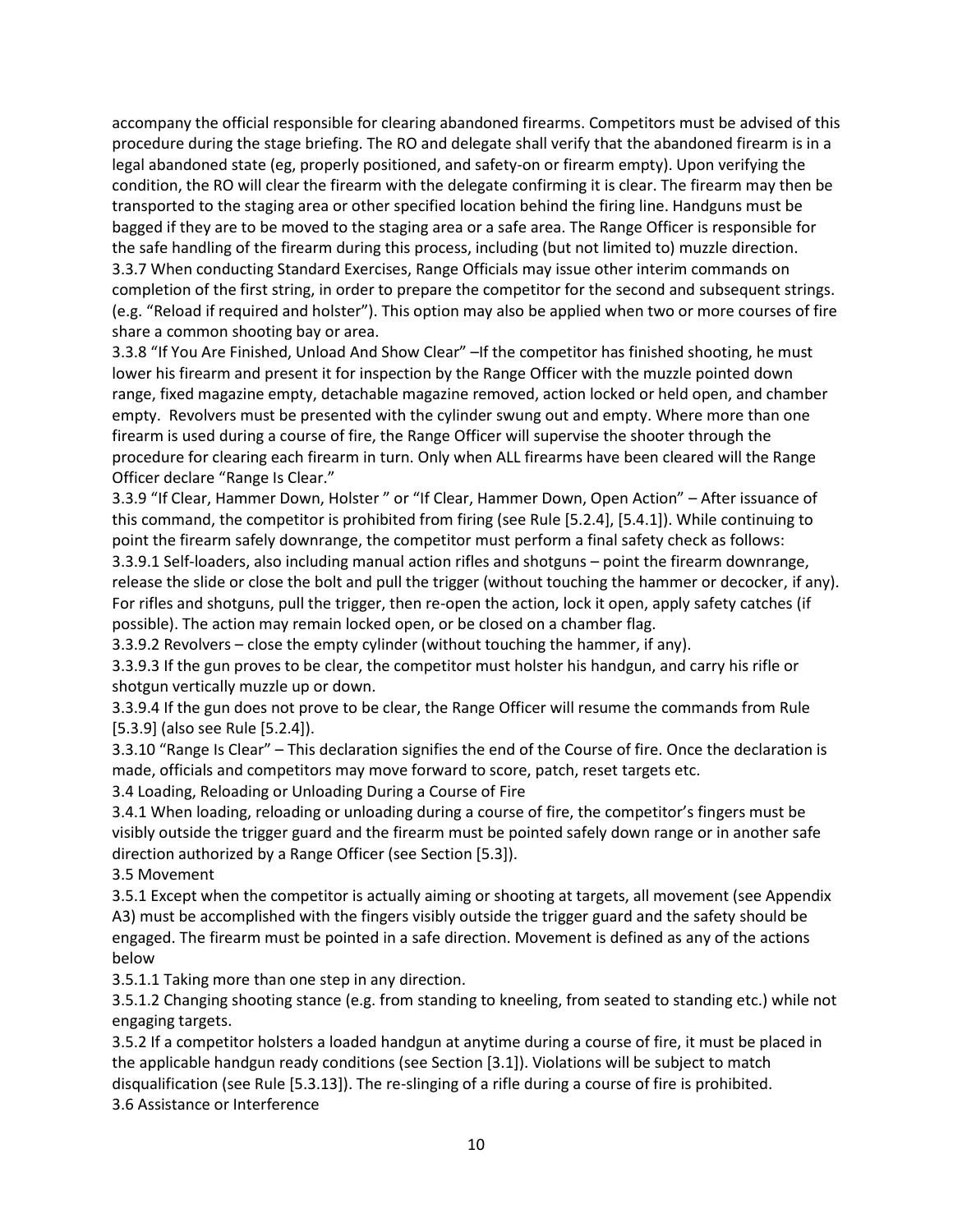3.6.1 No assistance of any kind can be given to a competitor during a course of fire, except that any Range Officer assigned to a stage may issue safety warnings to a competitor at any time. Such warnings will not be grounds for the competitor to be awarded a reshoot.

3.6.2 Any person providing interference or unauthorized assistance to a competitor during a course of fire (and the competitor receiving such assistance) may, at the discretion of a Range Officer, incur a procedural penalty for that stage and/or be subject to Section [5.4].

3.6.2.1 Shooters in Amateur division may receive coaching without penalty.

3.6.3 Competitors confined to wheelchairs or similar devices may be given special dispensation by the Range Master in respect of mobility assistance, however, the provisions of Rule [4.2.11] may still apply, at the Range Master's discretion.

3.6.4 In the event that inadvertent contact from the Range Officer or another external influence has interfered with the competitor during a course of fire, the Range Officer may offer the competitor a reshoot of the course of fire. The competitor must accept or decline the offer prior to seeing either the time or the score from the initial attempt. However, in the event that the competitor commits a safety infraction during any such interference, the provisions of Section [5] may still apply.

3.6.5 Calling hits on self-indicating targets or fixed metal targets by range officials is allowed and not considered interference nor coaching. If range officials call a hit in error, when an actual miss occurred, the call of "hit" will stand and is not reason for a reshoot.

3.7 Calibration Challenges

3.7.1 If, during a course of fire, a popper does not fall when hit, a competitor has three alternatives: 3.7.1.1 The popper is shot again until it falls. In this case, no further action is required and the course of fire is scored "as shot".

3.7.1.2 The popper is left standing but the competitor does not challenge the calibration. In this case, no further action is required and the course of fire is scored "as shot", with the subject popper scored as a miss.

3.7.1.3 The popper is left standing and the competitor challenges the calibration. In this case, the popper and the surrounding area on which it stands must not be touched or interfered with by any person. If a Match Official violates this rule, the competitor must reshoot the course of fire. If the competitor or any other person violates this rule, the popper will be scored as a miss and the rest of the course of fire will be scored "as shot". If the popper falls for any non-interference reason (e.g. wind action), before it can be calibrated, it will be considered range equipment failure and a reshoot must be ordered.

3.7.2 In the absence of any interference, or problem with a target mechanism, a calibration officer must conduct a calibration test of the subject popper (when required under 3.7.1.3 above), from as near as possible to the point from where the competitor shot the popper or 30 feet away for a rifle or Shotgun Slug target. (See rule 10.4.5.3 for Poppers partially hidden by cover).The following will apply:

A If the first shot by the calibration officer hits on or below the calibration zone and the popper falls, the popper is deemed to be properly calibrated, and it will be scored as a miss.

B If the first shot fired by the calibration officer hits the popper anywhere on its frontal surface and the popper does not fall, the calibration test is deemed to have failed and the competitor must be ordered to reshoot the course of fire, once the popper has been recalibrated.

C If the first shot fired by the calibration officer hits above the calibration zone, the calibration test is deemed to have failed and the competitor must be ordered to reshoot the course of fire once the Popper has been recalibrated. If the first shot fired by the calibration officer misses the popper altogether, another shot must be fired until one of a, b or c occurs.

Calibration challenges for all poppers will be done with the calibration Handgun(s). Note that authorized metal plates are not subject to calibration or challenge.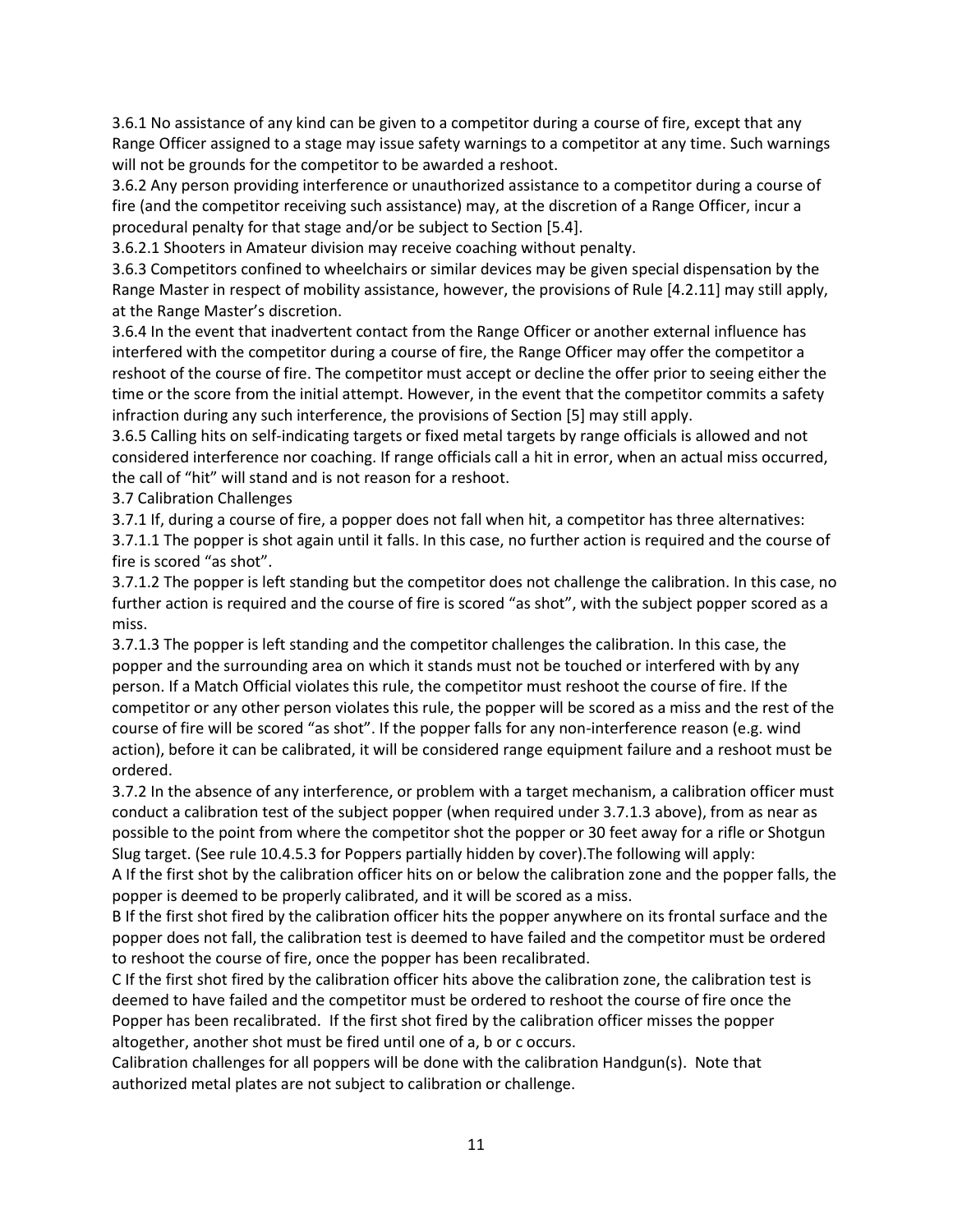3.7.2.1 Shooters may request calibration prior to shooting the stage at a cost of \$5.00 per target. If a target fails to fall the money for that target will be refunded. If the target falls, the money will be retained and the fees will be donated to a local junior shooting program.

3.8 Sight Pictures and Range Inspection

3.8.1 A competitor is permitted to take a sight picture prior to the start signal. Such sight picture is only permitted from the "Make Ready" location. On a multigun stage sight pictures are permitted for each firearm, but only from the staged/make ready locations. For a Rifle stage the competitor may move within reason to a location that allows a sight picture on the actual targets.

3.8.1.1 Shooters may be ordered to load and stage the firearm after 10 seconds or after the optic or sighting system has been verified on one target.

3.8.2 Competitors are prohibited from using any guns or gun replicas as sighting aids while conducting their inspection ("walkthrough") of a course of fire. Violations will incur one procedural penalty per occurrence (also see Rule [5.3.1]).

3.8.3 No person is permitted to enter or move through a course of fire without the prior approval of a Range Officer assigned to that course of fire or the Range Master.

3.8.4 Altering stage props, targets or any other part of a COF without the approval of a Range Officer, or setting, resetting or activating moving targets on a COF identified as "Closed" or "Off Limits" will be subject to DQ for unsportsmanlike conduct.

#### **4. Procedural Penalties**

#### 4.1 General Regulations

4.1.1 Procedural penalties are imposed when a competitor fails to comply with procedures specified in a written stage briefing. The Range Officer imposing the procedural penalties must clearly record the number of penalties, and the reason why they were imposed, on the competitor's score sheet. 4.1.2 A competitor disputing the application or number of procedural penalties may appeal to the Chief Range Officer and then to the Range Master. A competitor who continues to be aggrieved may then lodge an appeal for arbitration.

4.1.3 Procedural penalties cannot be nullified by further competitor action. For example, a competitor who fires a shot at a target while faulting a line will still incur the applicable penalties even though he subsequently shoots at the same target while not faulting the line.

4.2 Procedural Penalties – Specific Examples

4.2.1 A competitor who fires shots while any part of their body is touching the ground or while stepping on an object beyond a Shooting Box or a Fault Line, will receive one procedural penalty for each occurrence. However, if the competitor has gained a significant advantage on any target(s) while faulting, the competitor may instead be assessed one procedural penalty for each shot fired at the subject target(s) while faulting. No penalty is assessed if a competitor does not fire any shots while faulting. Using objects outside the shooting area for support is permissible as long as the shooter is not faulting as described above.

4.2.2 A competitor who fails to comply with a procedure specified in the written stage briefing will incur one procedural penalty for each occurrence. However, if a competitor has gained a significant advantage during non-compliance, the competitor may be assessed one procedural penalty for each shot fired, instead of a single penalty (e.g. firing multiple shots contrary to the required position or stance)

4.2.3 Where multiple penalties are assessed in the above cases, they must not exceed the maximum number of scoring hits that can be attained by the competitor. For example, a competitor who gains an advantage while faulting a Fault Line where only four metal targets are visible will receive one procedural penalty for each shot fired while faulting, up to a maximum of four procedural penalties, regardless of number of shots fired.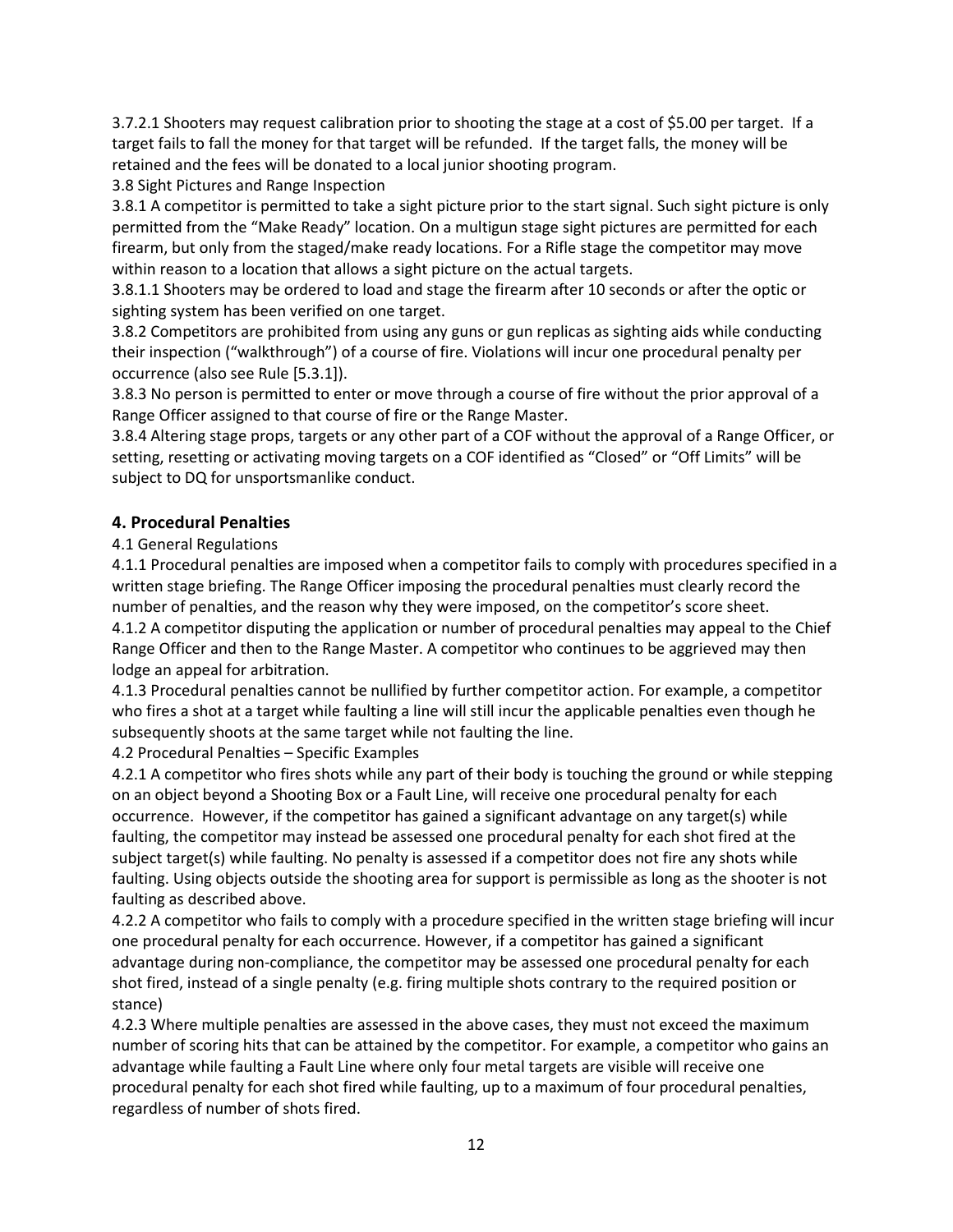4.2.4 A competitor who fails to comply with a mandatory reload will incur one procedural penalty for each shot fired after the point where the reload was required until a reload is performed.

4.2.6 A competitor who is creeping (e.g. moving hands towards the firearm, a reloading device or ammunition) or physically moving to a more advantageous shooting position or posture at the start signal), will incur one procedural penalty.

4.2.6.1 Exception: any movement required or specified in the stage briefing (i.e., self-start) will not be penalized.

4.2.7 A competitor who fails to shoot at any scoring target with at least one round will incur one failure to engage per target.

4.2.8 If a course of fire stipulates shooting strong or weak hand only, a competitor will not be penalized for using the other hand (i.e. the other arm from the shoulder to the hand) to disengage an external safety, to reload or to correct a malfunction. However, the competitor will be issued one procedural penalty per shot fired while:

4.2.8.1 Touching the handgun with the other hand while firing shots;

4.2.8.2 Using the other hand to support the handgun, wrist or shooting arm while firing shots.

4.2.8.3 Using the other hand on a barricade or another prop to increase stability while firing shots.

4.2.8.4 If a course of fire stipulates the use of the weak shoulder only, the competitor will be issued procedural penalties for using the strong shoulder. This will be assessed as 1 procedural penalty per shot fired.

4.2.9 A competitor who leaves a shooting location may return and shoot again from the same location provided they do so safely. However, written stage briefings for Standard Exercises and Level I matches may prohibit such actions, in which case one procedural penalty per shot fired will apply.

4.2.10 A competitor who engages a target while transitioning to another firearm will receive a procedural penalty per shot fired while handling both firearms. See [3.3.7.2]

4.2.11 Special penalty: A competitor unable to fully execute any part of a course of fire due to incapacity or Injury may, prior to making his attempt at the course of fire, request that the Range Master apply a penalty in lieu of the stated course requirement. The penalty should be only used to negate any advantage gained by the competitor not fulfilling the course requirement. The Range Master may waive any or all procedural penalties in respect of a competitor who has a significant physical disability prior to the competitor making his attempt at the course of fire if no advantage is gained.

4.2.11.1 Exception – In a weak hand/strong hand stage, a competitor who has physical use of only one hand may use the same hand for both weak and strong without penalty.

4.2.12 A competitor who commits a Forbidden Action (See Rules [10.8.1.1] and [11.2.6]) will be stopped immediately and receive a zero score for the stage. Flagrant or intentional violation may be subject to disqualification for Unsportsmanlike Conduct.

4.2.13 Should a competitor with a full auto capable firearm shoot at a target or targets with burst or fully automatic fire (where more than one shot is discharged with one manipulation of the trigger), he will be scored zero for that stage and a warning issued. In the event of another infraction he will be disqualified from the match.

4.2.14 Abandoning a loaded firearm in the retention device with safety off will result in a procedural penalty of 30 seconds in time plus scoring or 3 procedurals in traditional Comstock scoring.

4.2.14.1 If the safety is partially engaged and firearm is in battery the RO will clear downrange, remove any magazine. Then pointing the firearm downrange will attempt to fire it. If it does not fire no penalty will apply. If it fires the penalty will apply.

4.2.14.2 A jammed firearm is still considered loaded and must have the safety fully on when abandoned to avoid a penalty.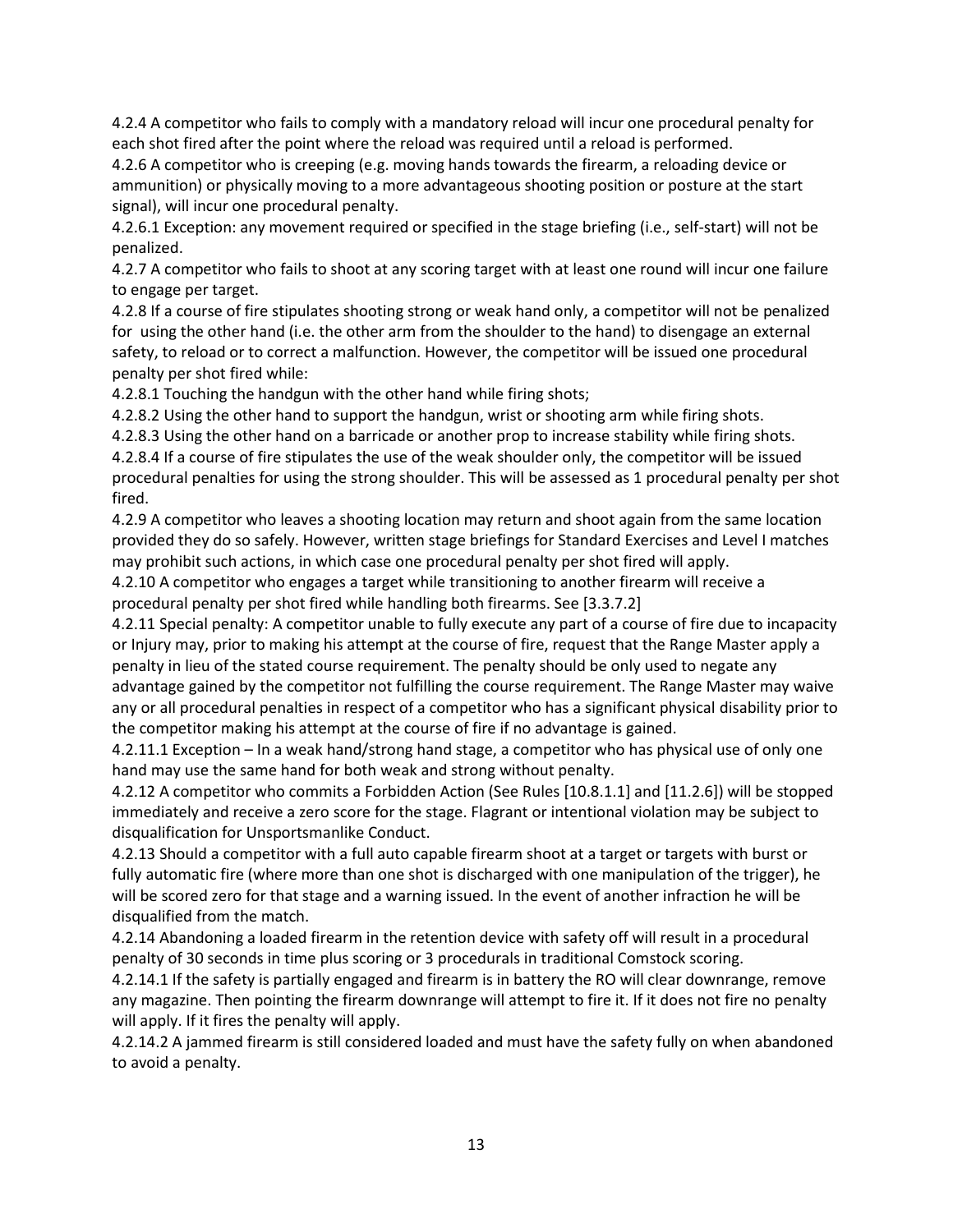# **5. Match Disqualification**

5.1 General Regulations

5.1.1 A competitor who commits a safety infraction or any other prohibited activity during an ZITH will be disqualified from that match, and will be prohibited from attempting any remaining courses of fire in that match regardless of the schedule or physical layout of the match. (A Multigun match is considered a single match.)

5.1.2 When a match disqualification is issued, the Range Officer must record the reasons for the disqualification, and the time and date of the incident, on the competitor's score sheet, and the Range Master must be notified as soon as possible.

5.1.3 Scores for a competitor who has received a match disqualification must not be deleted from match results, and match results must not be declared final by the Match Director, until the time limit prescribed in Rule [6.3.1] has passed, provided no appeal to arbitration on any matter has been submitted to the Range Master (or his delegate).

5.1.4 If an appeal to arbitration is submitted within the time limit prescribed in Rule 6.3.1, the provisions of Rule [6.3.2] will prevail.

5.1.5 Scores for a competitor who has completed a "pre-match" or main match without a match disqualification will not be affected by a match disqualification received later while that competitor is participating in a Shoot-Off or other side match.

5.2 Match Disqualification – Accidental Discharge

5.2.1 A competitor who causes an accidental discharge must be stopped by a Range Officer as soon as possible.

An accidental discharge is defined as follows:

5.2.2 A shot, which travels over a backstop, a berm or in any other direction, specified in the written stage briefing by the match organizers as being unsafe. Note that a competitor who legitimately fires a shot at a target, which then travels in an unsafe direction, will not be disqualified (the provisions of Section [2.3] may apply).

5.2.2.1 Exception- engaging flying targets with birdshot. [5.3.2] still applies.

5.2.3 A shot which strikes the ground within 10 feet of the competitor, except when shooting at a paper or frangible target closer than 10 feet to the competitor.

5.2.3.1 Exception — A bullet which strikes the ground within 10 feet of the competitor due to a "squib". 5.2.3.2 In the case of a shot striking a prop where the bullet is deflected or does not continue to strike the ground, if the Range Official determines that the bullet would have struck the ground within 10 feet of the competitor had it not been deflected or stopped by the prop, the provisions of [5.2.3] shall apply. 5.2.4 A shot which occurs while loading, preloading, reloading or unloading a firearm. This includes any shot fired during the procedures outlined in Rule [3.3.1] and Rule [3.3.9].

5.2.4.1 Exception – a detonation, which occurs while unloading a firearm, is not considered a shot or discharge subject to a match disqualification, however, Rule [2.1.7] may apply.

5.2.5 A shot which occurs during remedial action in the case of a malfunction.

5.2.6 A shot which occurs while transferring a firearm between hands or shoulders.

5.2.7 A shot which occurs during movement, except while actually shooting at targets.

5.2.8 A shot fired at a metal target with a bullet, slug or shot containing steel or tungsten.

5.3 Match Disqualification – Unsafe Gun Handling

Examples of unsafe gun handling include, but are not limited to:

5.3.1 Handling a firearm at any time except when in a designated safety area, (or in the case of rifles, elsewhere deemed safe by a Range Officer), or when under the supervision of, and in response to a direct command issued by, a Range Officer. This does not apply to the carrying of rifles or shotguns where Rule [2.2.3] will apply.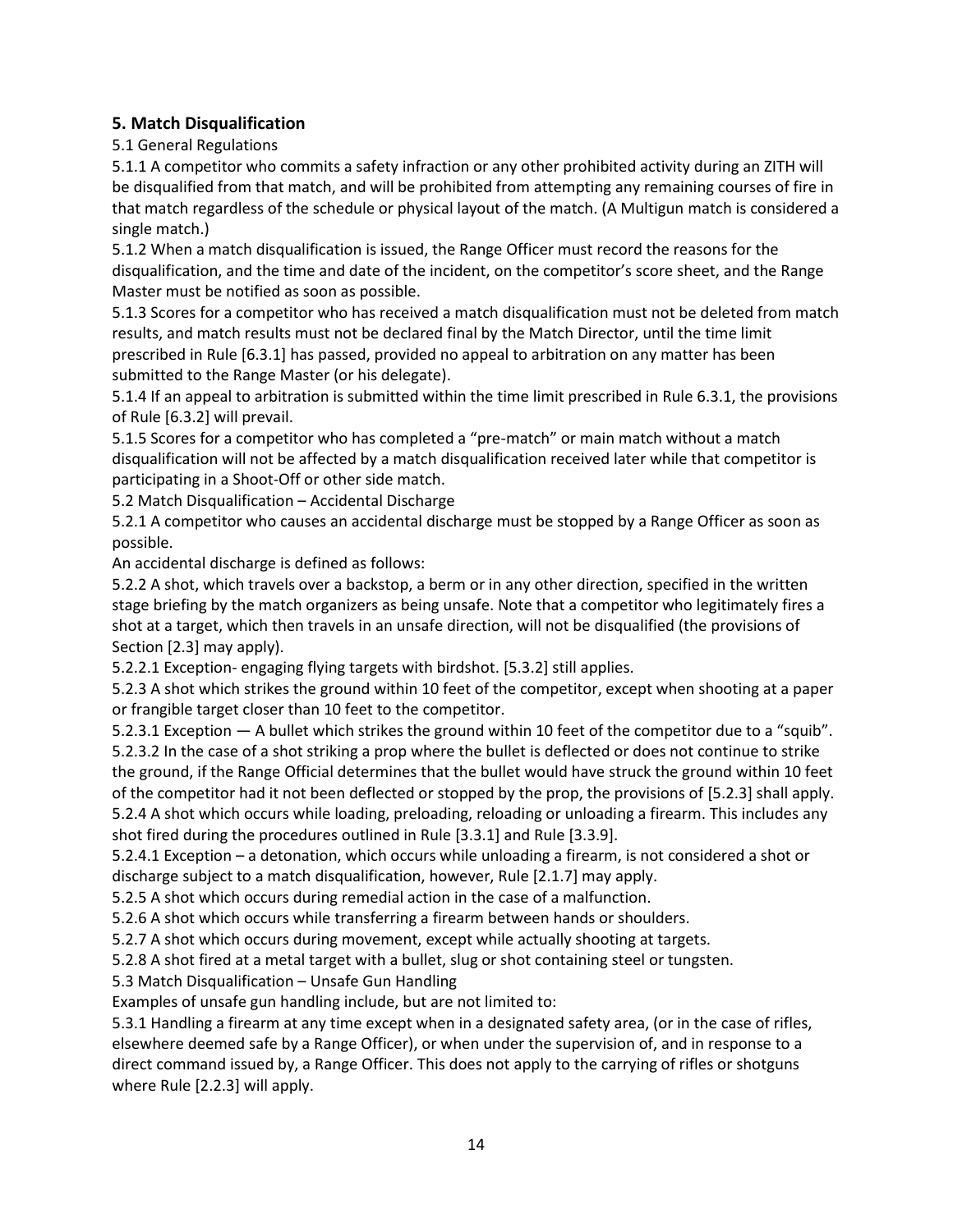5.3.2 If at any time during the course of fire, a competitor allows the muzzle of his firearm to point rearwards, that is further than 90 degrees from the median intercept of the backstop, or in the case of no backstop, allows the muzzle to point up range, whether the firearm is loaded or not (limited exceptions: [5.3.8 and 3.2.6]. An abandoned firearm found to be pointed in an unsafe direction will be considered a violation. When abandoned in a vertically set barrel, any muzzle down orientation is considered a safe direction.

5.3.3 If at any time during the course of fire, or while loading, reloading or unloading, a competitor drops his firearm, or causes it to fall, loaded or not.

5.3.4 A competitor who, for any reason during a course of fire, safely and intentionally places the firearm on the ground or other stable object will not be disqualified provided the competitor maintains constant physical contact with the firearm, until it is placed firmly and in a safe direction, securely on the ground or another stable object, and remains within 1 yard of the firearm at all times.

5.3.6 Abandoning a loaded firearm outside of the retention device will result in a Match DQ. Note: If the shooter remains within 1 yard of the firearm as specified in [5.3.4], the firearm is not considered abandoned.

5.3.7 Allowing the muzzle to point at any part of the competitor's body during a course of fire (i.e. sweeping).

This includes passing in front of the muzzle of an abandoned firearm.

5.3.7.1 Exception – A match disqualification is not applicable for sweeping of the lower extremities (below the belt) while drawing or re-holstering of the handgun, provided that the competitor's fingers are clearly outside of the trigger guard. This exception is only for holstered handguns.

5.3.8 While facing downrange, allowing the muzzle of a loaded handgun to point uprange beyond a radius of 3 feet from a competitor's feet while drawing or re-holstering.

5.3.9 Having more than one handgun, one rifle, and one shotgun at any point in time during a course of fire (does not apply to match supplied prop guns or a match requiring a fourth firearm such as a bolt rifle).

5.3.10 Failure to keep the finger outside the trigger guard while clearing a malfunction where the competitor clearly moves the firearm away from aiming at targets.

5.3.11 Failure to keep the finger outside the trigger guard during loading, reloading, or unloading. Exception: while complying with the "Make Ready" command to lower the hammer of a gun without a decocking lever, or while initially loading a revolver with a spurless hammer.

5.3.12 Failure to keep the finger outside the trigger guard during movement in accordance with Section [3.5].

5.3.13 Holstering a loaded handgun, in any of the following conditions:

5.3.13.1 A single action self-loading handgun with the safety not applied.

5.3.13.2 A double action or selective action handgun with the hammer cocked and the safety not applied.

5.3.13.3 A revolver with the hammer cocked.

5.3.14 Handling live or dummy ammunition (including practice or training rounds, snap caps and empty cases), loaded magazines or loaded speed loading devices in a Safety Area. The word "handling" does not preclude competitors from entering a Safety Area with ammunition in magazines or speed loading devices on their belt, in their pockets or in their range bag, provided the competitor does not physically remove the loaded magazines or loaded speed loading devices from their retaining or storage device while within the Safety Area.

5.3.15 Having a loaded firearm other than when specifically ordered to by the Range Officer. A loaded firearm is defined as having a live or dummy round in the chamber or cylinder, or having a live or dummy round in a magazine inserted in the firearm.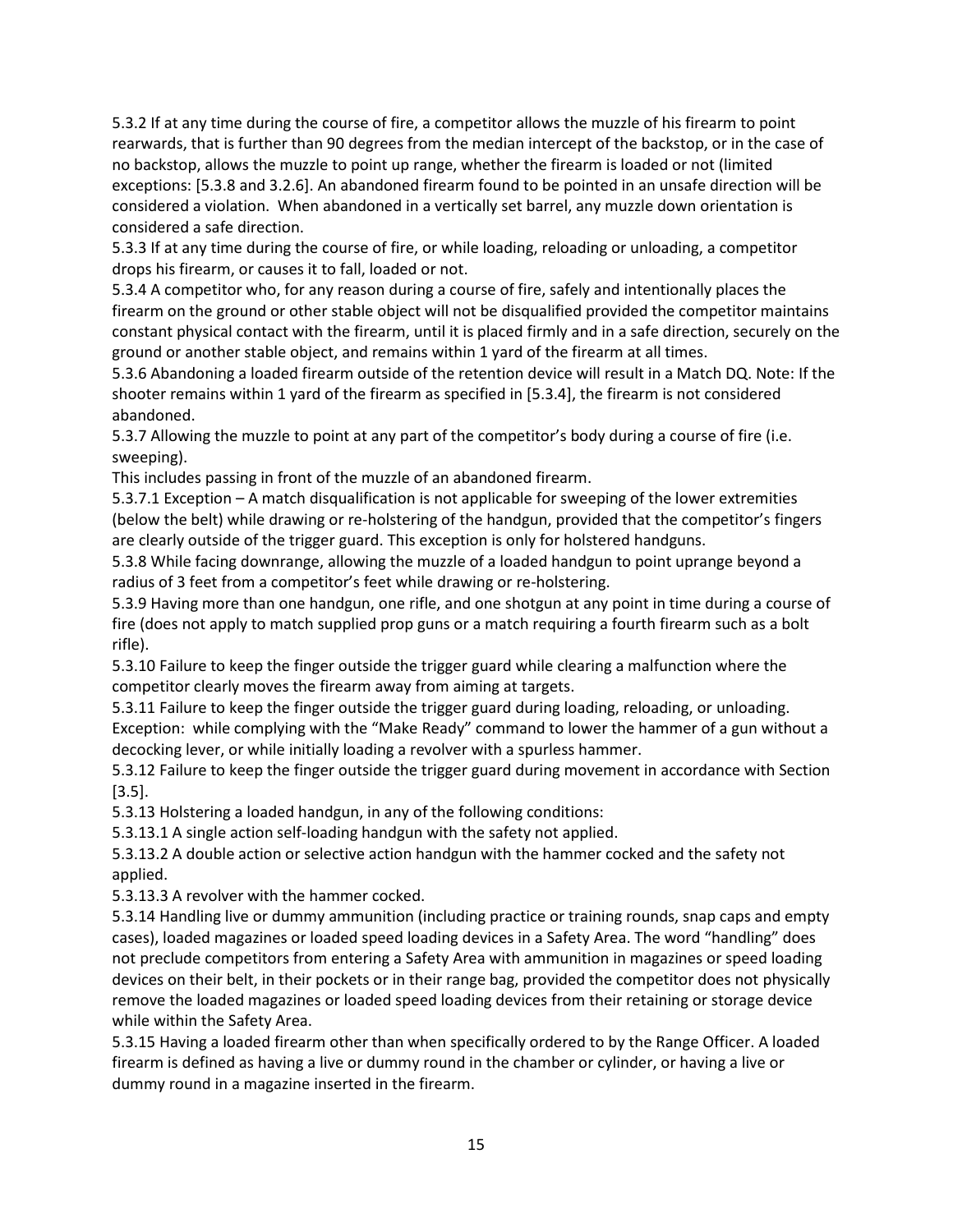5.3.16 Retrieving a dropped firearm. Dropped firearms must always be retrieved by a Range Officer who will, after checking and/or clearing the firearm, place it directly into the competitor's gun case, gun bag or holster. Dropping an unloaded firearm or causing it to fall outside of a course of fire is not an infraction, however, a competitor who retrieves a dropped firearm will receive a match disqualification. 5.3.16.1 If a competitor's gun is partially dislodged from his holster while outside a COF, and the competitor "traps" the gun in the holster (trigger not exposed). He may do so without penalty.

The competitor should immediately proceed to a safe area and address any necessary equipment issues. 5.3.16.2 If the competitor's gun has left the holster (trigger exposed), the gun must be treated as dropped. Even if the competitor is able to "trap" the gun before it falls to the ground, he must safely and securely lower the gun to the ground and call for an RO to safely retrieve it.

5.3.17 Using metal piercing, steel core or jacketed, steel shot, incendiary and/or tracer ammunition (see Rule [2.3.5]), and/or using any ammunition which has been deemed unsafe by a Range Official (see Rule [2.3.7], [2.3.8]).

5.3.17.1 Ammunition declared unsafe by a Range Official due to multiple squibs, shall not subject the competitor to disqualification.

5.3.18 Drawing a handgun while facing uprange or while prone.

5.3.19 Firing a shot at a metal target from a distance of less than 23 feet with a handgun, 147 feet with a rifle, 23 feet with a shotgun when using birdshot or buckshot ammunition, or 147 feet when using slug ammunition. The distance is measured from the face of the target to the nearest part of the competitor's body in contact with the ground (see Rule [10.1.3]).

5.3.20 A bullet fired at a metal target is not required to strike the steel. Any shot fired at a steel target closer than the minimum distance specified are is grounds for immediate disqualification (see rule [5.3.19][10.1.3])

5.4 Match Disqualification – Unsportsmanlike Conduct

5.4.1 Competitors will be disqualified from a match for conduct which a Range Officer deems to be unsportsmanlike. Examples of unsportsmanlike conduct include, but are not limited to, cheating, dishonesty, failing to comply with the reasonable directions of a Match Official, or any behavior likely to bring the sport into disrepute. The Range Master must be notified as soon as possible.

5.4.2 Other persons may be expelled from the range for conduct which a Range Officer deems to be unacceptable. Examples of unacceptable conduct include, but are not limited to, failing to comply with the reasonable directions of a Match Official, interference with the operation of a course of fire and/or a competitor's attempt thereof, and any other behavior likely to bring the sport into disrepute.

5.4.3 A competitor who is deemed by a Range Officer to have intentionally removed or caused the loss of eye or ear protection in order to gain a competitive advantage will be disqualified.

5.5 Match Disqualification – Prohibited Substances

5.5.1 All persons are required to be in complete control both mentally and physically during ZITH. 5.5.2 ZITH considers the abuse of alcoholic products, prescription, non-prescription and non-essential drugs and the use of illegal or performance enhancing drugs, irrespective of how they are taken or administered, to be an extremely serious offense.

5.5.3 Except when used for medicinal purposes, competitors and officials at matches must not be affected by drugs (including alcohol) of any sort during matches. Any person, who in the opinion of the Range Master is visibly under the influence of any of the items described herein, will be disqualified from the match and may be required to leave the range.

5.5.4 ZITH reserves the right to prohibit any general or specific substances and to introduce tests for the presence of these substances at any time.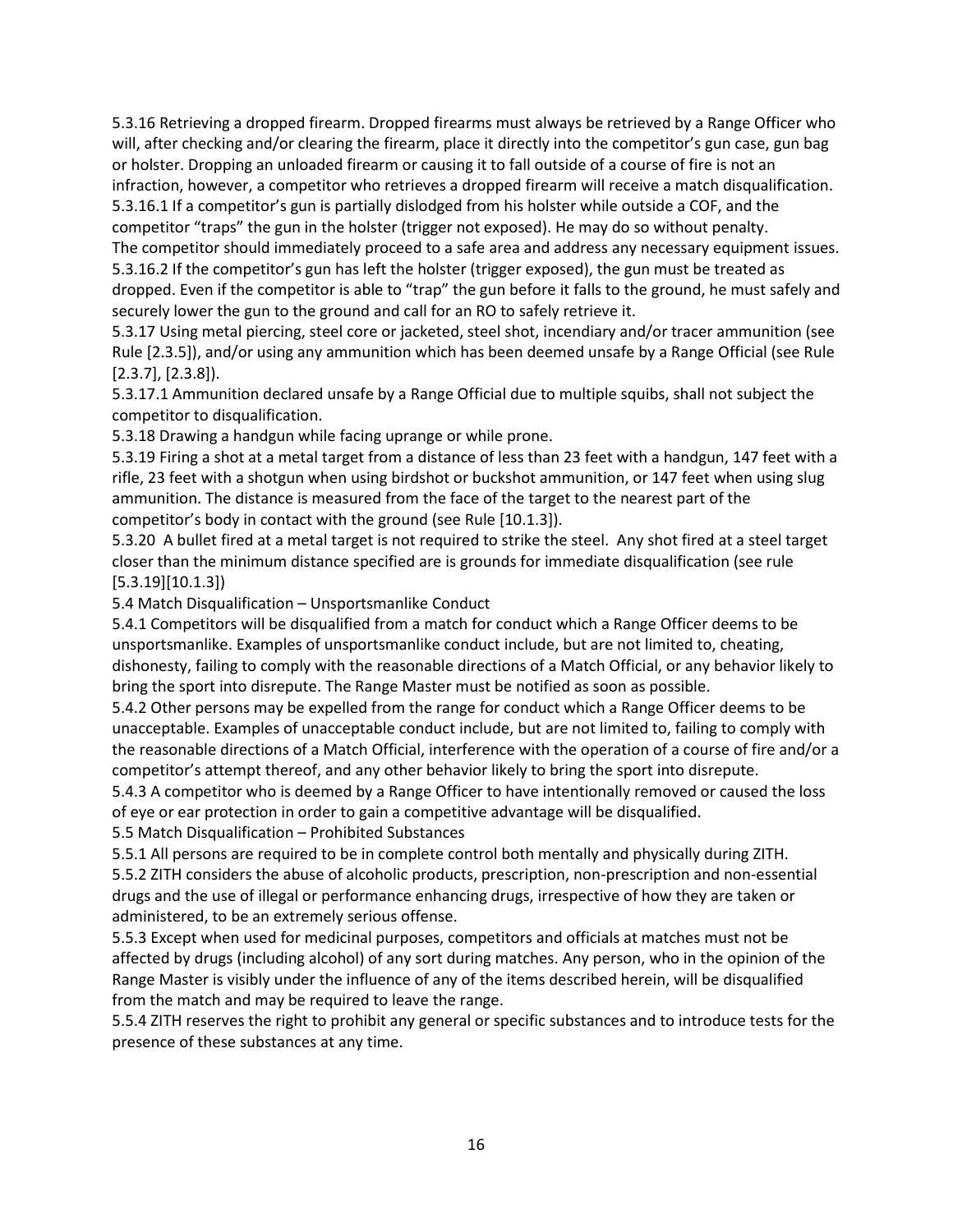# **6. Arbitration & Interpretation of Rules**

#### 6.1 General Principles

6.1.1 Administration – Occasional disputes are inevitable in any competitive activity governed by rules. It is recognized that at the more significant match levels the outcome is much more important to the individual competitor. However, effective match administration and planning will prevent most if not all disputes.

6.1.2 Access - Appeals may be submitted to arbitration in accordance with the following rules for any matter except where specifically denied by another rule. Appeals arising from a disqualification for a safety infraction will only be accepted to determine whether exceptional circumstances warrant reconsideration of the match disqualification. However, the commission of the infraction as described by the Range Official is not subject to challenge or appeal. Challenges to the construction or layout of the course, safety, or shooting conditions may not be submitted after the competitor attempts the course of fire. Should a course of fire be changed after the competitor completes the stage, he is entitled to the process under appeals providing that no DQ has occurred.

6.1.3 Appeals – the Range Officer makes decisions initially. If the appellant disagrees with a decision, the Chief Range Officer for the stage or area in question should be asked to rule. If a disagreement still exists, the Range Master must be asked to rule.

6.1.4 Appeal to Committee – Should the appellant continue to disagree with the decision he may appeal to the Arbitration Committee by submitting a first party appeal.

6.1.5 Retain Evidence – An appellant is required to inform the Range Master of his wish to present his appeal to the Arbitration Committee and may request that the officials retain any and all relevant documentary or other evidence pending the hearing. Photos, audio and/or video recordings will not be accepted as evidence.

6.1.6 Preparing the Appeal - The appellant is responsible for the preparation and delivery of the written submission, together with the appropriate fee. The submission must include relevant rule(s) to support the appeal. Both must be submitted to the Range Master within the specified period of time.

6.1.7 Match Official's Duty – Any Match Official in receipt of a request for arbitration must, without delay, inform the Range Master and must note the identities of all witnesses and officials involved and pass this information on to the Range Master.

6.1.8 Match Director's Duty – Upon receiving the appeal from the Range Master, the Match Director must convene the Arbitration Committee in a place of privacy as soon as possible.

6.1.9 Arbitration Committee's Duty - The Arbitration Committee is bound to observe and apply the current ZITH Rules and to deliver a decision consistent with those rules. Where rules require interpretation or where an incident is not specifically covered by the rules, the Arbitration Committee will use their best judgment consistent with the intent of the rules. The Committee must confer with the MD before changing or removing a course of fire from the match.

6.2 Composition of Committee

6.2.1 Arbitration Committee –composition of the Arbitration Committee will be subject to the following rules:

6.2.1.1 The Match Director shall appoint a certified Range Official to serve as Chairman of the committee with one vote.

6.2.1.2 The Match Director shall appoint two arbitrators, with one vote each.

6.2.1.3 When possible arbitrators should be competitors in the match and should be certified Range Officials.

6.2.1.4 Under no circumstances may the Chairman or any member of an Arbitration Committee be a party to, or have a conflict of interest in, the original decision or subsequent appeals which led to the arbitration.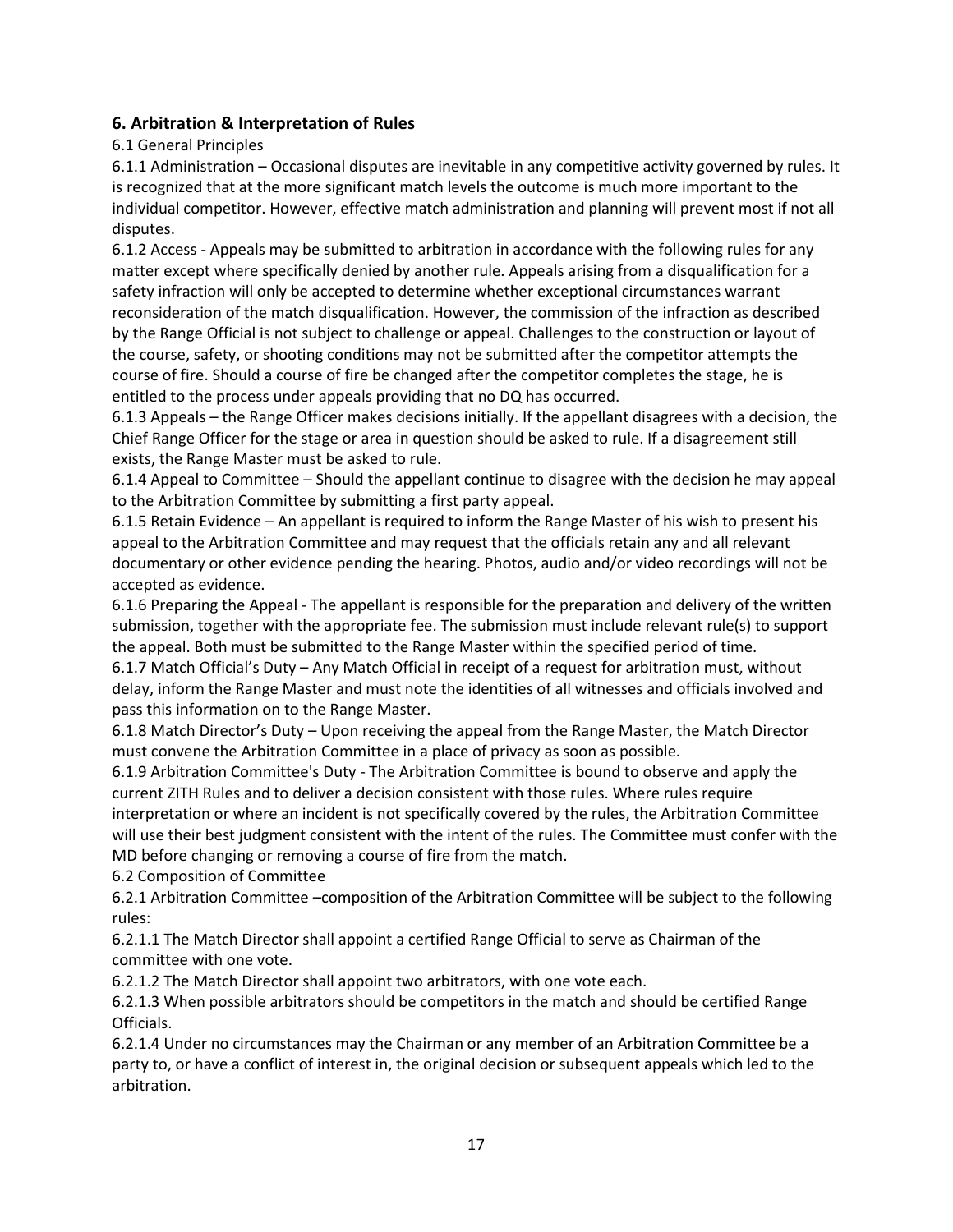6.2.2 Arbitration Committee – For Level I and Level II matches the Match Director shall appoint an Arbitration Committee of three experienced shooters who are not parties to the appeal and who do not have a direct conflict of interest in the outcome of the case. The arbitrators should be certified Range Officials if possible. All committee members will vote. The senior Range Official, or the senior shooter if there are no Range Officials, will be the chairman.

6.3 Time Limits and Sequences

6.3.1 Time Limit for Arbitration Request – Written requests for arbitration must be submitted to the Range Master within one hour of the disputed incident or occurrence. Failure to present the required documentation within the time specified will render the request invalid and no further action will be taken.

6.3.2 Decision Time Limit – The Committee must reach a decision within 24 hours of the request for arbitration or before the results have been declared final by the Match Director, whichever comes first. If the Committee fails to render a decision within the prescribed period, both a first and third party appellant (see Section [6.7]) will automatically succeed in their appeal, and the fee will be returned. 6.4 Fees

6.4.1 Amount – As set by the Match Organizers, the appeal fee to enable an appellant to appeal to arbitration will be US \$100 or the equivalent of the maximum individual match entry fee (whichever is lower). An appeal brought by the Range Master in respect of a match issue will not incur a fee.

6.4.2 Disbursement – If the Committee's decision is to uphold the appeal, the fee paid will be returned. If the Committee's decision is to deny the appeal, the appeal fee and the decision must be forwarded to the National Range Officers Institute (NROI).

6.5 Rules of Procedure

6.5.1 Committee's Duty and Procedure – The Committee will study the written submission and retain on behalf of the organizers the monies paid by the appellant until a decision has been reached.

6.5.2 Submissions – The Committee may require the appellant to personally give further details of the submission and may question him on any point relevant to the appeal.

6.5.3 Hearing – The appellant may be asked to withdraw while the Committee hears further evidence. 6.5.4 Witnesses – The Committee may hear Match Officials as well as any other witnesses involved in the appeal. The Committee will examine all evidence submitted.

6.5.5 Questions – The Committee may question witnesses and officials on any point relevant to the appeal.

6.5.6 Opinions – Committee members will refrain from expressing any opinion or verdict while an appeal is in progress.

6.5.7 Inspect Area – The Committee may inspect any range or area related to the appeal and require any person or official they regard as useful to the process to accompany them.

6.5.8 Undue Influence – Any person attempting to influence the members of the Committee in any way other than evidence may be subject to disciplinary action at the discretion of the Arbitration Committee. 6.5.9 Deliberation – When the Committee is satisfied that they are in possession of all information and evidence relevant to the appeal, they will deliberate privately and will reach their decision by majority vote.

6.6 Verdict and Subsequent Action

6.6.1 Committee Decision - All committee decisions must cite the rule(s) on which their decision is based. Committee decisions will be reviewed by the Match Director and may be returned to the committee, if necessary, with an explanation of why the decision does not comply with the rules or intent of the rules. If the Match Director returns a decision to the Committee, the Committee's next decision must be accepted by the Match Director, even if identical to the original decision. When a final decision is reached by the Committee, the Match Director will summon the appellant, the official and Range Master to present its judgment.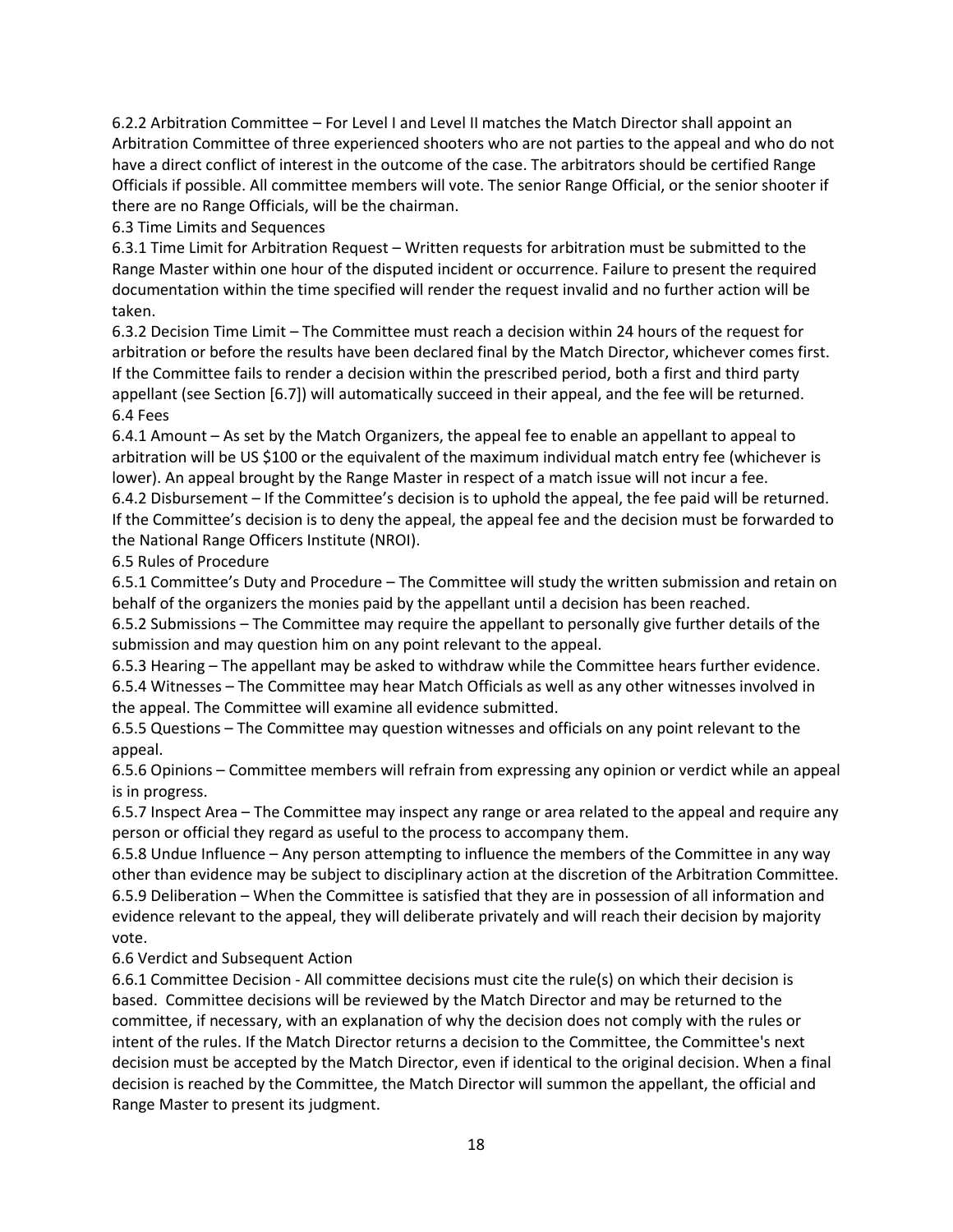6.6.2 Implement Decision – It will be the responsibility of the Range Master to implement the Committee's decision. The Range Master will advise the appropriate match personnel who will post the decision in a place available to all competitors. The decision is not retroactive and will not affect any incidents prior to the decision.

6.6.3 Decision is Final – The decision of the Committee is final and may not be appealed unless, in the opinion of the Range Master, new evidence received after the decision warrants reconsideration. 6.6.4 Minutes – Decisions of the Arbitration Committee will be recorded and will provide precedent for any similar and subsequent incident during that match.

6.7 Third Party Appeals

6.7.1 Appeals may also be submitted by other persons on a "third party appeal" basis. In such cases, all provisions of this Chapter will otherwise remain in force.

6.8 Interpretation of Rules

6.8.1 Interpretation of these rules and regulations is the responsibility of the Match Director

6.8.2 Persons seeking clarification of any rule are required to submit their questions in writing, either by fax, letter or email to the Match Director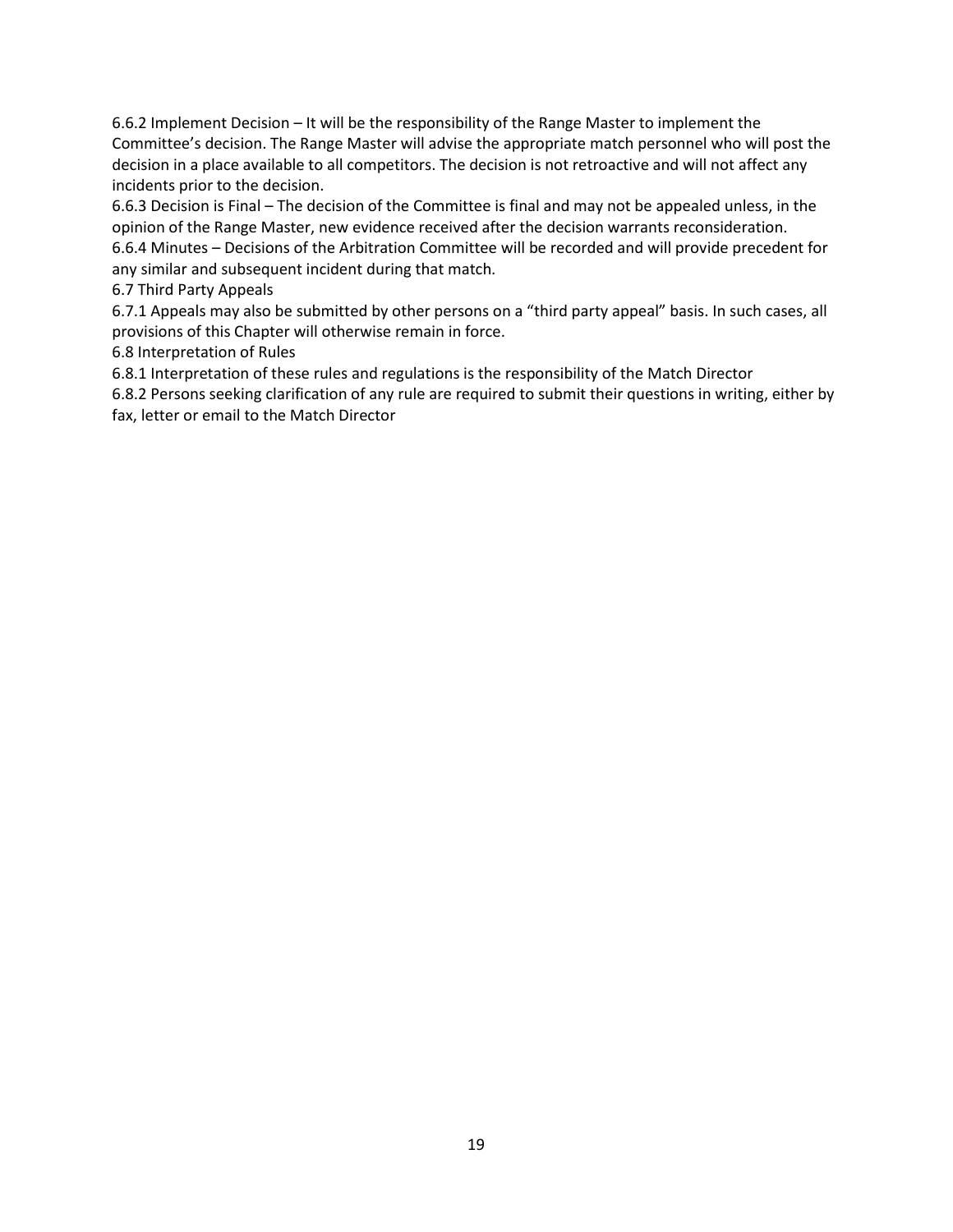# **7. Recognition of Match Divisions and Categories**

7.1 Divisions recognize different firearms and equipment (see Appendix A). Each match must recognize at least one Division. When multiple Divisions are available in a match, each Division must be scored separately and independently, and match results must recognize a winner in each Division.

7.2 The minimum number of competitors stipulated in Appendix B must compete in each Division for it to be recognized. If there are insufficient competitors in a Division, the Match Director may allow that Division to stand without official ZITH recognition.

7.3 Subject to the prior approval of the Match Director, a competitor may enter a match in more than one Division. However, the competitor may compete for match score in only one Division, and that must be the first attempt in all cases. Any subsequent attempts in another Division will not count for match recognition.

7.4 Prior to the commencement of a match, each competitor must declare one Division for score. Match Officials should check firearms and other competitor equipment for compliance with the declared Division prior to the competitor making an attempt at any of the courses of fire.

7.5 Where a Division is unavailable or deleted, or where a competitor fails to declare a specific Division prior to the commencement of a match, the competitor will be placed in the Division which, in the opinion of the Range Master, most closely identifies with the competitor's equipment. If, in the opinion of the Range Master, no suitable Division is available, the competitor will shoot the match for no score. 7.5.1 If a competitor fails to satisfy the equipment or other requirements of a declared Division during a course of fire, the competitor will be placed in Amateur Division.

7.6 A match disqualification incurred by a competitor, at any time during a match, will prevent the competitor from further participation in the match including any subsequent attempts in another Division. However, this is not retroactive. Any previous and complete match scores from another Division will be included for recognition and awards in that Division.

7.7 Recognition of a competitor in a specific Division will not preclude further recognition in a Category. 7.8 Match Categories

7.8.1 ZITH may include different Categories within each Division to recognize different groups of competitors. A competitor may declare multiple Categories for a match or tournament.

7.8.2 Failure to meet the requirements of the declared Categories or failure to declare a Category prior to the start of the match will result in exclusion from that Category. Details of currently approved Categories and related requirements are listed in Appendix B.

#### **8. Scoring**

8.1 Scoring Methods: Time Plus scoring will be used for the match.

8.2 Bonus targets may be used in the match.

8.2.1.1 It is NOT required that all steel on a stage have the same value. Steel target values may be mixed on a single stage.

8.2.1.2 Each hit visible on the scoring area of a paper no shoot will be penalized at 10 seconds 8.2.8.3 For rifle and handgun targets, each full or partial diameter hit visible on the frontal surface of a metal no shoot will be penalized at 10 seconds [8.4.24]). Shotgun no-shoot metal targets must be shot and fall or overturn to score and then will be penalized at 10 seconds

8.2.2.1 Each miss will be penalized at 10 seconds

8.2.2.2 A competitor who fails to shoot at the face of each scoring target in a course of fire with at least one round will incur one procedural penalty per target for failure to shoot at the target, and will be 5 seconds

8.2.3.1 In a Fixed Time Course of Fire:

8.2.3.2 Overtime shots are shots fired at the targets after the signal to cease fire has been given. No direct penalties apply to overtime shots fired at disappearing targets.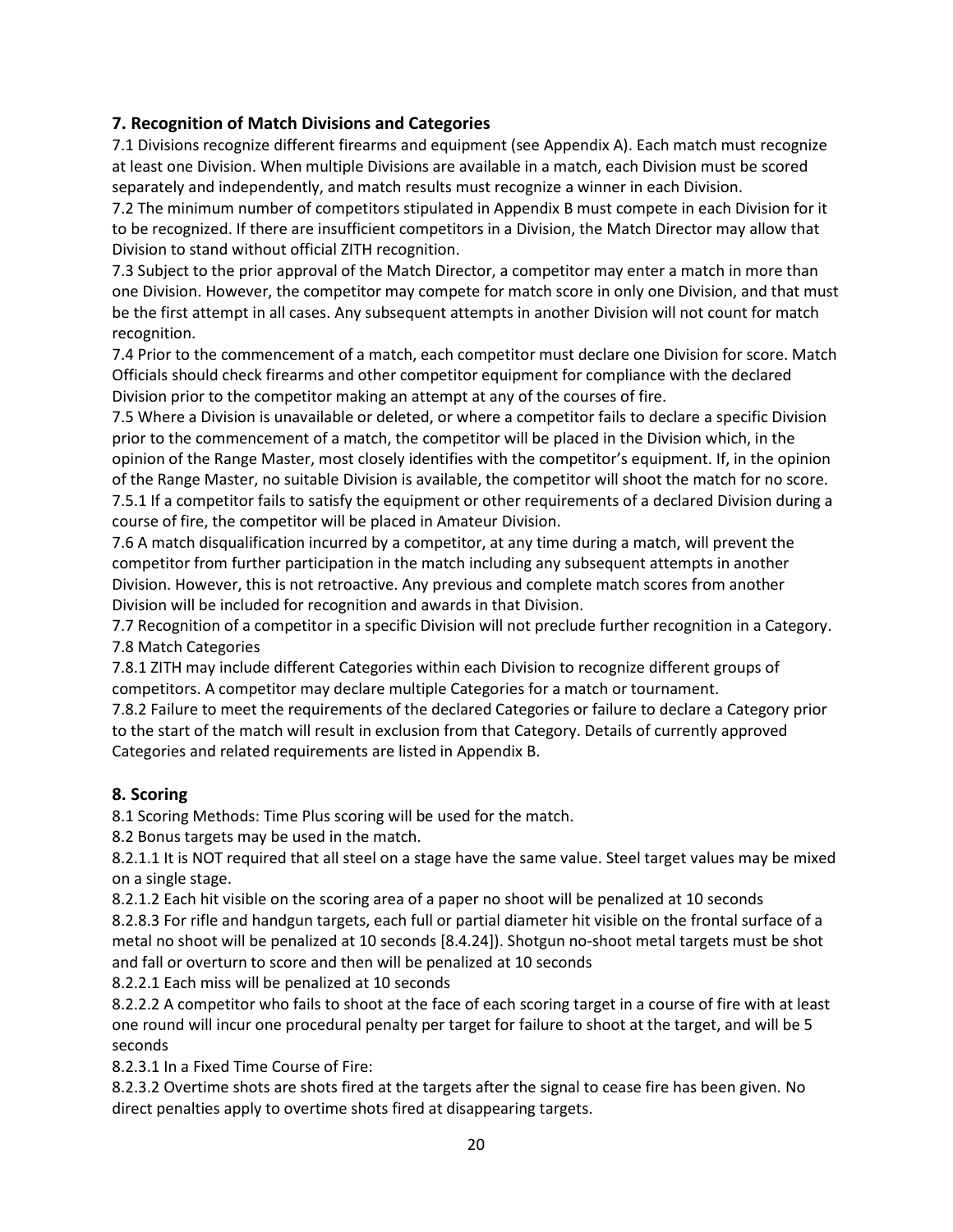8.2.3.2.1 Where static scoring paper targets are used, a shot (or shots) fired more than 0.30 seconds over the set time, will be considered overtime. For example, if the time is 5.00 seconds, a shot (or shots) at 5.31 seconds or more would be considered overtime. Overtime shots will be penalized the maximum possible scoring value of each shot so fired. If the overtime shot results in extra hits on the target, only the specified number of shots may be scored.

8.2.3.3 Where static paper no-shoots are used, it is assumed that all hits occurred within the specified time, and will count in the scoring process.

8.2.2.4 Unless otherwise specified in the written stage briefing, scoring paper targets must be shot with a minimum of one round each, with the best two hits to score. Scoring metal targets must be shot with a minimum of one round each and must fall (or otherwise react in the case of a rifle or shotgun target) to score. Frangible targets (rifle and shotgun only) must break with a visible piece missing or separated from the original target to be counted for score.

8.2.2.5 The minimum score for a course of fire or string will be zero.

8.3 Time Plus Scoring

8.3.1 Unless otherwise stipulated in the written stage briefing, any cardboard target, designated as a "shoot" target must be neutralized by either one (1) "A/B" hit OR two (2) hits anywhere inside the scoring perforations on the target (i.e. minimum 2 "D" hits) to avoid a penalty.

8.3.1.1 Optional scoring - Course description may stipulate that one slug hit anywhere in the scoring area will neutralize a paper target.

8.3.2 Scoring penalties

8.3.2.1 One C or D hit only = 5 second penalty (Failure to neutralize)

8.3.2.1 No hits on paper target but target was engaged = 10 second penalty per target

8.3.2.3 A miss on a frangible, knock down or self-indicating target that was engaged = 10 second penalty per target. See [8.4.21 thru 8.4.26] for scoring specifics.

8.3.2.4 A failure to engage any target adds a 5 second penalty to any miss penalties for the target not engaged.

8.3.2.5 Designated "No Shoot" targets that are hit will incur a 5 second penalty for each hit. 8.3.2.6 Procedural penalties (section 4) are 5 seconds added to the shooters time per procedural (exception 4.2.14).

8.3.2.7 In the course description, long range rifle targets may be designated as enhanced penalty targets. A miss on an enhanced penalty targets can be increased to a 15 or a 20 second penalty. Only to be used for targets beyond 100 yards.

8.3.3 In order for match flow it may be necessary to limit times per When the shooter "times out," the stage is scored as shot including any misses and FTE penalties. The max time is the time recorded. Minimum time limit is 120 seconds. Time limits should be set for match flow and not as a penalty for slower shooters or to create a fixed time stage. If not specified, the maximum time for any stage (including target penalties) is 500 seconds.

8.3.4 Disappearing targets and flying birds. The course description must stipulate if they are to be scored as bonus targets or as a regular target. Bonus' are scored as time off the shooters stage time and the amount should reflect the difficulty of the target itself. When scored as a regular target, miss penalties are applied. No FTE penalty will be applied to a disappearing target.

8.3.5 Power Factors do not apply to Time Plus scoring and there is no minimum power factor.

8.3.6 Stage Points -First Place (lowest time) for each stage, in each division, will receive 100 points;

Second Place and below will figure points on a percentage basis of the 100 from 1st Place.

8.3.7 Total points accumulated for all stages will determine the match placement by division.

8.3.8 Highest score wins.

8.4 General Regulations that apply to both scoring systems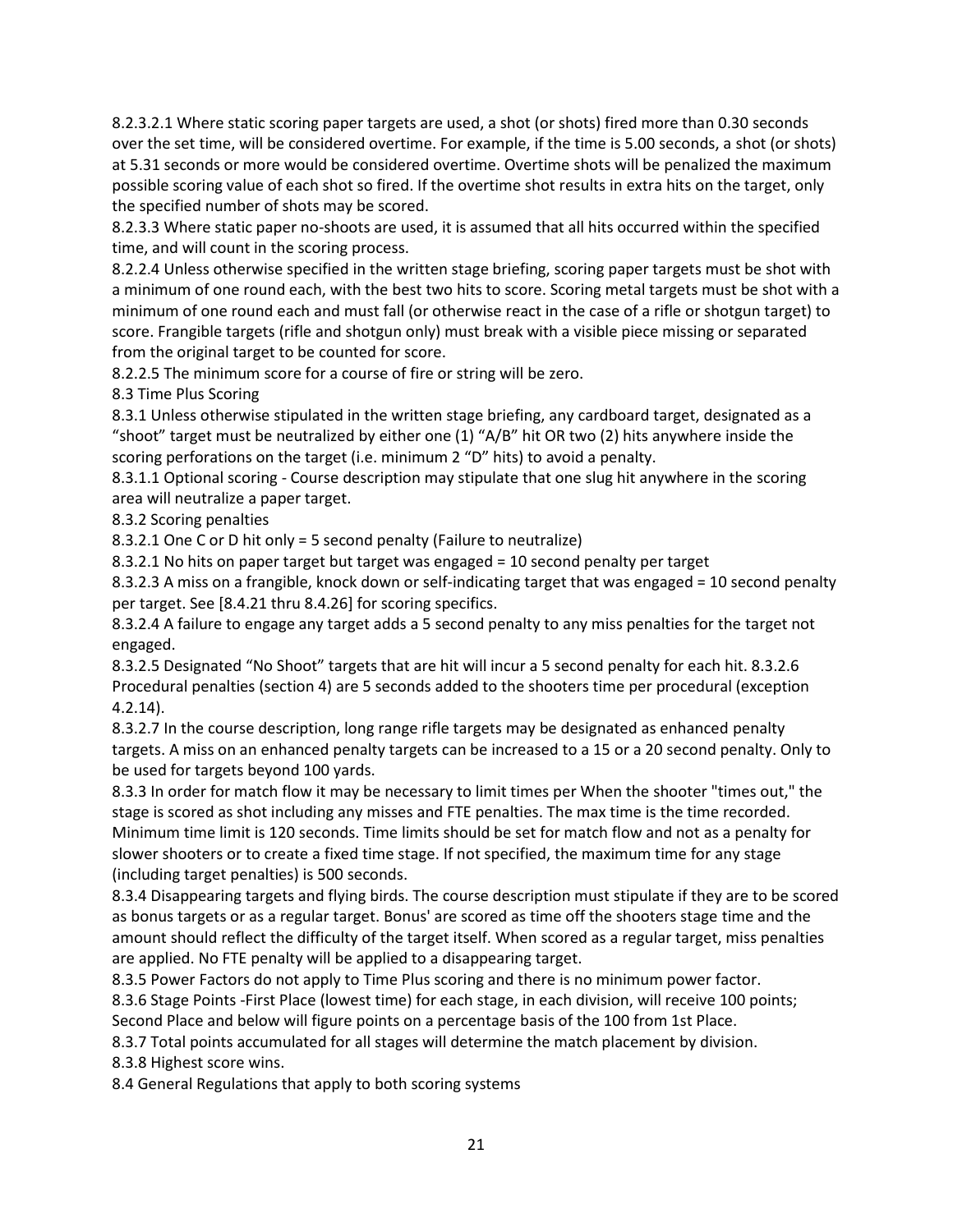8.4.1 Approaching Targets – While scoring is in progress, competitors or their delegate must not approach any target closer than (3 feet) without the authorization of the Range Officer. Violation may, at the discretion of the Range Officer, incur a procedural penalty.

8.4.2 Touching Targets – While scoring is in progress competitors or their delegate must not touch, gauge or otherwise interfere with any target without the authorization of the Range Officer. Should a Range Officer deem that a competitor or their delegate has influenced or affected the scoring process due to such interference, the Range Officer may:

8.4.2.1 Score the affected target as a missed target; or

8.4.2.2 Impose penalties for any affected no-shoots.

8.4.2.3 Prematurely Patched Targets - If a target is prematurely patched or taped, which prevents a Range Official from determining the actual score, the Range Officer must order the competitor to reshoot the course of fire. However, if following the scoring of a target by any assigned Range Officer, the target is patched or taped by anyone other than a Range Officer, the score will stand as called regardless of the competitor's opportunity to see the target in question and the competitor will not be permitted to appeal the score as called.

8.4.3 Unrestored Targets – If, following completion of a course of fire by a previous competitor, one or more targets have not been properly patched or taped or if previously applied pasters have fallen off the target for the competitor being scored, the Range Officer must judge whether or not an accurate score can be determined. If there are extra scoring hits or questionable penalty hits thereon, and it is not obvious which hits were made by the competitor being scored, the affected competitor must be ordered to reshoot the course of fire. For the purpose of this rule, B-zone and C-zone hits shall be considered one and the same.

8.4.4 Impenetrable – The scoring area of scoring targets and no-shoots is deemed to be impenetrable: 8.4.4.1 If a bullet or slug strikes wholly within the scoring area of a paper target, and continues on to strike the scoring area of another paper target, the hit on the subsequent paper target will not count for score or penalty, as the case may be.

8.4.4.2 If a bullet or slug strikes wholly within the scoring area of a paper target, and continues on to hit a plate or strike down a popper; this will be treated as range equipment failure. The competitor will be required to reshoot the course of fire, after it has been restored.

8.4.5 If a bullet or slug strikes partially within the scoring area of a paper or metal target, and continues on to strike the scoring area of another paper target, the hit on the subsequent paper target will also count for score or penalty, as the case may be.

8.4.6 If a bullet or slug strikes partially within the scoring area of a paper or metal target, and continues on to strike down or hit the scoring area of another metal target, the subsequent metal target will also count for score or penalty, as the case may be.

8.4.7 Unless specifically described as "soft cover" in the written stage briefing, all props, walls, barriers, vision screens and other obstacles are deemed to be impenetrable "hard cover":

8.4.7.1 If a bullet or slug strikes wholly within hard cover, and continues on to strike any scoring paper target or no-shoot, that shot will not count for score or penalty, as the case may be.

8.4.7.2 If a bullet or slug strikes wholly within hard cover, and continues on to hit a plate or strike down a popper; this will be treated as range equipment failure (see Section [4.6]). The competitor will be required to reshoot the course of fire, after it has been restored.

8.4.8 If a bullet or slug strikes partially within hard cover, and continues on to strike the scoring area of a paper target, the hit on that paper target will count for score or penalty, as the case may be.

8.4.9 If a bullet or slug strikes partially within hard cover, and continues on to strike down a scoring metal target, the fallen target will count for score. If a bullet strikes partially within hard cover, and continues on to strike down or hit a metal no-shoot, the fallen no-shoot or hit thereon will count for penalty.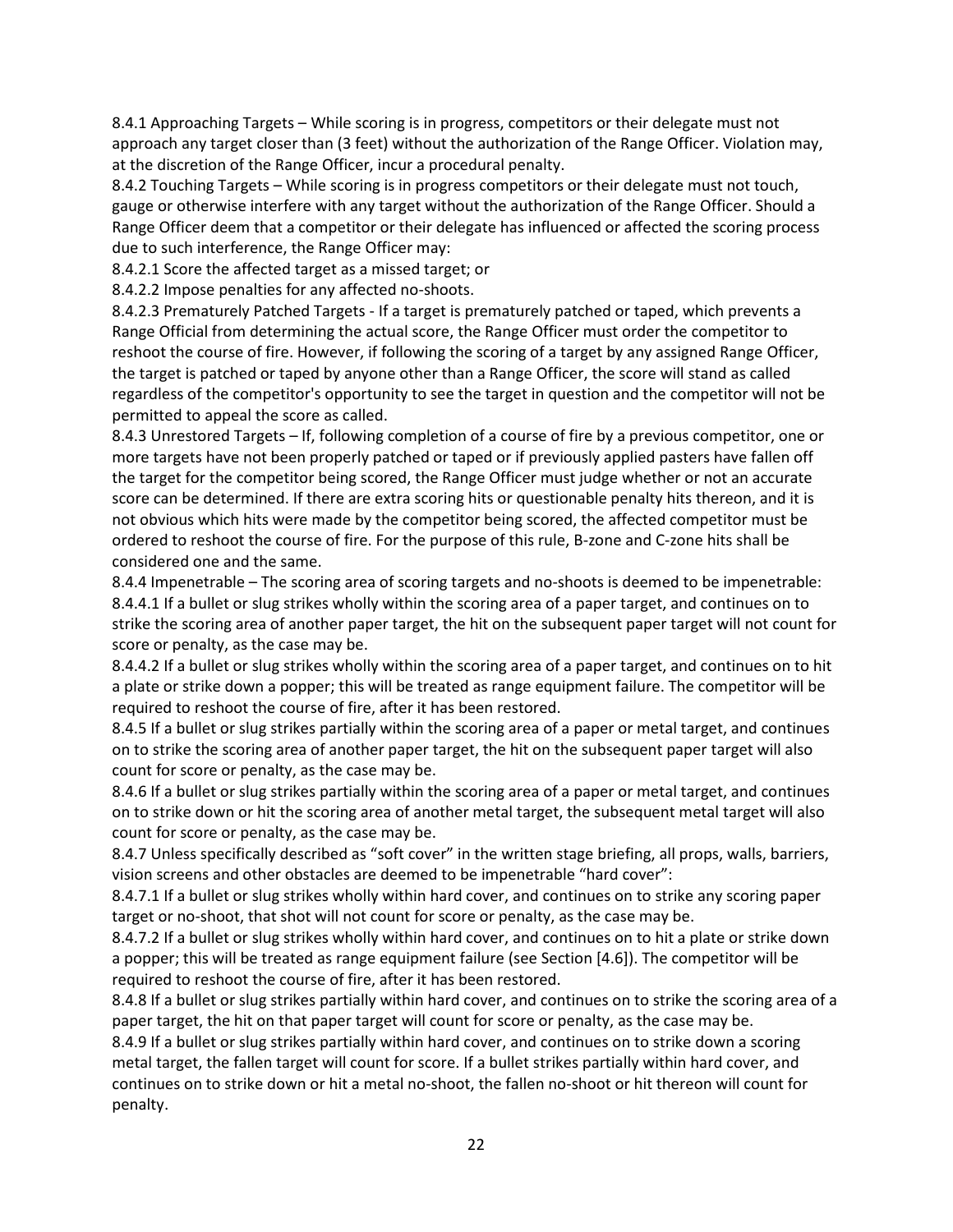8.4.10 Target sticks are neither Hard Cover nor Soft Cover. Shots which have passed wholly or partially through target sticks and which hit a paper or metal target will count for score or penalty, as the case may be.

8.4.11 Hits from birdshot or buckshot on a scoring or no shoot paper target will not count for score unless the course description calls for engaging paper targets with buckshot, then buckshot hits on both scoring targets and no-shoot targets will count.

8.4.12 If the bullet diameter of a hit on a scoring target touches the scoring line between two scoring areas, or the line between the non-scoring border and a scoring area, or if it crosses multiple scoring areas, it will be scored the higher value.

8.4.13 If a bullet diameter touches the scoring area of both a scoring target and a no-shoot, it will earn the score and incur the penalty.

8.4.14 Radial tears will not count for score or penalty.

8.4.15 Enlarged holes in paper targets which exceed the competitor's bullet diameter will not count for score or penalty unless there is visible evidence within the remnants of the hole (e.g. a grease mark or a "crown" etc.), to eliminate a presumption that the hole was caused by a ricochet or splatter.

8.4.16 Hits visible on a scoring paper target or no-shoot, which are the result of shots fired through the rear of the target or no-shoot, will not count for score or penalty, as the case may be.

8.4.17 Hits upon scoring or no-shoot paper targets, must completely pass through the target to be considered a valid hit and count for score or penalty.

8.4.18 If a shotgun wad has caused an extra hole in a paper target and it cannot be determined which hole has been caused by the actual slug, the competitor must reshoot the stage.

8.4.19 Moving scoring targets will always incur failure to shoot at and miss penalties if a competitor fails to activate the mechanism which initiates the target movement.

8.4.19.1 Level I matches only - If the written stage briefing prohibits the engagement of certain targets prior to activation, the competitor will incur one procedural penalty per shot fired at such targets prior to operating the activating mechanism, up to the maximum number of available hits (see Rule [10.1.9.5.1]).

8.4.20 In a Multigun event, any hit(s) upon the scoring surface of a scoring paper target which can be determined to have been fired from the incorrect firearm for that target shall not be scored and, unless there are scoring hit(s) from the correct firearm, it will be scored as an unengaged target. In the case of steel or frangible targets, any hits by the non-specified firearm which result in that target being unavailable for further engagement, the target shall be scored as an unengaged target.

8.4.21 Scoring metal targets for handgun must be shot and fall or overturn to score. Scoring Poppers which fail to fall when hit, are subject to the provisions of Section[3.7] & rule [10.4.5.1].

8.4.22 Self indicating metal targets must show a hit as designed to score. ROs may call hits.

8.4.23 Metal scoring shotgun plates will be scored as a hit, if the plate falls from a hit on the plate, base or supporting stand when the plate is shot at.

8.4.24 Unlike Poppers, metal plates are not subject to calibration or calibration challenges. If a scoring metal plate has been hit but fails to fall, self-indicate, or overturn as designed, the Range Officer shall determine whether the plate is functioning as designed. If found to be defective, the Range Officer shall declare range equipment failure and order the competitor to reshoot the course of fire, after the faulty plate has been rectified. The Range Officer shall be the final arbiter as to whether the plate is functioning as designed.

8.4.24.1 It is considered range equipment failure if the RO determines a functioning rifle or pistol plate has been hit but fails to fall.

8.4.24.2 A functioning shotgun plate must fall to score. It is not range equipment failure if a functioning shotgun plate is hit insufficiently enough to fall.

8.4.24.3 Self indicating (flash targets) must flash to score.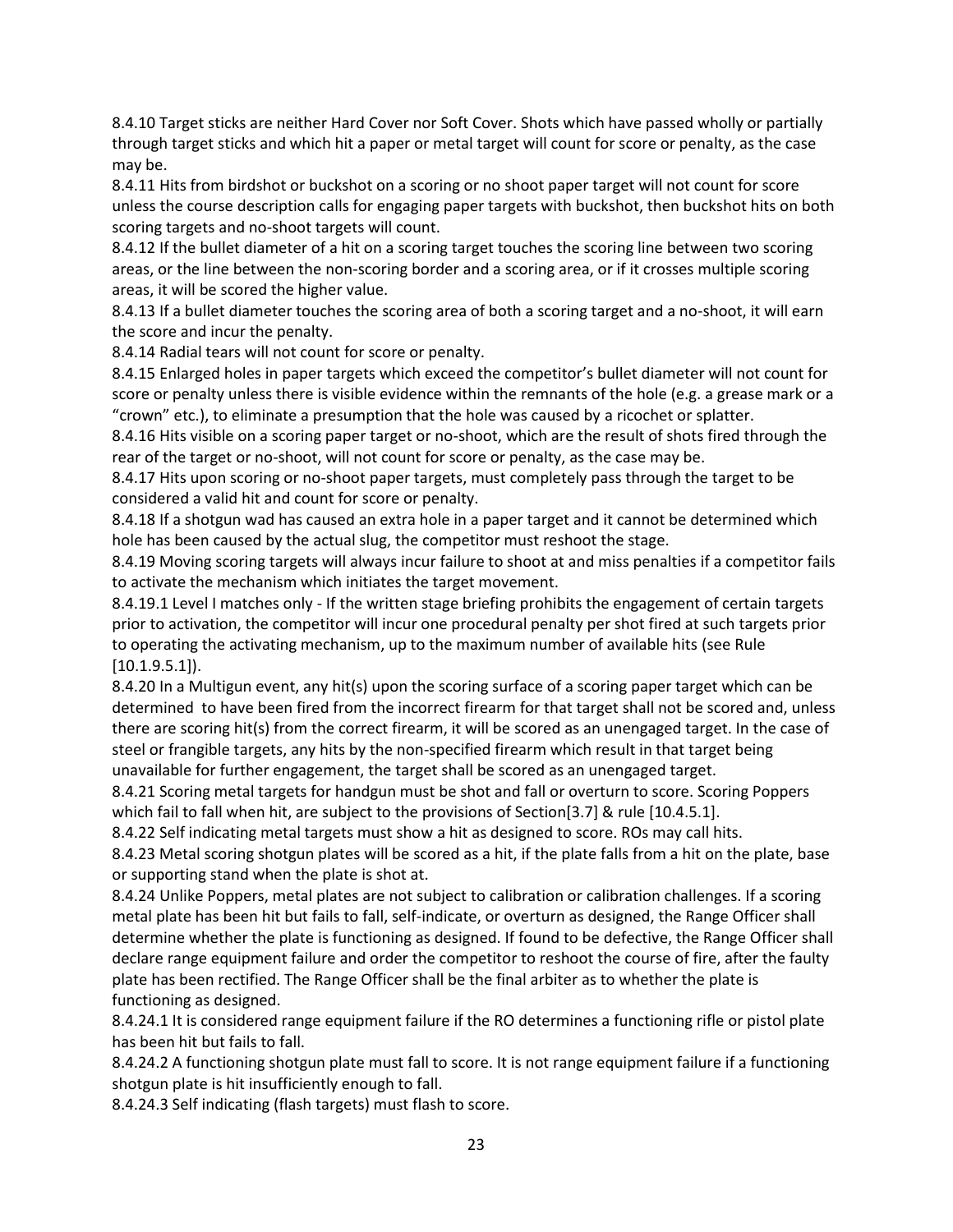8.4.25 Metal no-shoot targets which are designed to fall when hit, but which fail to fall or overturn when struck by a full or partial diameter hit with a handgun or rifle, shall incur the penalty or penalties, and is not grounds for a reshoot per range equipment failure. Shotgun no-shoot targets must fall to incur a penalty.

8.4.25.1 Metal no-shoot targets must, if hit, be repainted after each competitor ends their attempt at the course of fire, failing which subsequent competitors must not be penalized for hits visible on their surface.

8.4.26 Frangible targets must break with a visible piece missing or separated from the original target to be counted for score. A fixed frangible target that falls from a hit on its holder will be considered a hit. 8.5 Scoring Ties

8.5.1 If, in the opinion of the Match Director, a tie in match results must be broken, the affected competitors must shoot one or more courses of fire, nominated or created by the Match Director, until the tie is broken. The result of a tiebreaker will only be used to determine the final placing of the affected competitors, and their original match points will remain unchanged. Ties must never be broken by chance.

8.6 Score Verification and Challenge

8.6.1 After the Range Officer has declared "Range is Clear", the competitor or their delegate will be allowed to accompany the official responsible for scoring to verify the scoring. However, this may not apply to courses of fire consisting only of reactive targets or self-setting targets and/or electronically registering targets.

8.6.2 The Range Official responsible for a course of fire may stipulate that the scoring process will begin while a competitor is actually completing a course of fire. In such cases, the competitor's delegate must be entitled to accompany the official responsible for scoring in order to verify the scoring. Competitors must be advised of this procedure during the squad briefing.

8.6.3 A competitor (or his delegate) who fails to verify a target during the scoring process loses all right of appeal in respect of scoring that target.

8.6.4 Any challenge to a score or penalty must be appealed to the Range Officer by the competitor (or his delegate) prior to the subject target being painted, patched, or reset, failing which such challenges will not be accepted.

8.6.5 In the event that the Range Officer upholds the original score or penalty and the competitor is dissatisfied, he may appeal to the Chief Range Officer and then to the Range Master for a ruling. 8.6.6 The Range Master's ruling will be final. No further appeals are allowed with respect to the scoring decision.

8.6.7 During a scoring challenge, the subject target(s) must not be patched, taped or otherwise interfered with until the matter has been settled. The Range Officer may remove a disputed paper target from the course of fire for further examination to prevent any delay in the match. Both the competitor and the Range Officer must sign the target and clearly indicate which hit(s) is (are) subject to challenge.

8.6.8 Scoring overlays approved by the Range Master must be used exclusively, as and when required, to verify and/or determine the applicable scoring zone of hits on paper targets. (Does not apply to Shotgun targets.)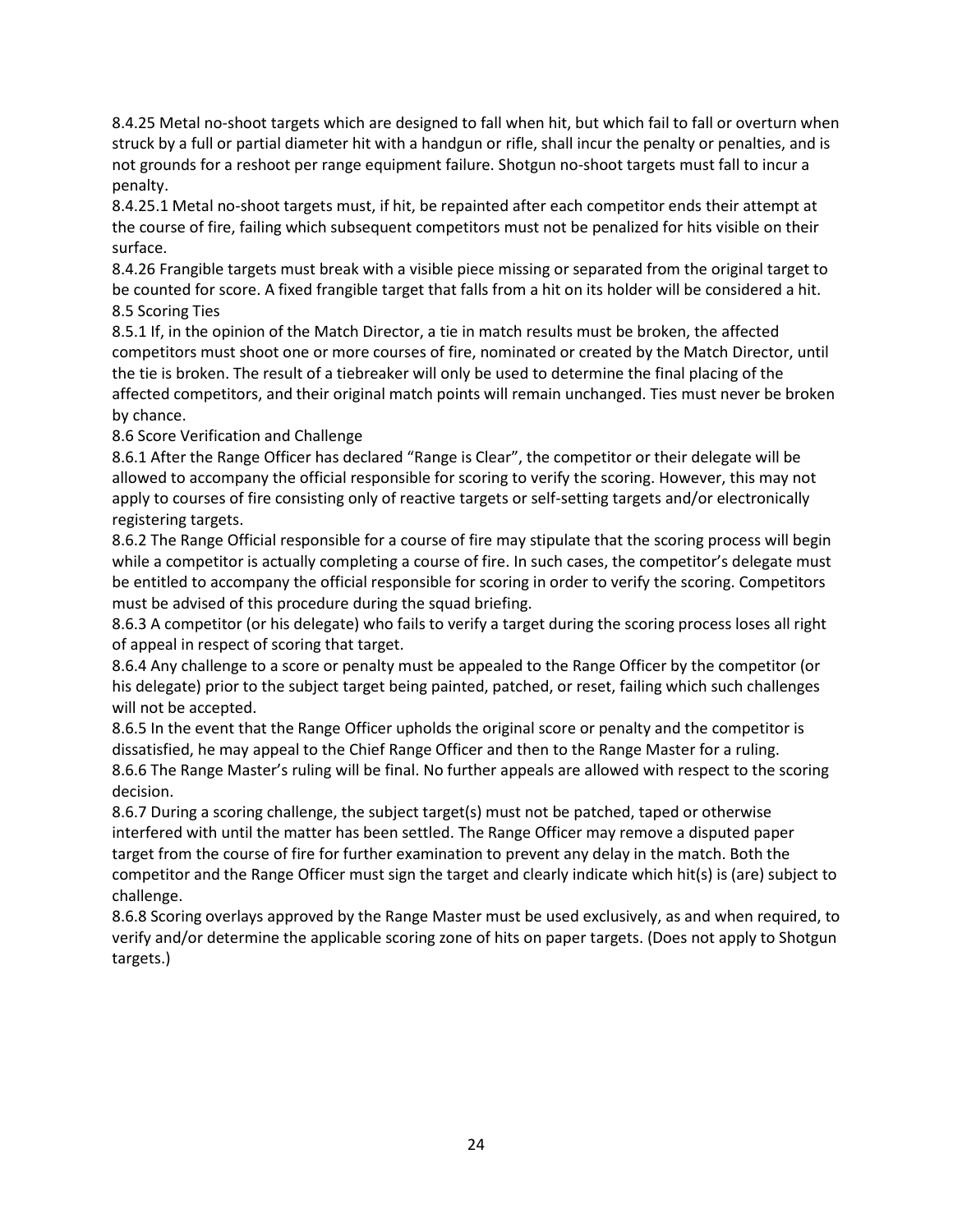8.7 Score Sheets

8.7.1 The Range Officer must enter all information on each competitor's score sheet prior to signing it. After the Range Officer has signed the score sheet, the competitor must add his own signature in the appropriate place. Whole numbers should be used to record all scores or penalties. The elapsed time taken by the competitor to complete the course of fire must be recorded to 2 decimal places in the appropriate place.

8.7.2 If corrections to the score sheet are required, these will be clearly entered onto the original and other copies of the competitor's score sheets. The competitor and the Range Officer should initial any corrections.

8.7.3 Should a competitor refuse to sign or initial a score sheet, for any reason, the matter must be referred to the Range Master. If the Range Master is satisfied that the course of fire has been conducted and scored correctly the unsigned score sheet will be submitted as normal for inclusion in the match scores

8.7.4 A score sheet signed by both a competitor and a Range Officer is conclusive evidence that the course of fire has been completed, and that the time, scores and penalties recorded on the score sheet, are accurate and uncontested. The signed score sheet is deemed to be a definitive document and, with the exception of the mutual consent of the competitor and the signatory Range Officer, or due to an arbitration decision, the score sheet will only be changed to correct arithmetical errors or to add procedural penalties under Rule [3.6.2].

8.7.5 If a score sheet is found to have insufficient or excess entries, or if the time has not been recorded on the score sheet, the competitor will be required to reshoot the course of fire.

8.7.6 In the event that a reshoot is not possible or permissible for any reason, the following actions will prevail:

8.7.6.1 If the time is missing, the competitor will receive a zero score for the course of fire.

8.7.6.2 If insufficient hits or misses have been recorded on the score sheet, the hits and misses which have been recorded will be deemed complete and conclusive.

8.7.6.3 If excessive hits or misses have been recorded on the score sheet, the highest value scoring hits recorded will be used.

8.7.6.4 Procedural penalties recorded on the score sheet will be deemed complete and conclusive, except where Rule [3.6.2] applies.

8.7.6.5 If the identity of the competitor is missing from a score sheet, it must be referred to the Range Master, who must take whatever action he deems necessary to rectify the situation.

8.7.7 In the event that an original score sheet is lost or otherwise unavailable, the competitor's duplicate copy, or any other written or electronic record acceptable to the Range Master, will be used. If the competitor's copy, or any other written or electronic record, is unavailable, or is deemed by the Range Master to be insufficiently legible the competitor will be required to reshoot the course of fire. If the Range Master deems that a reshoot is not possible for any reason, the competitor will incur a zero score for the affected course of fire.

8.8 Scoring Responsibility

8.8.1 Each competitor is responsible to maintain an accurate record of their scores to verify the lists posted by the Stats Officer.

8.8.2 After all competitors have completed a match; the provisional stage results should be published and posted in a conspicuous place at the shooting range by the Stats Officer for the purpose of verification by competitors.

8.8.3 If a competitor detects an error in the provisional results at the end of the match, they must file an appeal with the Stats Officer not later than 30 minutes after the Final Results are posted. If the appeal is not filed within the time limit, the posted scores will stand and the appeal will be dismissed.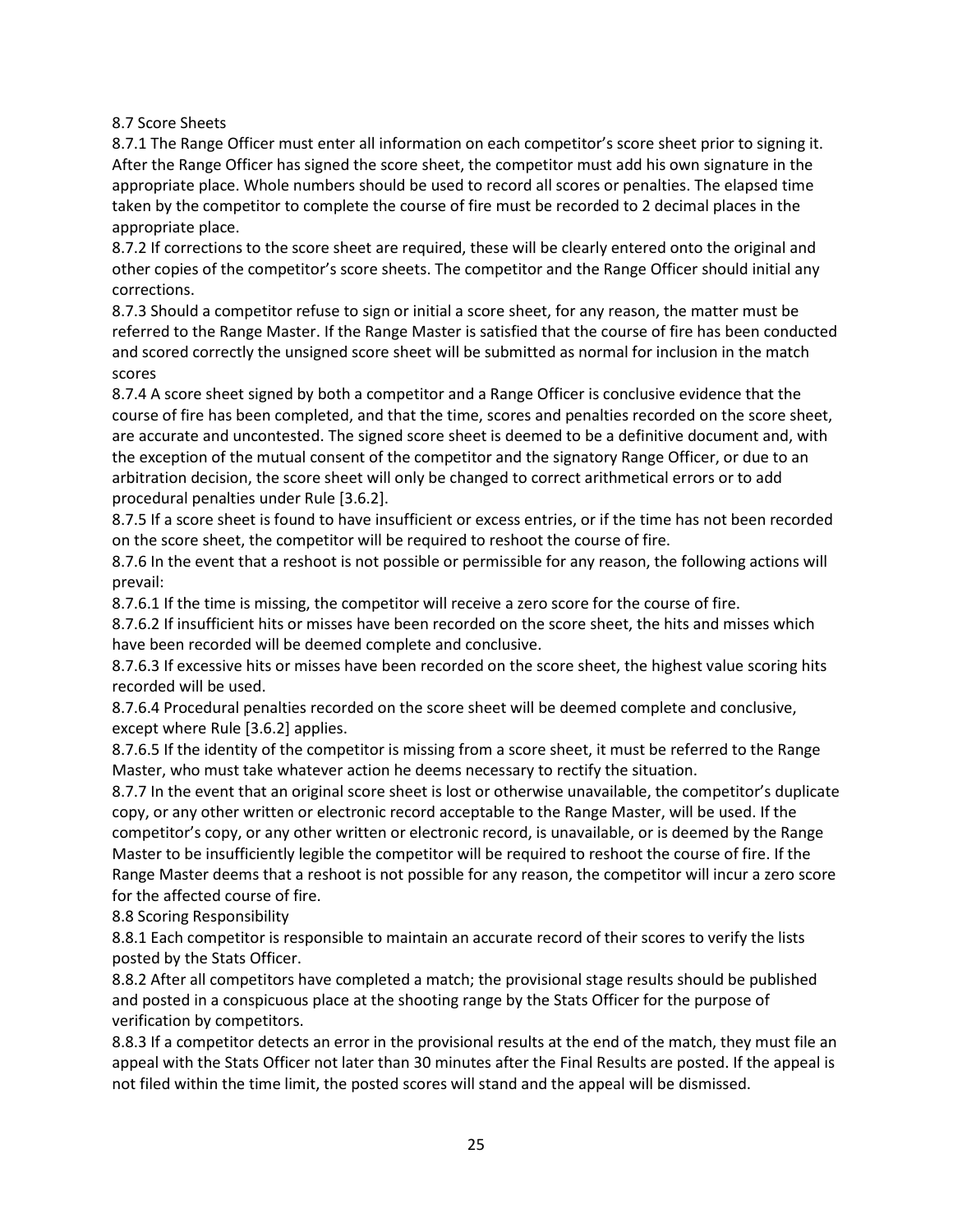8.8.4 Competitors who are scheduled (or otherwise authorized by a Match Director) to complete all courses of fire in a match in a period of time less than the full duration of the match (e.g. 1 day format in a 3-day match etc.), are required to check their provisional match results in accordance with the special procedures and time limits specified by the Match Director (e.g. via a website), failing which scoring appeals will not be accepted. The relevant procedure must be published in advance in match literature and/or by way of a notice posted in a conspicuous place at the shooting range prior to commencement of the match.

#### 8.9 Official Time

8.9.1 Only the timing device operated by a Range Officer must be used to record the official elapsed time of a competitor's attempt at a course of fire. If a timing device is faulty, a competitor whose attempt cannot be credited with an accurate time will be required to reshoot the stage.

8.9.2 If, in the opinion of an Arbitration Committee, the time credited to a competitor for a course of fire is deemed to be unrealistic, the competitor will be required to reshoot the course of fire (see Rule  $[8.7.4]$ .

8.9.3 A competitor who reacts to a start signal but, for any reason, does not fire a shot or continue the attempt at the course of fire and fails to have an official time recorded on the timing device operated by the Range Officer will be given a zero score for that course of fire.

8.10 Scoring Programs

8.10.1 The scoring program used for this match is Practiscore.

8.10.2 When electronic scoring is used, once stage scoring is completed, every competitor shall be provided the opportunity to review the PDA or handheld computer display to review their stage time and score entries. Range officers shall also create a hard copy record that includes the hit and penalty totals, time, time of day, competitor initials and range officer initials for each stage.

#### **9. Match Structure**

9.1 General Principles

9.1.1 Safety – ZITH must be designed, constructed and conducted with due consideration to safety. 9.1.2 Quality – The value of a ZITH is determined by the quality of the challenge presented in the course design. Courses of fire must be designed primarily to test a competitor's shooting skills, not their physical abilities.

9.1.3 Diversity – shooting challenges are diverse. While it is not necessary to construct new courses for each match, no single course of fire must be repeated to allow its use to be considered a definitive measure of shooting skills.

9.1.4 Freestyle – ZITH is freestyle. Competitors must be permitted to solve the challenge presented in a freestyle manner, and to shoot targets on an "as and when visible" basis (in a Multigun course of fire the course description must define which targets are to be shot with which type of firearm and may specify the order in which the different firearms must be used). Courses of fire must not require mandatory reloads nor dictate a shooting position, stance or location. However, conditions may be created, and barriers or other physical limitations may be constructed, to compel a competitor into shooting positions, locations or stances.

9.1.4.1 Because of the physical difficulty making courses that involve long range rifle targets totally freestyle course designs may restrict where to engage and reengage long range targets. This must be done by a.) requiring contact with a prop, b.) require shooting through a specific port or c.) require shooting from a designated area or location. Course designs may not dictate how these locations must be used. A long range target is defined as a target 50 yards and further.

9.1.4.2 Multigun course designers may present challenges which provide the shooter options with regard to firearm use within the context of a Multigun stage. Any such options must comply with rule [10.1.3] and section [11.2].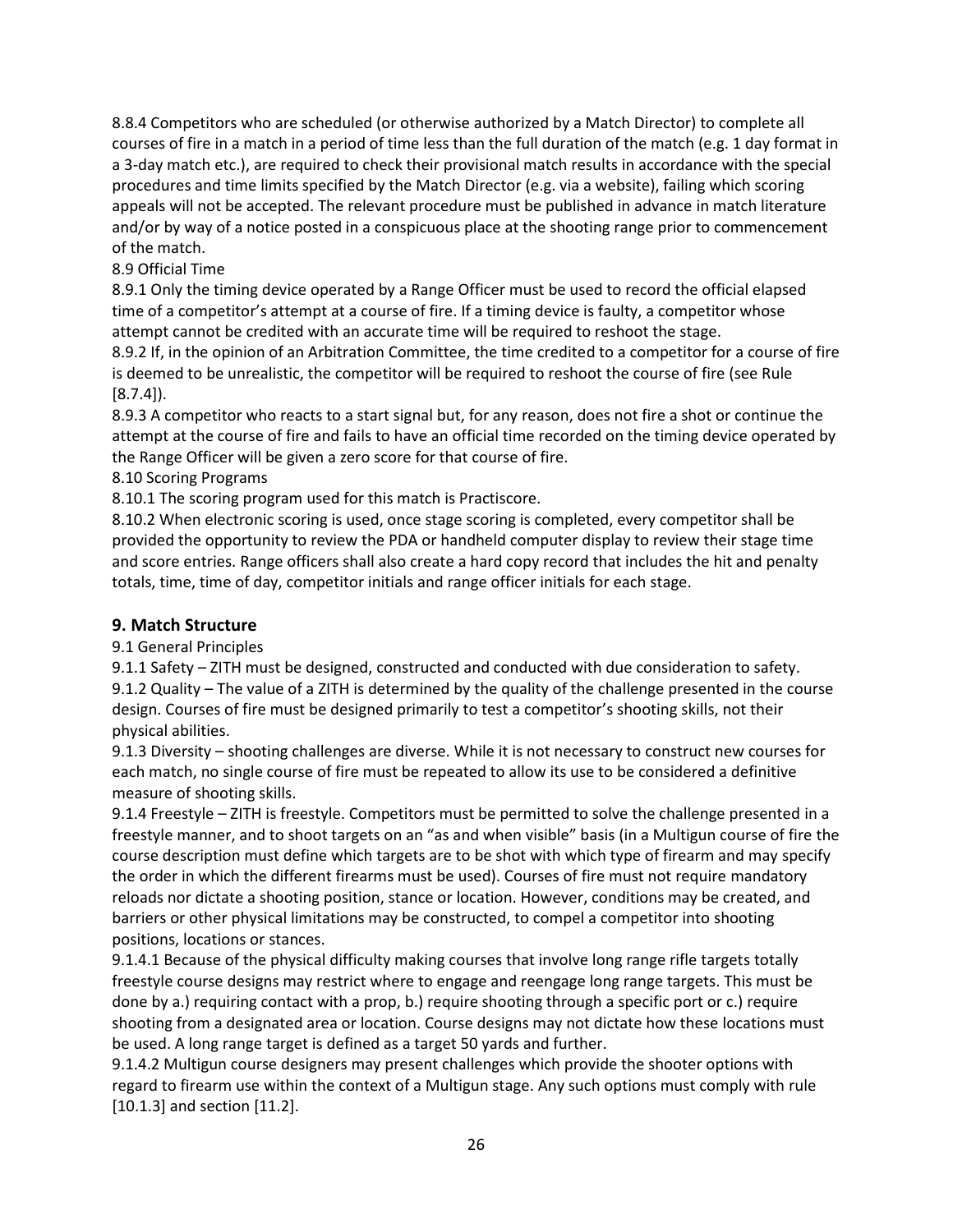9.1.4.3 ZITH may use shooting boxes and specify where or when specific target arrays may be engaged. 9.1.5 Difficulty – ZITH present varied degrees of difficulty. No shooting challenge or time limit may be appealed as being prohibitive. This does not apply to nonshooting challenges, which should reasonably allow for differences in competitor's height and physical build.

9.1.6 Scenarios and Stage Props — The use of scenarios and reasonable stage props is encouraged. Care must be exercised, however, to avoid unrealistic non-shooting requirements which detract from the shooting challenge and/or may expose competitors to potentially unsafe conditions.

# **10. Course Construction, Equipment and Modification**

The following general regulations of course construction list the criteria, responsibilities and restrictions applicable to courses of fire in ZITH. Course designers, host organizations and officials are governed by these regulations.

10.1 General Regulations

10.1.1 Physical Construction – Safety considerations in the design, physical construction, and stated requirements for any course of fire are the responsibility of the host organization subject to the approval of the Range Master. Reasonable effort must be made to prevent injury to competitors, officials and spectators during the match. Course design should prevent inadvertent unsafe actions wherever possible. Consideration must be given to the operation of any course of fire to provide suitable access for officials supervising the competitors.

10.1.2 Safe Angles of Fire – Courses of fire must always be constructed taking into account safe angles of fire. Consideration must be given to safe target and frame construction and the angle of any possible ricochets. Where appropriate the physical dimensions and suitability of backstops and side berms must be determined as part of the construction process.

10.1.3 Minimum Distances – Minimum distances for any metal target are specific for that firearm type: Min Distance Fault Line

- Handgun: 23 26 Feet
- Shotgun Plates (bird & buckshot): 16 19
- Shotgun Poppers (bird & buckshot): 23 26
- Shotgun (slugs): 147 150
- Rifle: 147 150

Where possible, this should be done with physical barriers. If Fault Lines are used to limit the approach to metal targets, they must be placed in such a way that the competitor may inadvertently fault the line and still be outside the minimum distance (see Rule [5.3.19]). Care should also be taken in respect of metal props in the line of fire.

10.1.4 Stage designs must be configured in so that firearms, when staged, are pointed down range, and positioned in such a way that no person is ever allowed or required to pass in front of the muzzle of a staged firearm.

10.1.5 Target Locations – When a course is constructed to include target locations other than immediately downrange, organizers and officials must protect or restrict surrounding areas to which competitors, officials or spectators have access. Each competitor must be allowed to solve the competitive problem in his own way and must not be hindered by being forced to act in any manner which might cause unsafe action. Targets must be arranged so that shooting at them on an "as and when visible" basis will not cause competitors to breach safe angles of fire.

10.1.6 Range Surface – Where possible, the range surface must be prepared prior to the match, and be kept moderately clear of debris during the match, to provide reasonable safety for competitors and officials. Consideration should be given to the possibility of inclement weather and competitor actions. Range Officials may add gravel, sand or other materials to a deteriorated range surface at any time, and such range maintenance actions cannot be appealed by competitors.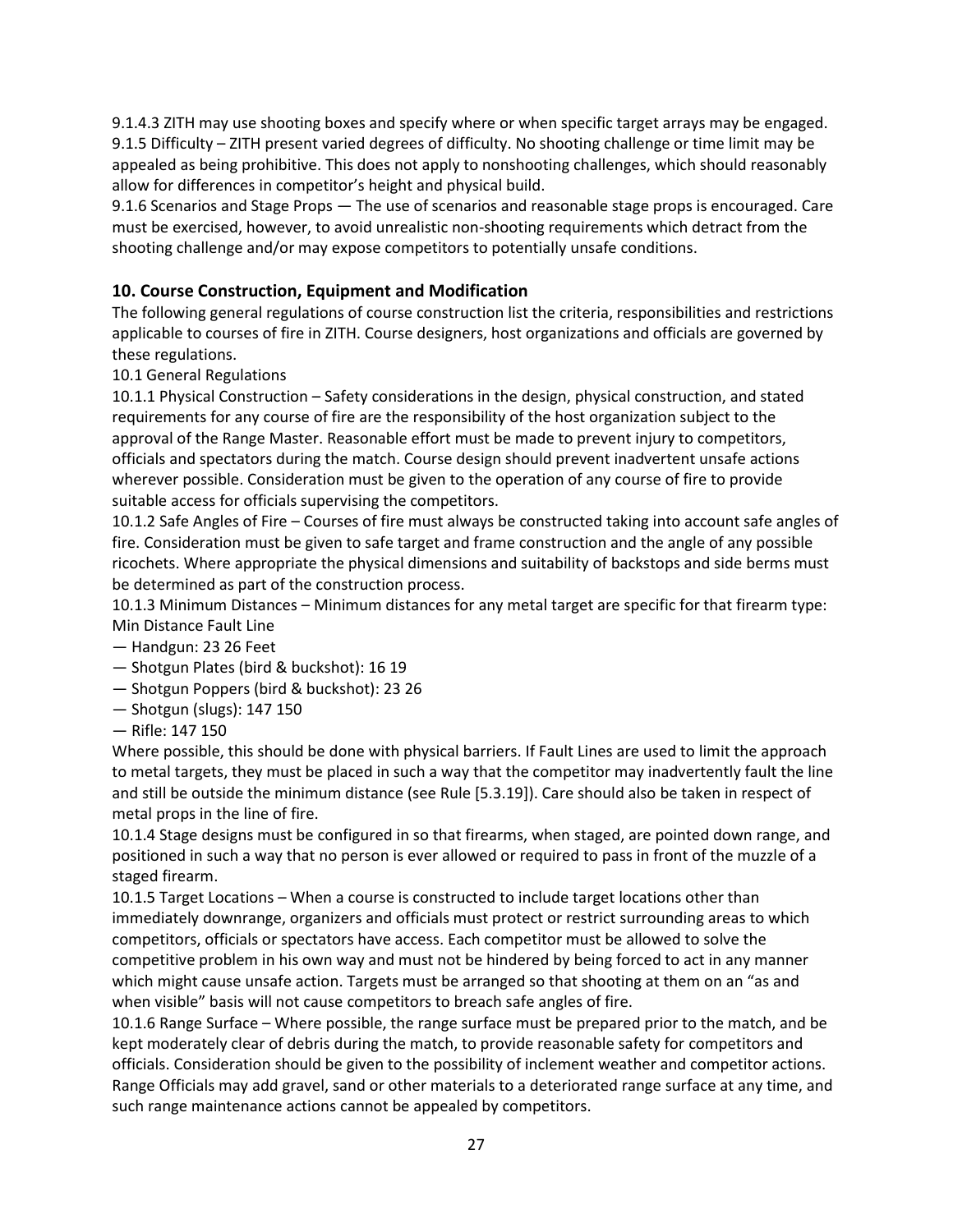10.1.7 Obstacles – Natural or created obstacles in a course of fire should reasonably allow for variations in competitors' height and physical build and should be constructed to provide reasonable safety for all competitors, Match Officials and spectators.

10.1.8 Common Firing Lines – Courses of fire where multiple competitors are required to fire simultaneously from a common firing line (e.g. Standard Exercises, Shoot-Off), must provide a minimum of 5 feet of free space between each competitor (10 feet when using rifles or shotguns).

10.1.9 Target Placement – Care must be taken with the physical placement of a paper target to prevent a "shoot through".

10.1.9.1 Target placement should be clearly marked on the target stands for consistent target replacement. Target stands should be securely fixed or their locations should be clearly marked on the range surface to ensure consistency throughout the entire match. Furthermore, target types should be specified and identified on the target frames or stands prior to the start of the match to ensure that a scoring target is not interchanged with a no shoot target after the match has commenced.

10.1.9.2 When paper and metal targets are used in close proximity in a course of fire, care must be taken to minimize the risk of splatter from metal targets.

10.1.9.3 When Poppers are used in a course of fire, care should be taken to ensure that the location or foundation area is prepared to provide consistent operation throughout the match.

10.1.9.4 Appearing scoring targets must be designed and constructed to be obscured to the competitor (during the course of fire) prior to activation.

10.1.10 All berms are "off limits" to all persons at all times, except when access to them is specifically permitted by a Range Officer (see Rule [5.4.1]).

10.1.11 As some types of slug ammunition have detachable wads, paper shotgun targets should either be 'backed' (e.g. with plywood or another product of a suitable thickness), or placed at a greater distance, to prevent such wads penetrating paper targets.

10.2 Course Construction Criteria

During the construction of a course of fire, a variety of physical barriers may be used to restrict competitor movement and to provide additional competitive challenges as follows:

10.2.1 Competitor movement may be restricted or controlled through the use of physical barriers, Fault Lines, Shooting Boxes, or Off-Limits Lines.

10.2.1.1 Shooting Boxes and Fault Lines should be constructed of wooden boards or other suit able material, must be fixed firmly in place, and provide both physical and visual references to competitors. For hard ground surfaces clear of debris, 0.75 inch material is the minimum allowable size. On other range surfaces, such as covered with turf, sand, gravel, wood chips or similar, thicker material which rises at least 1.5 inches above the surface is recommended.

10.2.1.2 Shooting Boxes and Fault Lines are used to define the limits of the shooting area(s).

10.2.1.3 Fault Lines extending rearward (uprange) should be a minimum of 3 feet in length, and unless otherwise stated in the written stage briefing, are deemed to extend rearward to infinity.

10.2.1.4 The use of Shooting Boxes and Fault Lines at prone shooting positions should be avoided or used with caution.

10.2.1.5 Off-Limits Lines may be used to define an area of the range floor which has been declared offlimits. The written stage briefing must identify the presence and location of Off-Limits Lines (if any). The off-limits area must be clearly delineated with rope, caution tape or other materials and must be at least 2 feet high and at least 2 feet from any Fault Line or Shooting Box.

10.2.2 Obstacles – Courses of fire may include the use of barriers or major obstacles to be surmounted by competitors. Obstacles used in this way must not exceed a height of 6.5 feet. Obstacles over 3 feet in height must be supplied with scaling aids to assist competitors and must be constructed to provide for the competitor's safety in the following ways: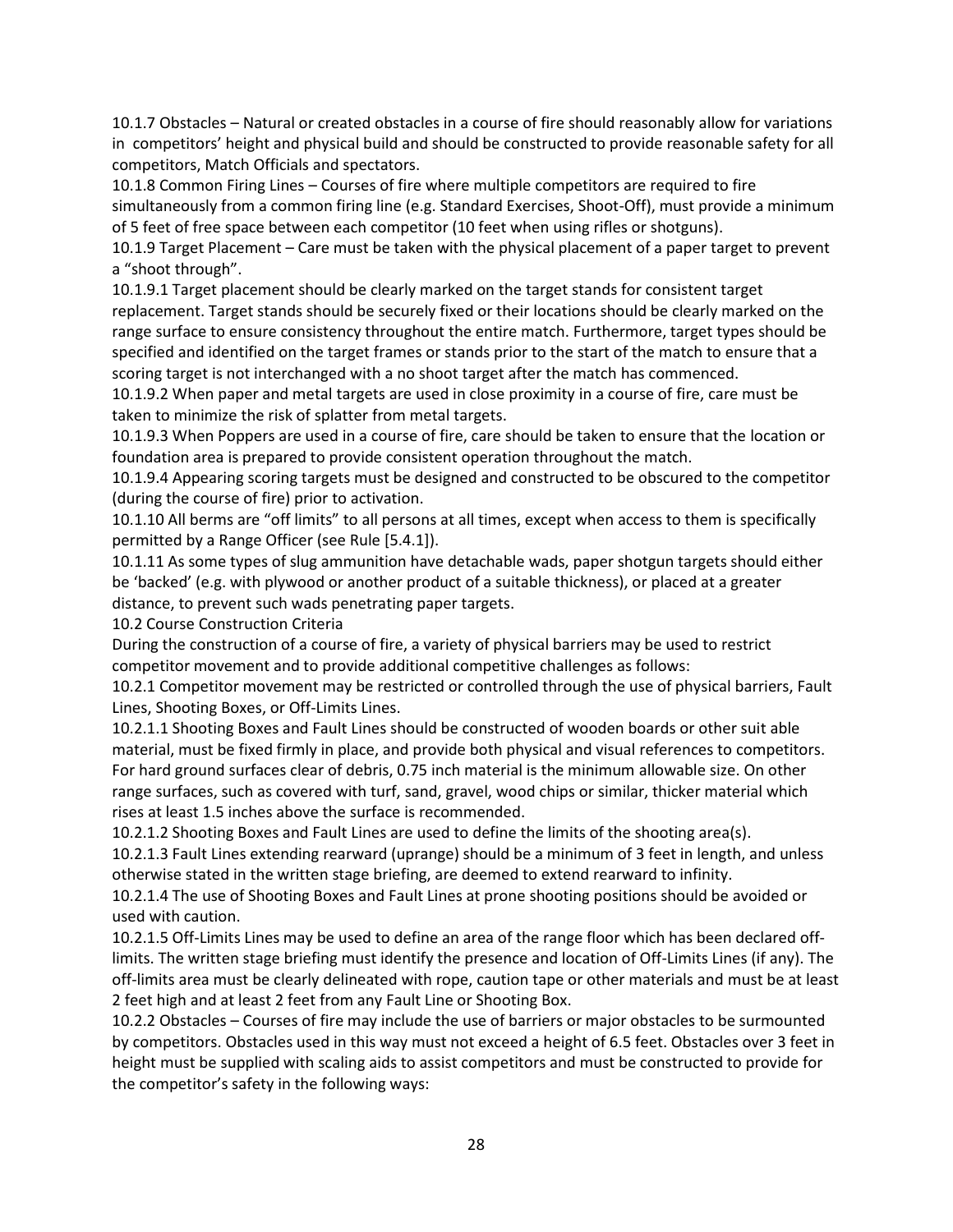10.2.2.1 Obstacles must be firmly anchored and braced to provide adequate support when in use. Wherever possible, unduly sharp or rough surfaces must be removed to reduce the possibility of injury to competitors and/or Match Officials.

10.2.2.2 The descending side of any obstacle must be clear of obstructions or natural hazards.

10.2.2.3 Competitors must be allowed to test such obstacles before the course of fire and should be given a short period to do so.

10.2.2.4 Competitors must not be required to holster their handgun before ascending these obstacles. 10.2.3 Barriers – Must be constructed in the following manner:

10.2.3.1 They must be high enough and strong enough to serve the intended purpose.

10.2.3.2 They should include Fault Lines projecting rearward at ground level from the side edges.

10.2.3.3 Unless otherwise specified in the written stage briefing, all such barriers, walls, vision barriers and snow fence barriers will be considered to go from the ground to the height as constructed.

10.2.4 Tunnels – A tunnel that a competitor is required to enter or pass through must be constructed of suitable material and to any length. However, sufficient ports must be provided to allow Match Officials to safely monitor competitor action. Tunnel mouth edges must be prepared to minimize the possibility of injury to competitors and Match Officials. Course designers must clearly designate the entrance and exit portions of the tunnel as well as the parameters for shooting at any targets from within the tunnel (e.g. Fault Lines).

10.2.5 "Cooper" Tunnels – Are tunnels comprised of braced uprights supporting loose overhead materials (e.g. wooden slats), which may be inadvertently dislodged by competitors (see Rule [4.2.5]). These tunnels may be constructed to any height, but overhead materials must not be heavy enough to cause injury if they fall.

10.2.6 Stage Props – Where these items are intended to support a competitor in motion or while shooting targets, they must be constructed with the safety of the competitor and Match Officials as a priority. Provisions must be made to allow Match Officials to safely monitor and control competitor action at all times. Props must be strong enough to withstand use by all competitors.

10.2.7 Stages that require abandoning a firearm must provide a device which retains the firearm in a safe and stable position and orientation. Examples of suitable devices include boxes (with or without lids) which have sides high enough to prevent the firearm from being dislodged; tubes or barrels arranged to hold the firearm in place, etc. Any such devices must be securely fixed in a safe position and orientation, so that a firearm placed within is pointed towards a berm or other safe direction, cannot easily or inadvertently be dislodged, and so that no person may pass in front of the muzzle of a firearm placed in the device.

10.2.8 Competitors may be required to use a prop gun supplied by the Match Director on a stage to start the course of fire; it may not be required to engage more than three (3) targets before abandoning it. The prop gun and all related ammunition and equipment will be provided by the host match officials and be the same for all competitors.

10.3 Approved Targets – Paper

10.3.1 Paper targets may be used for engagement with rifle or pistol as specified in the stage briefing. 10.3.2 Paper targets must have scoring lines and non-scoring borders clearly marked on the face of the target, however, scoring lines and non-scoring borders should not be visible beyond a distance of 33 feet.

10.3.3 Scoring targets used in all ZITH may be of any color.

10.3.4 No-shoots must be clearly marked or be of a single color different from scoring targets. On handgun courses, metal no-shoots in the general size and shape of authorized paper targets may be used. Metal no-shoots do not have a non-scoring border.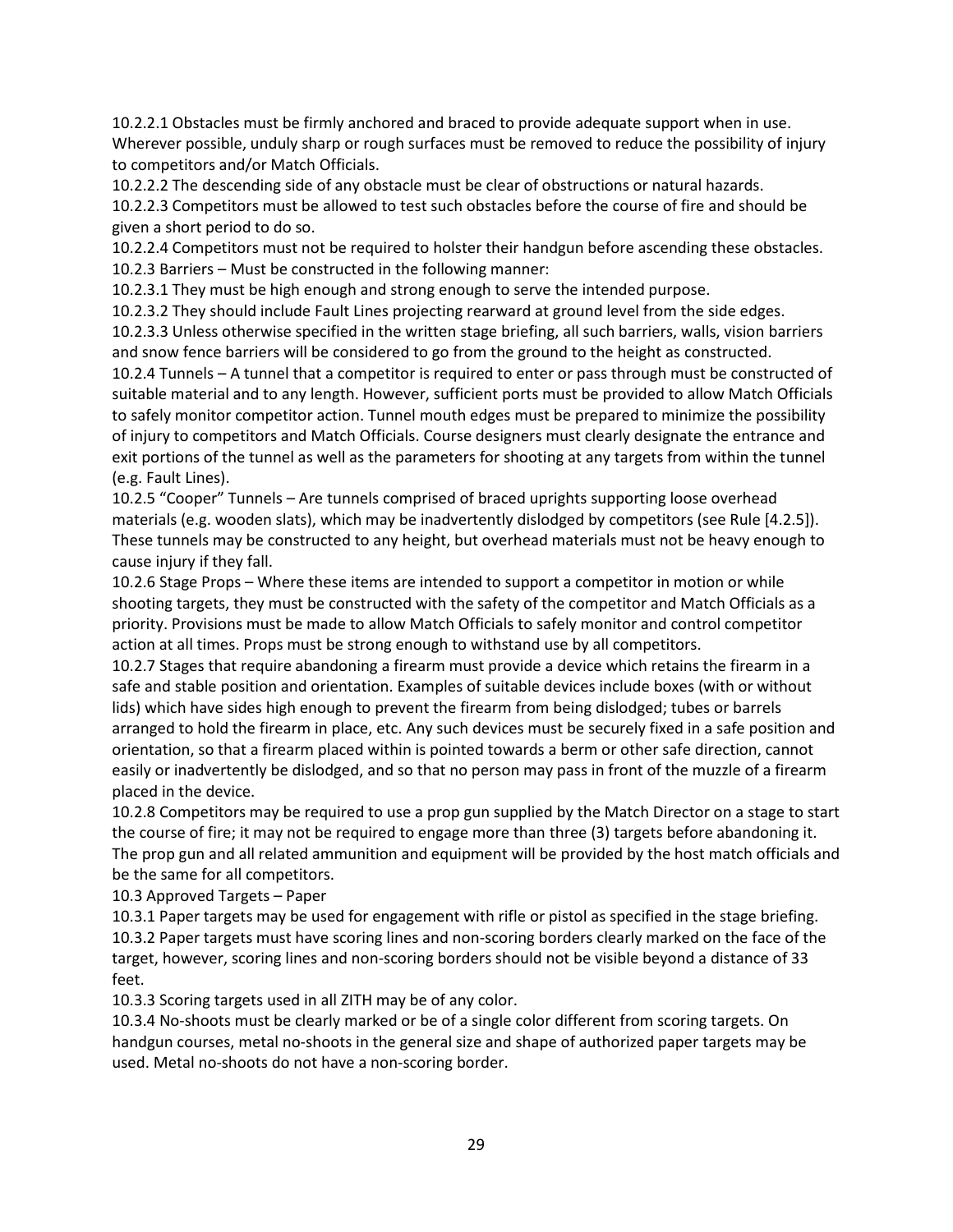10.3.4.1 The face of paper no-shoots must include a sufficiently distinguishable non-scoring border. In the absence of perforations or other suitable markings, the Range Master must order that all affected targets have a replacement non-scoring border drawn or fitted thereon.

10.3.5 Paper targets must never be required to receive more than 12 hits before being scored and patched.

10.3.6 Targets used in a course of fire may be partially or wholly hidden through the use of hard or soft cover:

10.3.6.1 Cover provided to hide all or a portion of a target will be considered hard cover. When possible hard cover should not be simulated but constructed using impenetrable materials (see

Rule [10.1.3]). Whole paper targets must not be used solely as hard cover.

10.3.6.1 Cover provided merely to obscure targets is considered soft cover. Shots which have passed through soft cover and which strike a scoring target will score. Shots that have passed through soft cover before hitting a no-shoot will be penalized. All scoring zones on targets hidden by soft cover must be left wholly intact. Targets obscured by soft cover must either be visible through the soft cover or a portion of the affected target(s) must be visible from around or over the soft cover. Use soft cover to obscure Shotgun targets is prohibited.

10.3.7 When the scoring area of a paper target is to be partially hidden, course designers must simulate hard cover in one of the following ways:

10.3.7.1 By actually hiding a portion of the target (see Rule [10.3.6.1]).

10.3.7.2 By physically cutting targets to remove the portion deemed to be hidden by hard cover.

Such targets must be fitted with a replacement non-scoring border, which must extend the full width of the cut scoring area (see Rule [4.2.2]).

10.3.7.3 By painting or taping the portion of the target deemed to be hidden by hard cover a single and visibly contrasting color.

10.3.8 Hard Cover (and overlapping no-shoots) must not completely hide the highest scoring zone on a partially hidden paper target.

10.3.9 Declaring a single, intact target to represent two or more targets by use of tape, paint or any other means is prohibited.

10.4 Approved Targets – Metal

10.4.1 Approved metal targets for use in Multigun matches include any metal target that provides an adequate method of determining hits which includes falling or self-indicating (flashers). Scoring metal targets by listening for hits is not permitted. Fixed metal targets where hits can be visually verified, like slug or close rifle targets, are approved inside of 100 yards. RO will call hits.

10.4.2 The entire front of scoring metal targets must be painted a single color, preferably white. Shotgun targets may be unpainted.

10.4.2.1 Self indicating metal scoring targets need not be painted after each competitor.

10.4.3 Self-resetting targets when used in a COF, may be engaged from multiple shooting locations as new targets.

10.4.4 All types of approved metal targets may be used as scoring targets or no-shoots.

10.4.5 Poppers and Mini Poppers are approved targets designed to recognize power and must be calibrated as specified below.

10.4.5.1 Initial Calibration the Range Master must designate a specific supply of ammunition and one or more handguns to be used as official calibration tools by officials authorized by him to serve as calibration officers. The calibration handgun(s) will be used to calibrate all poppers regardless of which firearm they will be engaged with by competitors. Prior to commencement of a match, the calibration ammunition must be chronographed. The calibration ammunition, when tested through each designated handgun, should achieve a power factor between 119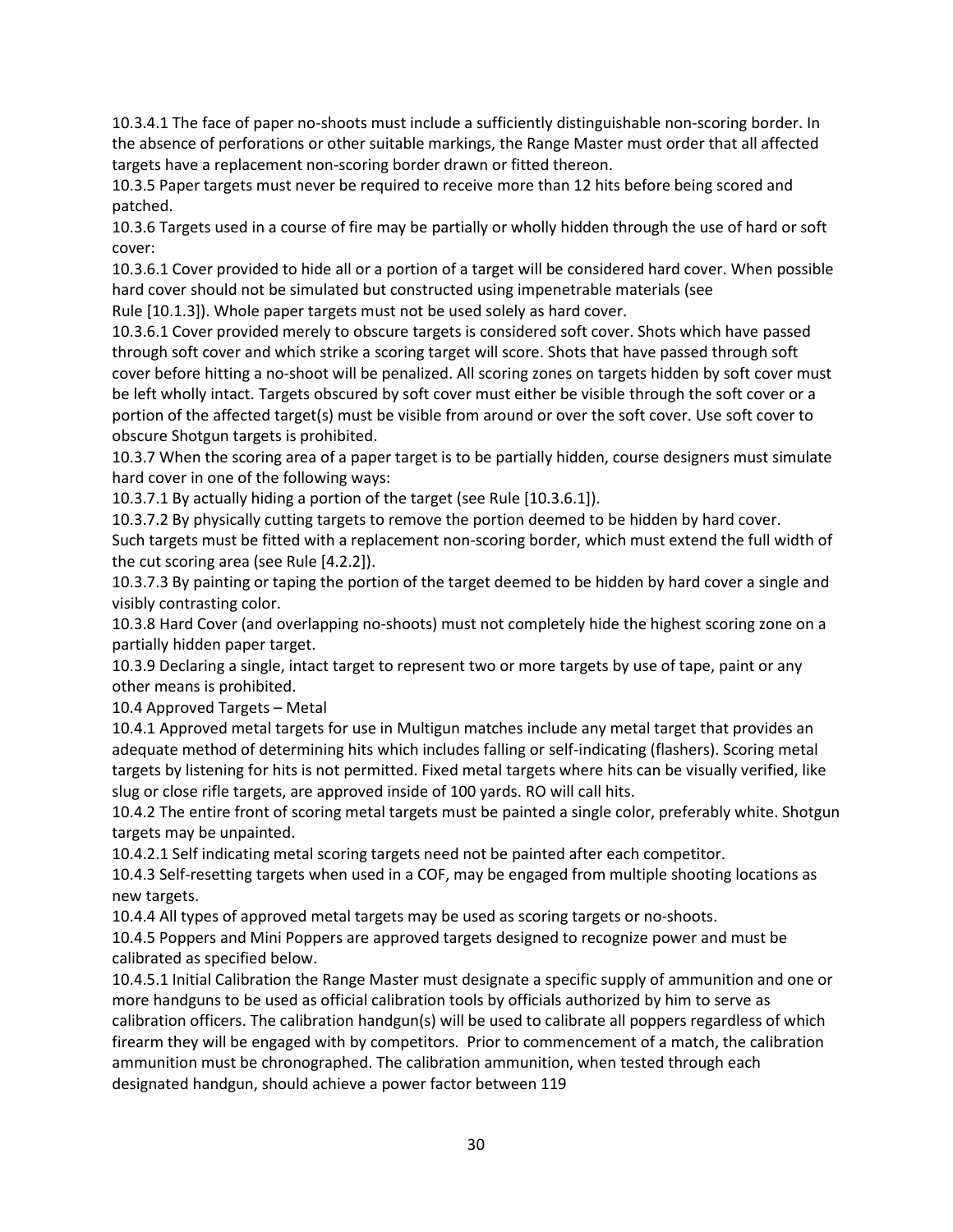and 124 (sub minor) to qualify. 9x19mm is the recommended caliber. Once the supply of ammunition and the designated firearms have been tested and approved by the Range

Master, they are not subject to challenge by competitors. The Range Master must arrange for each popper to be calibrated prior to commencement of a match, and whenever required during a match. For initial calibration, each popper must be set to fall when hit within the calibration zone with a single shot fired from the designated handgun using the calibration ammunition. The shot must be fired from the shooting location in the course of fire furthest from the popper being calibrated. Rifle and Shotgun Slug poppers must be calibrated from 30 feet. Calibration zones are indicated in the diagrams in Appendix B3.

All Poppers shall follow the guidelines below:

10.4.5.2 That a minimum of 50% of the calibration zone be available at some point in the COF. 10.4.5.3 That the calibration will be done from a point on the COF where the calibration zone is available, closest to where the contested shot was fired.

10.4.6 Metal no-shoot targets must, if hit, be repainted after each competitor ends their attempt at the course of fire, failing which subsequent competitors must not be penalized for hits visible on their surface.

10.5 Frangible and Synthetic Targets are approved for Rifle, Shotgun and Multigun matches.

10.6 Rearrangement of Range Equipment or Surface

10.6.1 The competitor must not interfere with the range surface, natural foliage, constructions, props or other range equipment (including targets, target stands and target activators) at anytime. Violations may incur one procedural penalty per occurrence at the discretion of the Range Officer.

10.6.1.1 Exception - a competitor is allowed to move stone, sand or other loose material at the starting position for the purposes of achieving level and stable footing.

10.6.2 The competitor may request that Match Officials take corrective actions to ensure consistency in respect of the range surface, the presentation of targets and/or any other matter. The Range Master will have final authority concerning all such requests.

10.7 Range Equipment Failure and Other Issues

10.7.1 Range equipment must present the challenge fairly and equitably to all competitors. Range equipment failure includes, but is not limited to, the displacement of paper targets, the premature activation of metal or moving targets, the failure to reset moving targets or steel targets, the malfunction of mechanically or electrically operated equipment, and the failure of props such as openings, ports, and barriers.

10.7.2 Scoring metal targets which a Range Officer deems have fallen, overturned, or self-indicated due to a shot on the supporting apparatus or prematurely fallen or moved for any reason will be treated as range equipment failure (Exceptions see Rules 8.4.22, 8.4.23 & 8.4.25)

10.7.3 A prop gun provided malfunction or fail; the competitor will be stopped immediately and given a reshoot once the malfunction has been repaired.

10.7.4 A competitor who is unable to complete a course of fire due to range equipment failure, or if a metal or moving target was not reset prior to his attempt at a course of fire, must be required to reshoot the course of fire after corrective actions have been taken.

10.7.5 Chronic malfunction of equipment in a course of fire may result in the removal of that stage from the match results (see Rule [10.8.4]).

10.8 Modifications to Course Construction

10.8.1 Match Officials may, for any reason, modify the physical construction or stage procedure for a course of fire, provided that such changes are approved in advance by the Range Master. Any such physical changes or additions to a published course of fire should be completed before the stage begins. 10.8.1.1 In lieu of modifying course design or physical construction, a Range Master may explicitly forbid certain competitor actions in order to maintain competitive equity.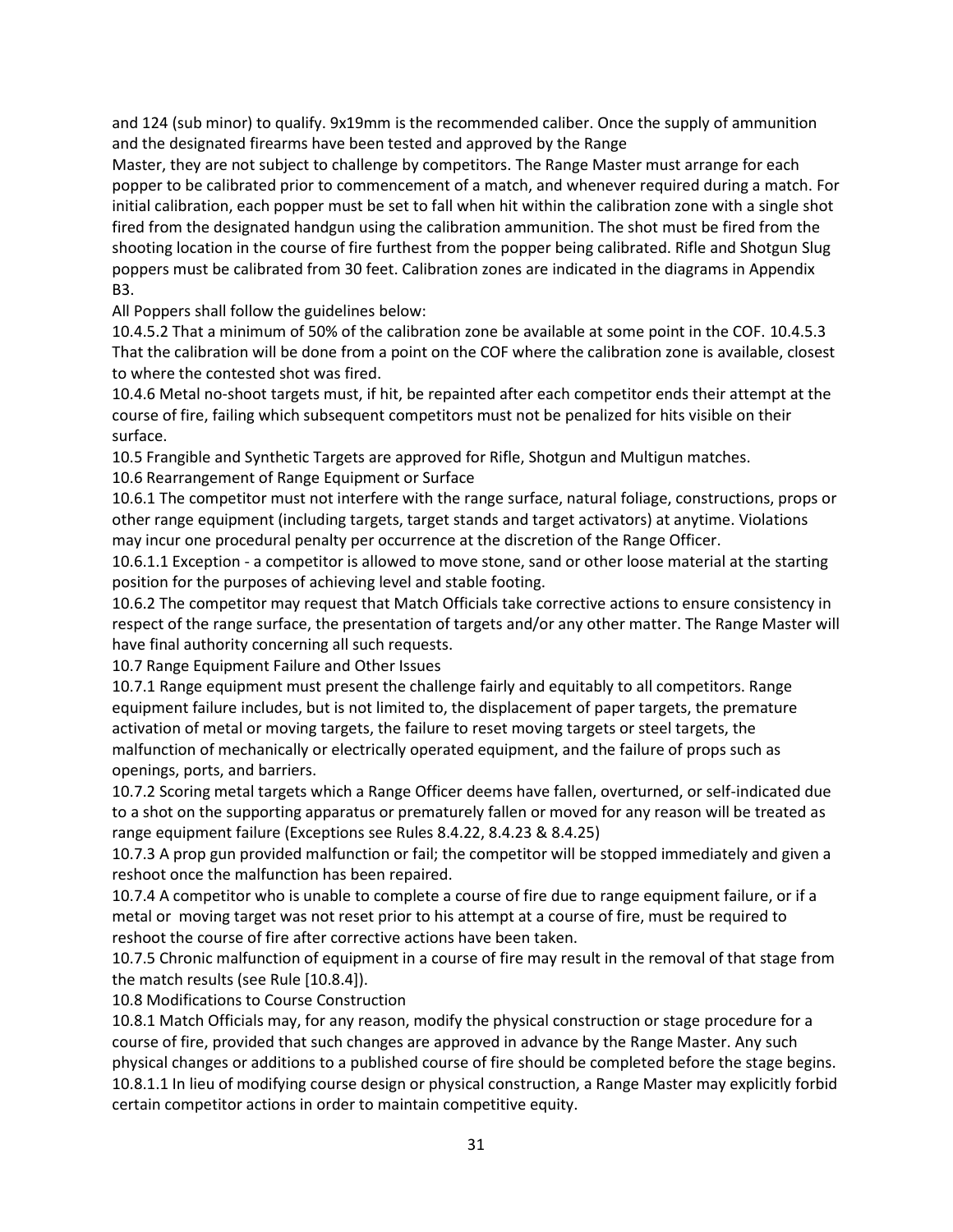a. Declaration of a Forbidden Action may be made to prohibit competitor movement which is likely to result in an unsafe condition or to prohibit exploit of an unintended course loophole in order to circumvent a course requirement and/or gain unfair competitive advantage.

b. The declaration of a Forbidden Action cannot be used as a means of compelling or limiting competitor movement within a course of fire (e.g., to prevent a shooter from "cutting the corner" on an L-shaped shooting area). Except as provided in Rule [9.1.4.3], a course designer wishing to compel or limit competitor movement must do so using target placement, vision barriers and/or physical barriers. c. Subject to [10.8.1.1(a) and (b)], an area of the range floor may be declared off limits. The area must be clearly delineated with Off-Limits Lines (Rule [10.2.1.5]). Crossing an Off Limits Line is considered a Forbidden Action.

d. Any Forbidden Action or Off Limits Area must be specified in the Written Stage Briefing (See Rule [11.2.3]).

10.8.2 All competitors must be notified of any such changes as soon as possible. As a minimum, they must be notified by the official in charge of the course of fire during the squad briefing.

10.8.3 If the Range Master approves any such action after the match begins he must either:

10.8.3.1 Allow the course of fire to continue with the modification affecting only those competitors who have not already completed the stage. If a competitor's actions caused the change, that competitor must be required to reshoot the altered course of fire; or

10.8.3.2 If possible, require all competitors to complete the course of fire as revised with all previous attempts removed from the match scores.

10.8.3.3 A competitor who refuses to reshoot a course of fire, under this or any other section, when so ordered by a Range Official, will receive a zero score for that stage, irrespective of any previous attempt. 10.8.4 If the Range Master (in consultation with the Match Director) determines that the physical or procedural change results in a loss of competitive equity and it is impossible for all competitors to attempt the revised stage, or if the stage has been rendered unsuitable or unworkable for any reason, that stage and all associated competitor scores must be deleted from the match.

10.8.5 During inclement weather, the Range Master may order that paper targets be fitted with transparent protective covers and/or overhead shelters, and this order is not subject to appeal by competitors (see Rule [1.6.1]). Such items must be applied and remain fitted to all affected targets for the same period of time, until the order is rescinded by the Range Master.

10.8.6 If the Range Master (in consultation with the Match Director) deems that climatic or other conditions have, or are likely to, seriously affect the safety and/or conduct of a match, he may order that all shooting activities be suspended, until he issues a "resume shooting" directive. 10.9 Long gun Staging Area

10.9.1 Each stage must provide a place for competitors to place their long guns. It may take the form of a rack or table or both. Tables must be oriented near a berm so that no one can walk in front of it. All firearms in the staging area must have their actions locked open or have chamber flags on a closed bolt or be cased.

#### 10.10 Safety Areas

10.10.1 The host organization is responsible for the construction and placement of a sufficient number of Safety Areas for the match. They should be conveniently placed and easily identified with signs. Safety Areas should include a table with the safe direction and boundaries clearly shown.

10.10.2 Competitors are permitted to use the Safety Areas for the activities stated below provided they remain within the boundaries of the Safety Area and the firearm is pointed in a safe direction. Violations are subject to match disqualification.

10.10.2.1 Casing, uncasing, and holstering unloaded firearms.

10.10.2.2 Practice the mounting, drawing, "dry-firing" and re-holstering of unloaded firearms.

10.10.2.3 Practice the insertion and removal of empty magazines and/or to cycle the action of a firearm.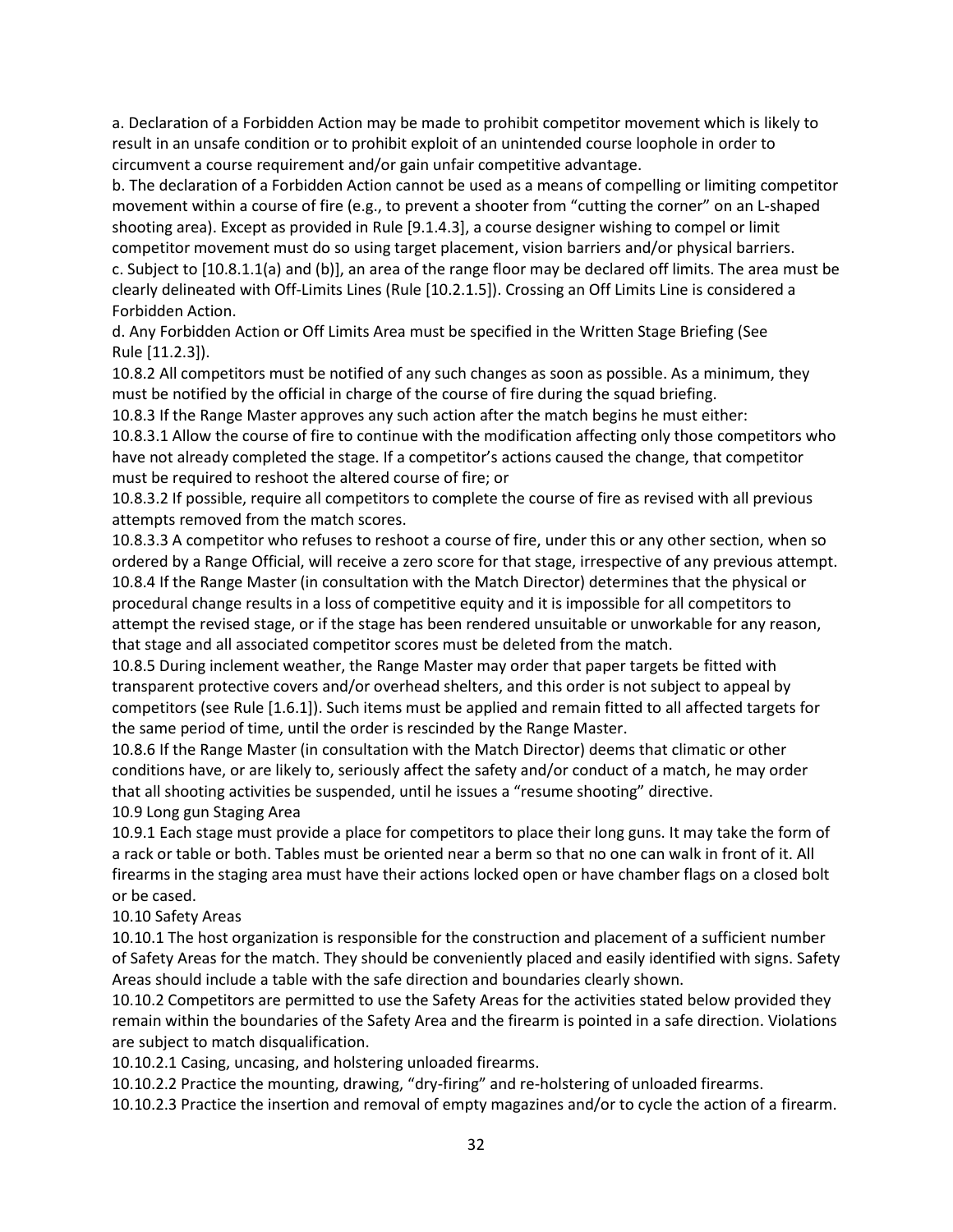10.10.2.4 Conduct inspections, stripping, cleaning, repairs and maintenance of firearms, component parts and other accessories.

10.10.3 Dummy ammunition (including practice or training rounds, snap caps and empty cases), loaded magazines, loaded speed loading devices and live rounds must not be handled in a Safety Area under any circumstances.

10.11 Unloading/Loading Station

10.11.1 If it is possible that some competitors arriving at a range where a ZITH is being held may be in possession of a loaded firearm on their person (e.g. law enforcement officers, persons duly authorized to carry a loaded firearm, etc.), match organizers should provide an Unloading/Loading Station to enable such competitors to safely unload their firearms prior to entering the range, and to safely load their firearms again on departure from the range. The Unloading/Loading Station should be conveniently located outside the entrance to the range (or outside the portion of the range allocated to the ZITH match), it should be clearly sign-marked and it must include a suitable impact zone.

10.11.2 Where no Unloading/Loading station is provided, a competitor who arrives at a match in possession of a loaded firearm and proceeds immediately to a match official for the express purpose of safely unloading the firearm shall not be subject to disqualification per the provisions of Rule [5.3.15].

#### **11. Course Information**

#### 11.1 General Regulations

11.1.1 The competitor is always responsible to safely fulfill the requirements of a course of fire but can only reasonably be expected to do so after verbally or physically receiving the written stage briefing, which must adequately explain the requirements to the competitors.

11.2 Written Stage Briefings:

11.2.1 A written stage briefing approved by the Range Master must be posted at each course of fire prior to commencement of the match. This briefing will take precedence over any course of fire information published or otherwise communicated to competitors in advance of the match, and it must provide the following minimum information:

— Scoring Method:

- —Any time limits for Fixed Time or Limited Time Comstock stages
- Targets (type & number):
- Minimum number of rounds:
- Ammunition type or types that are acceptable or required (shotgun).
- Start position:
- When time starts/stops : audible or visual signal:
- Procedure:

— Identification of specific targets to be shot with specific firearms (i.e., T1-T4 are to be engaged with Handgun, T5-T8 with Rifle, T9-10 with either).

- Location and ready condition for all firearms used on the stage.
- Designation of locations and conditions where firearms may be abandoned.
- Need for a Shooter Delegate to clear firearms during the course of fire.

11.2.2 The Range Official in charge of a course of fire must read out the written stage briefing verbatim to each squad.

11.2.3 The Range Master may modify a written stage briefing at any time for reasons of clarity, consistency or safety (see Section [10.8]).

11.2.4 After the written stage briefing has been read to competitors, and questions arising there from have been answered, competitors should be permitted to conduct an orderly inspection

("walkthrough") of the course of fire. The duration of time for the inspection must be stipulated by the Range Officer, and it should be the same for all competitors. If the course of fire includes moving targets or similar items, these should be demonstrated to all competitors for the same duration and frequency.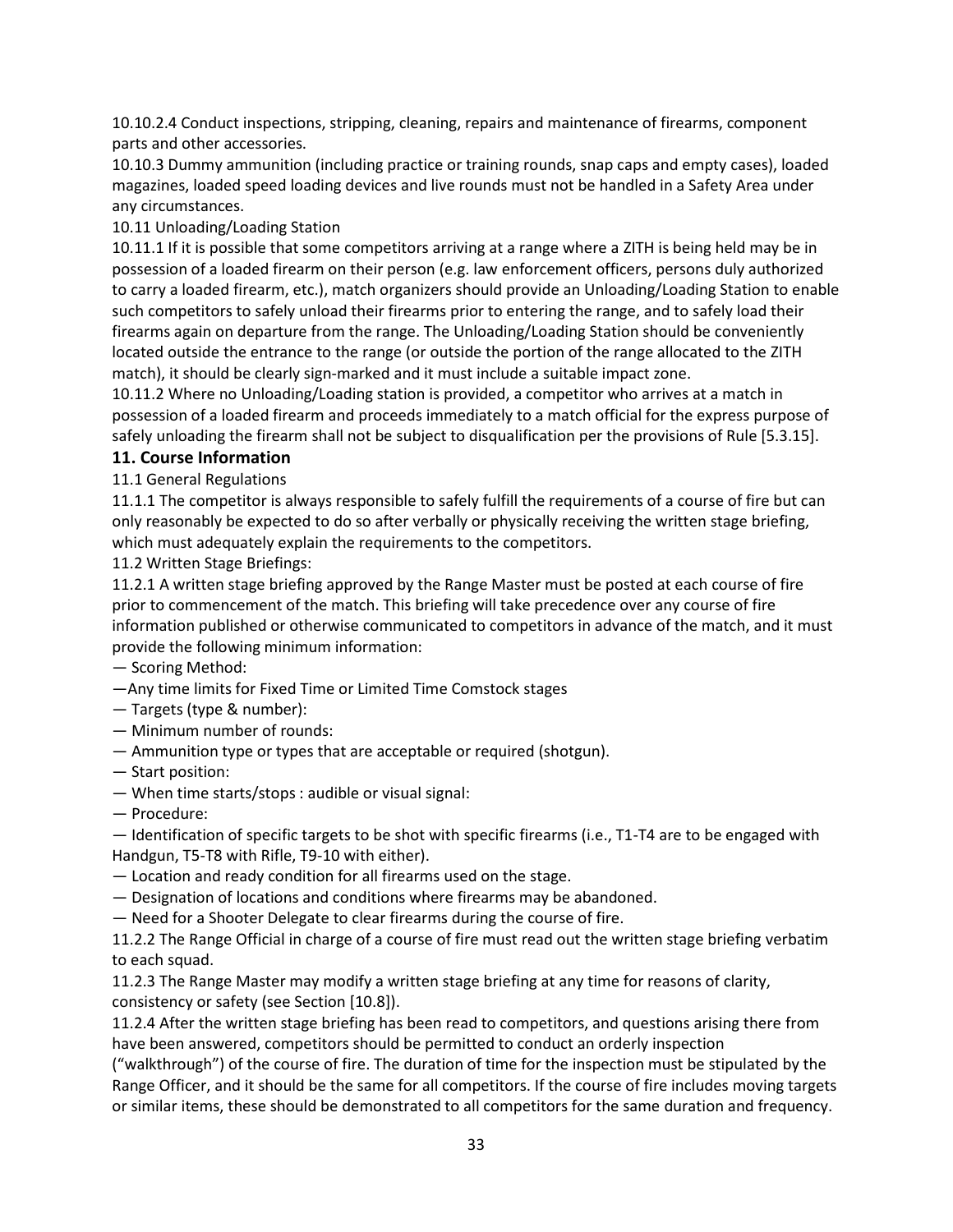11.2.5 A written stage briefing must comply with the current Multigun rules.

11.2.6 In the event that a competitor action contravenes the course requirements but is not specifically prohibited in the Written Stage Briefing, the Range Master must be immediately summoned for a ruling. The Range Master may rule that the action is allowed and the competitor's score will stand.

Alternatively, the Range Master may require modifications to the course of fire, and/or may declare that the action is "forbidden". (See Rule [10.8], including subsections)

11.2.6.1 Following the declaration of a Forbidden Action, the shooter(s) whose action(s) resulted in such a declaration shall be required to reshoot the course of fire. Subsequent violations by any competitor will be subject to the provisions of Rule [4.2.12].

#### **12 Match Management**

#### 12.1 Match Officials

The duties and terms of reference of Match Officials are defined as follows:

12.1.1 Range Officer ("RO") – issues range commands, oversees competitor compliance with the written stage briefing and closely monitors safe competitor action. He also declares the time, scores and penalties achieved by each competitor and verifies that these are correctly recorded on the competitor's score sheet (under the authority of a Chief Range Officer and Range Master). 12.1.2 Chief Range Officer ("CRO") – is the primary authority over all persons and activities in the

courses of fire under his control, and oversees the fair, correct and consistent application of these rules (under the authority of the Range Master).

12.1.3 Stats Officer ("SO") – collects, sorts, verifies, tabulates and retains all score sheets and ultimately produces provisional and final results (under direct authority of the Range Master). Any incomplete or inaccurate score sheets must be promptly referred to the Range Master.

12.1.4 Quartermaster ("QM") – distributes, repairs and maintains all range equipment and supplies (e.g. targets, patches, paint, props, timers, batteries, staplers, clipboards etc.), (under direct authority of the Range Master).

12.1.5 Range Master ("RM") – has overall authority over all persons and activities within the entire range, including range safety, the operation of all courses of fire and the application of these rules. All match disqualifications and appeals to arbitration must be brought to his attention. The Range Master is usually appointed by and works with the Match Director.

12.1.6 Match Director ("MD") – handles overall match administration including squadding, scheduling, range construction, the coordination of all support staff and the provision of services. His authority and decisions will prevail with regard to all matters except in respect of matters in these rules which are the domain of the Range Master. The Match Director is appointed by the host organization and works with the Range Master.

#### 12.2 Discipline of Match Officials

12.2.1 The Range Master has authority over all Match Officials other than the Match Director (except when the Match Director is actually participating as a competitor at the match), and is responsible for decisions in matters concerning conduct and discipline.

12.2.2 A Match Official who is disqualified from a match for a safety infraction while competing will continue to be eligible to serve as a Match Official for the match. The Range Master will make any decision related to an official's participation.

#### **13. Miscellaneous Matters**

#### Appendices

All Appendices included herein are an integral part of these rules.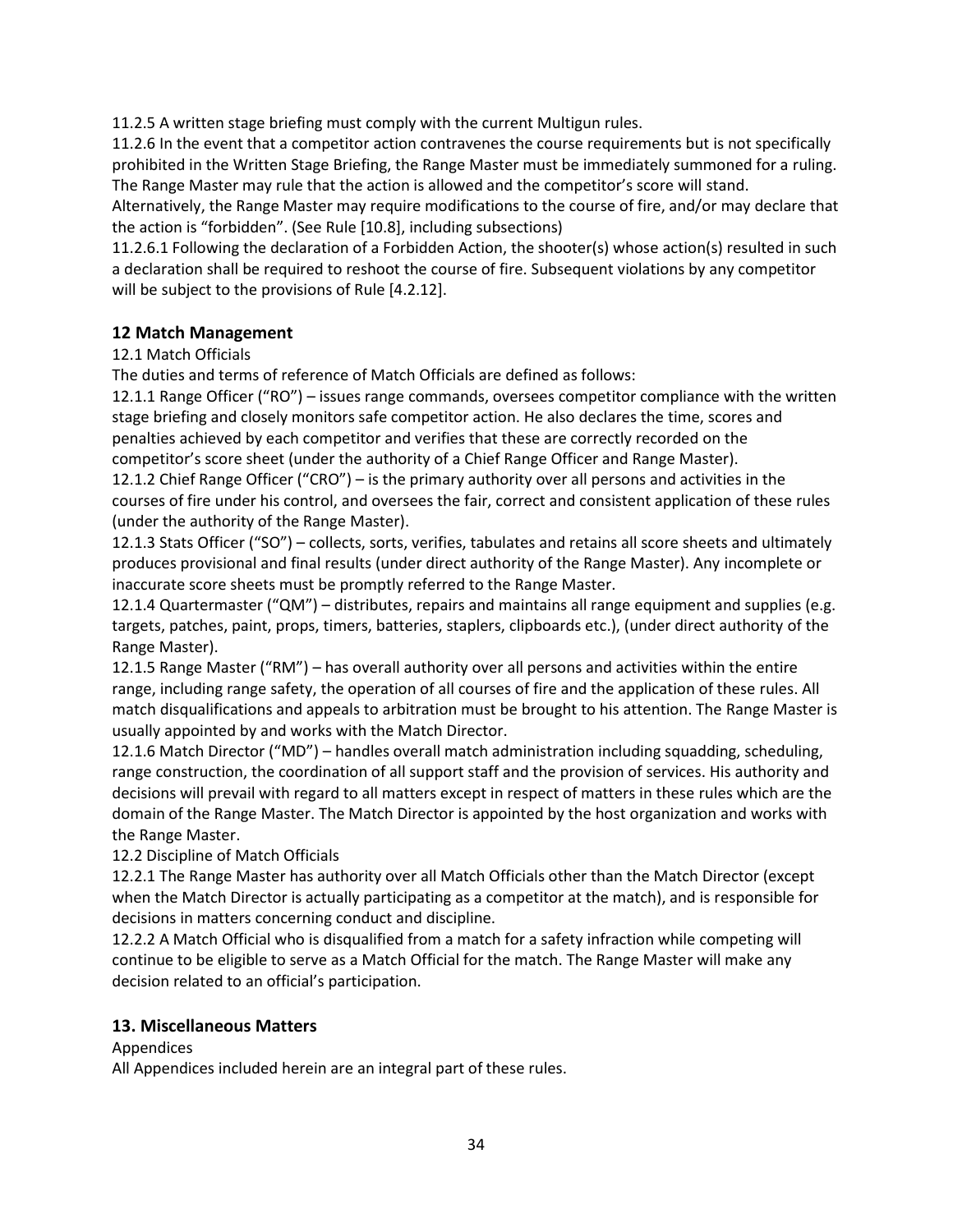Language English is the official language of the ZITH Rules. Should there be discrepancies between the English language version of these rules and versions presented in other languages, the English language version will prevail.

#### **Disclaimers**

Competitors and all other persons in attendance at an ZITH are wholly, solely and personally responsible to ensure that all and any equipment which they bring to the match is fully in compliance with all laws applicable to the geographical or political area where the match is being held. Neither ZITH nor Heartland Public Shooting Park, nor any organization affiliated to ZITH nor any staff, volunteers or sponsors affiliated to ZITH accepts any responsibility whatsoever in this regard, nor in respect of any loss, damage, accident, injury or death suffered by any person or entity as a result of the lawful or unlawful use of any such equipment.

Competitors at a ZITH are solely and personally responsible for the safety of any and all equipment and ammunition they bring to the match. Neither ZITH, Heartland Public Shooting Park or any staff, volunteers or sponsors affiliated to ZITH, accepts any responsibility whatsoever in this regard, nor in respect of any loss, damage, accident, injury or death suffered by any person or entity as a result of the lawful or unlawful use of any such equipment and ammunition.

#### Gender

References made herein to the male gender (i.e. "he", his", "him") are deemed to include the female gender (i.e. "she", "her").

#### Measurements

Throughout these rules, with minor exceptions, measurements are expressed in inches, feet or yards.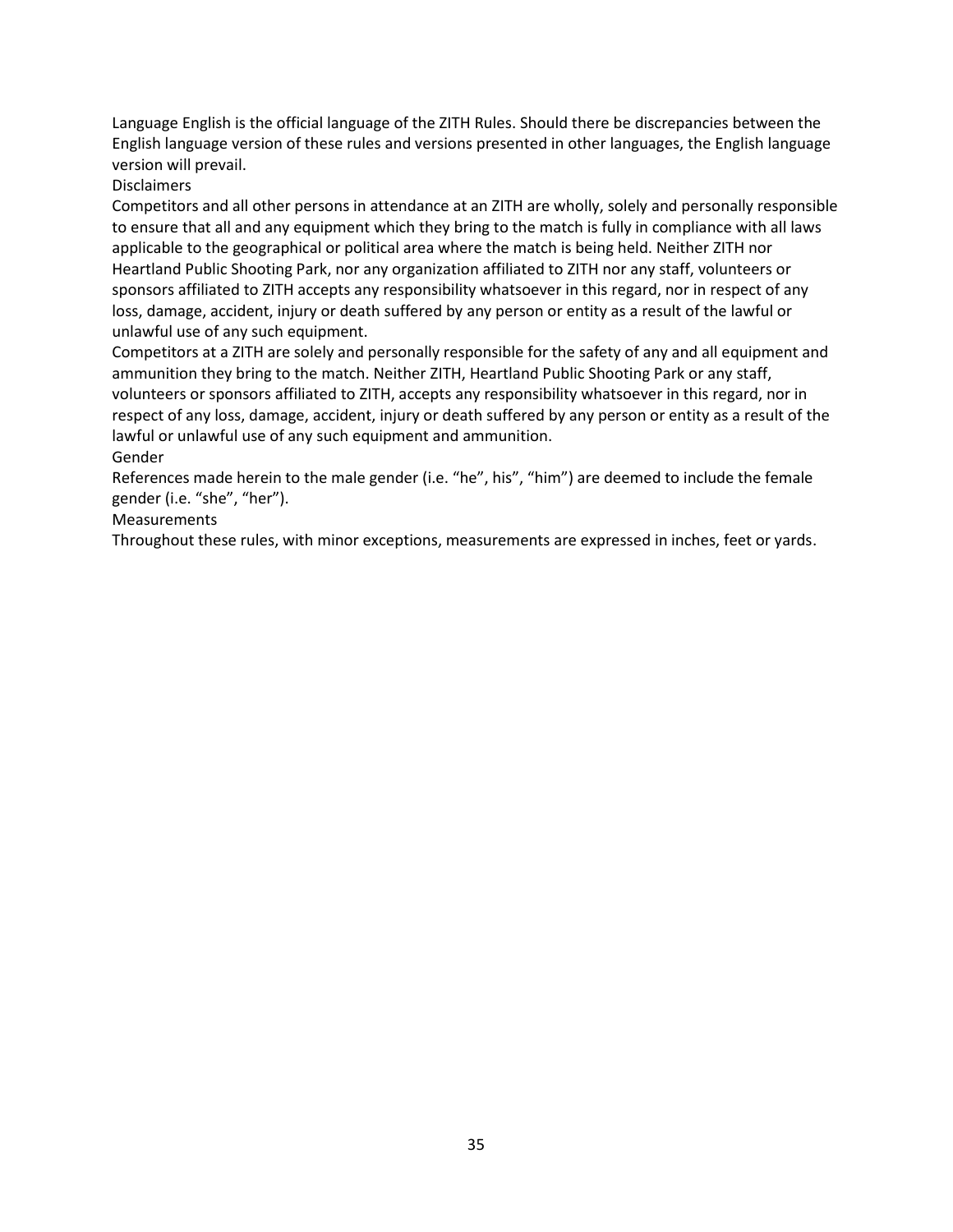# **Appendix A**

**Appendix A1: Tactical Division, a competitive division with recognition and prizes distribution as listed in Appendix B**

| <b>Appelluix D</b>                |                  |                |                          |  |
|-----------------------------------|------------------|----------------|--------------------------|--|
|                                   | Handgun          | Rifle          | Shotgun                  |  |
| Firearm type restrictions         | No               | <b>No</b>      | No                       |  |
| Action type restrictions          | No               | No             | No                       |  |
| Minimum caliber/Cartridge         | .354 or 9mm/9x19 | 5.45x39mm      | 20 <sub>ga</sub>         |  |
| Power factor min.                 | No <sup>*</sup>  | $No *$         | $No *$                   |  |
| Maximum ammo capacity             | No               | N <sub>0</sub> | Maximum of 9<br>at start |  |
| Maximum Magazine length           | 140.             | None           | N/A                      |  |
| Barrel porting allowed            | No               | Yes            | No                       |  |
| Compensators allowed              | No               | Yes            | No                       |  |
| Optical sights                    | No               | Yes            | No                       |  |
| Flashlights attached              | Yes              | Yes            | No                       |  |
| Use of Bipods and similar         | N/A              | Yes            | No                       |  |
| Legally owned suppressors allowed | Yes *** ****     | Yes ****       | $Yes ***$                |  |
| Speedloading devices              | Yes              | Yes            | No                       |  |
| Detachable Magazines allowed      | yes              | yes            | No                       |  |

**Appendix A2: Open Division, a competitive division with recognition and prizes distribution as listed in** 

**Appendix B**

|                                   | . .<br>Handgun     | Rifle           | Shotgun          |
|-----------------------------------|--------------------|-----------------|------------------|
| Firearm type restrictions         | No.                | No              | No.              |
| Action type restrictions          | No                 | No              | No.              |
| Minimum caliber/Cartridge         | .354 or 9mm/9x19   | 5.45x39mm       | 20 <sub>ga</sub> |
| Power factor min.                 | $No *$             | No <sup>*</sup> | $No *$           |
| Maximum ammo capacity             | No                 | No              | No.              |
| Maximum Magazine length           | 7.742"<br>171.25mm | <b>None</b>     | N/A              |
| Barrel porting allowed            | Yes                | <b>Yes</b>      | Yes              |
| Compensators allowed              | Yes                | Yes             | <b>Yes</b>       |
| Optical sights                    | Yes                | Yes             | Yes              |
| <b>Flashlights attached</b>       | Yes                | Yes             | <b>Yes</b>       |
| Use of Bipods and similar         | Yes                | Yes             | <b>Yes</b>       |
| Legally owned suppressors allowed | Yes *** ****       | Yes ****        | Yes ****         |
| Speedloading devices              | Yes                | Yes             | Yes              |
| Detachable Magazines allowed      | Yes                | Yes             | Yes              |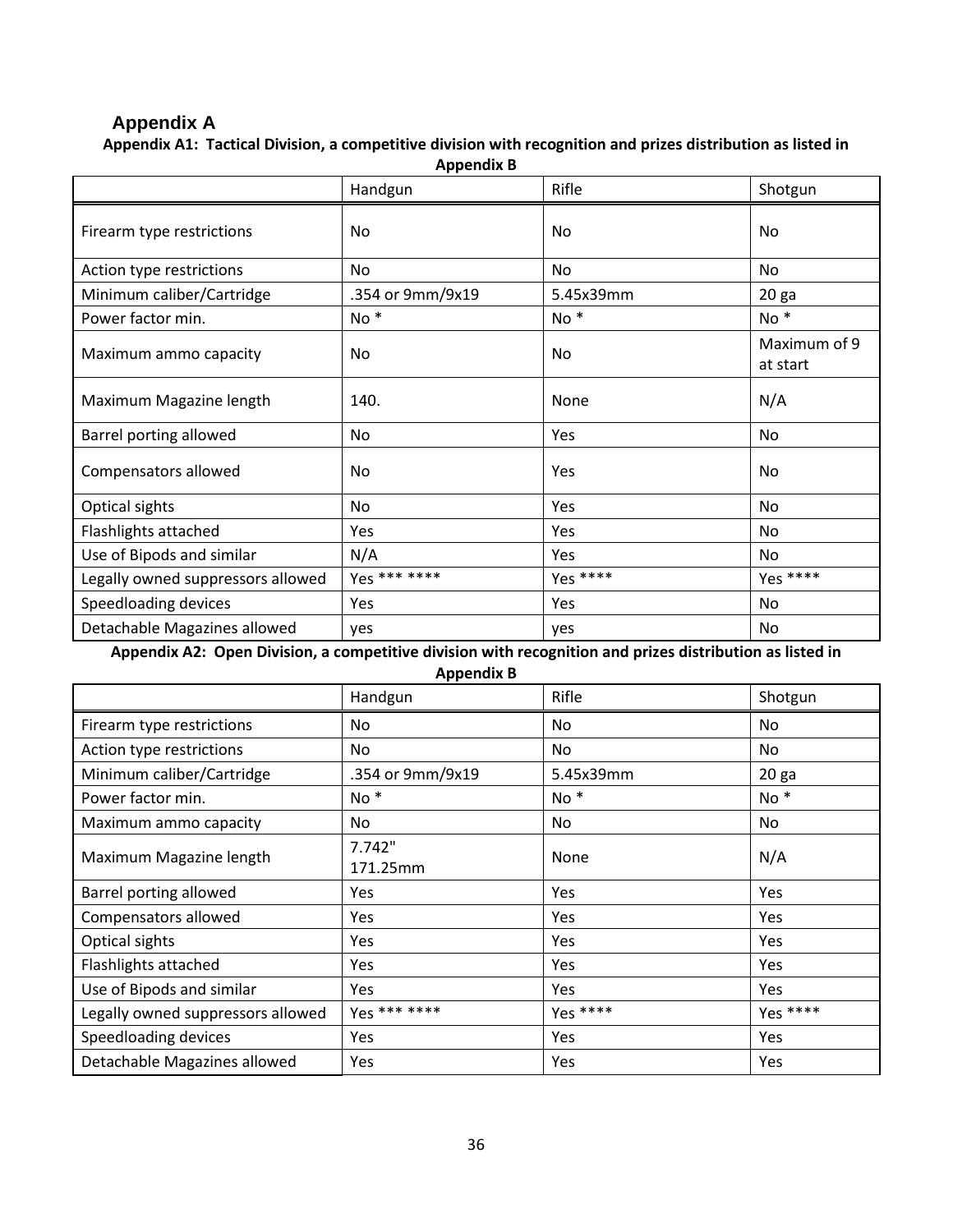|                                      | <b>PCC</b>       | Shotgun               |  |  |
|--------------------------------------|------------------|-----------------------|--|--|
| Firearm type restrictions            | No.              | No                    |  |  |
| Action type restrictions             | No.              | No                    |  |  |
| Minimum caliber/Cartridge            | .354 or 9mm/9x19 | 20 <sub>ga</sub>      |  |  |
| Power factor min.                    | No*              | $No *$                |  |  |
| Maximum ammo capacity                | No.              | Maximum of 9 at start |  |  |
| Maximum Magazine length              | None             | N/A                   |  |  |
| Barrel porting allowed               | Yes              | No                    |  |  |
| Compensators allowed                 | Yes              | No                    |  |  |
| Optical sights                       | <b>Yes</b>       | No                    |  |  |
| Flashlights attached                 | Yes              | No                    |  |  |
| Use of Bipods and similar            | <b>Yes</b>       | No.                   |  |  |
| Legally owned suppressors<br>allowed | Yes ****         | No                    |  |  |
| Speedloading devices                 | Yes              | No                    |  |  |
| Detachable Magazines allowed         | yes              | No                    |  |  |

#### **Appendix A3: PCC Division a competitive division with recognition and prizes distributed as listed in Appendix B No Rifle OR Handgun in PCC Division**

## **Appendix A4: Amateur Division: No winner recognition and prizes completely done as random draw**

|                                   | Handgun          | Rifle           | Shotgun          |
|-----------------------------------|------------------|-----------------|------------------|
| Firearm type restrictions         | No               | No.             | No.              |
| Action type restrictions          | No               | No.             | No               |
| Minimum caliber/Cartridge         | .354 or 9mm/9x19 | 5.45x39mm       | 20 <sub>ga</sub> |
| Power factor min.                 | No <sup>*</sup>  | No <sup>*</sup> | $No *$           |
| Maximum ammo capacity             | No               | No.             | No               |
| Maximum Magazine length           | <b>None</b>      | None            | N/A              |
| Barrel porting allowed            | Yes              | <b>Yes</b>      | <b>Yes</b>       |
| Compensators allowed              | Yes              | Yes             | <b>Yes</b>       |
| Optical sights                    | Yes              | <b>Yes</b>      | <b>Yes</b>       |
| Flashlights attached              | <b>Yes</b>       | Yes             | <b>Yes</b>       |
| Use of Bipods and similar         | Yes              | Yes             | <b>Yes</b>       |
| Legally owned suppressors allowed | Yes ***          | Yes             | <b>Yes</b>       |
| Speedloading devices              | Yes              | Yes             | Yes              |
| Detachable Magazines allowed      | yes              | yes             | yes              |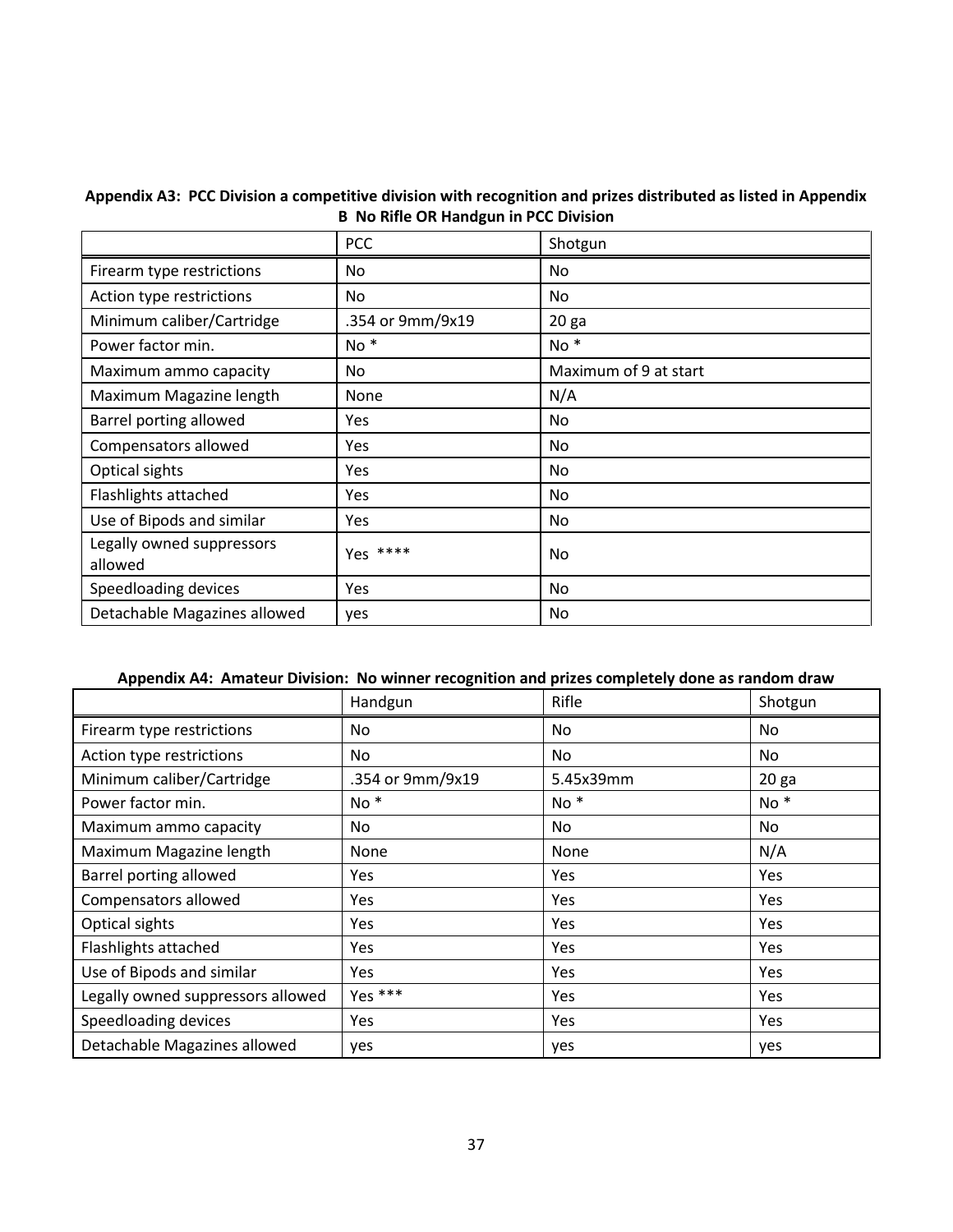\* Note: Ammunition: Sections 2.3.5-2.3.10 for ammunition restrictions.

Ammunition must be strong enough to knock down targets. Targets will be calibrated using match calibration ammo with a USPSA power factor of 119-124 for handguns, 20 ga. 7/8 oz. #7, #8 or #9 shot shells loaded at 1200- 1210 fps for shotguns with a modified choke. If ammo is not capable of knocking down the calibrated targets, the stage will be scored as is with all applicable misses and penalties. Recommend rifle ammunition with a minimum of 1000 ft-lb of energy at the muzzle, capable of shooting to 200 yards.

Shotgun ammunition mush be 7  $\frac{1}{2}$  or smaller, 1 1/8 oz max. No steel or tungsten shot allowed.

No AP, tracer, or incendiary ammunition allowed.

\*\* Suppressors can act as a method of recoil reduction and are not allowed on pistols and shotguns in Tactical Division.

\*\*\* Handgun must safely fit in holster with suppressor attached.

\*\*\*\* If staff finds a suppressor reduces the noise signature to the point where the timers cannot pick up the shots, competitors will be required to remove the suppressor for the remainder of the match.

# **Appendix B**

# ZITH Recognition

Prior to the commencement of a match, the organizers must specify which Division(s) will be recognized. Unless otherwise specified, ZITH will recognize Divisions and Categories based on the number of registered competitors who actually compete in the match, based on the following criteria:

#### **1. Divisions Recognized**

- Amateur Division will not recognize Division Winners/Category winner. ALL prize distribution for Amateur Division will be random draw.
- Tactical, Open and PCC divisions will recognize Division Winners/Category winners. Up to the top 3 will be recognized with plaques and will walk their respective tables in order of finish.
	- Top 25% of shooters in each will walk order of finish
		- Remaining shooters will be random draw
			- i. 10-19 Shooters recognize 1
			- ii. 20-50 Shooters recognize 2
			- iii. 50+ Shooters recognize 3

#### **2. Categories**

Division status must be achieved before Categories are recognize. Minimum of 10 competitors per Division Category.

#### **3. Individual Categories:**

Categories approved for individual recognition are as follows:

- Lady
- Junior Competitors who are under the age of 18 on the first day of the match.
- Senior Competitors who are over the age of 55 on the first day of the match
- Super Senior Competitors who are over the age of 65 on the first day of the match. A competitor over the age of 65 on the first day of the match may enter senior category only if Super Senior is unavailable.
- Military/LE: Military personnel on current active duty orders or Full-time law enforcement officers with arrest powers

Categories meet the same requirements for walking the prize table as Appendix B- 1.

Category winners can be recognized for awards twice, but are only entitled to walk the prize table one time.

*It is the sole responsibility of competitors to verify they are registered in the correct division/category at check-in.*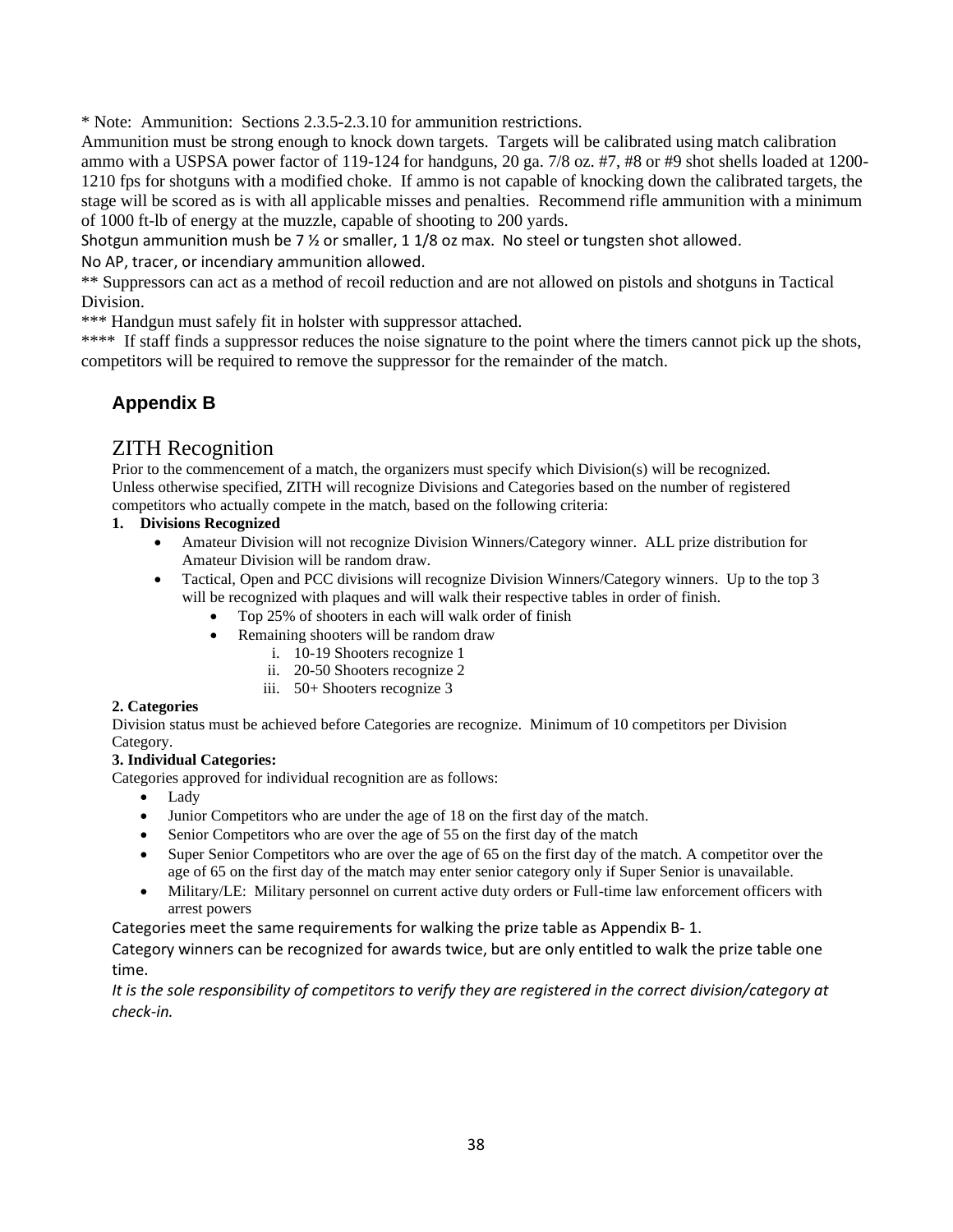# **Appendix C Vendors**

1. Vendors (i.e. individuals, corporations and other entities displaying or selling merchandise at an ZITH) are solely responsible for the safe handling and security of their products, and ensuring they are displayed in a condition that must not endanger any person. It is recommended that assembled firearms be deactivated prior to being displayed. 2. The Range Master (in consultation with the Match Director) must clearly delineate the vendor area, and he may issue "Acceptable Practice Guidelines" to all vendors, who are responsible for their implementation in respect of their own merchandise.

3. Competitors may handle unloaded vendor's firearms while remaining wholly within the vendor areas, provided reasonable care is taken to ensure that the muzzle is not pointed at any person while being handled.

4. Competitors must not handle their competition rifles in the vendor area (see Rule 10.5.1). Competitors seeking gunsmithing services for their competition rifles must first place them in a rifle bag or rifle case, in a designated safety area, before passing them to a vendor in the vendor area.

# **Appendix D Glossary**

# **Glossary**

Throughout these rules, the following definitions apply:

Aftermarket Items: not manufactured by, or available directly from, the OFM.

Allied equipment: Holsters, magazines, speed loading devices and/or their respective pouches.

Appearing target A target which is not visible until activated or revealed.

Berm: A raised structure of sand, soil or other materials used to contain bullets and/or to separate one shooting bay and/or COF from another.

Bi-Pods or Similar: Similar refers to monopods, tripods or other items used as such, however, they must be a part of the rifle.

Boundary Line: A physical ground reference line in a course of fire outside of which competitor movement is prohibited.

Bullet: The projectile in a round intended to strike a target.

Caliber: The diameter of a bullet measured in millimeters (or thousandths of an inch).

Burst Operation: More than one round can be discharged on a single pull or activation of the trigger.

Cartridge: case The main body of a round, which contains all component parts.

Compensator: A device fitted to the muzzle end of a barrel to counter muzzle rise (usually by externally diverting escaping gasses).

Course of fire (Also "course" and "COF") An expression used interchangeably with "Stage".

Cross Draw: When a competitor draws with their strong hand while wearing their holster on the opposite side of the body.

Detonation: Ignition of the primer of a round, other than by action of a firing pin, where the bullet does not pass through the barrel (e.g. when a slide is being manually retracted, when a round is dropped).

Disappearing target: A target which when activated and after completing its movement is no longer available for engagement.

Discharge: See Shot.

Dry firing: The activation of the trigger and/or action of a firearm which is totally devoid of ammunition. False start Beginning an attempt at a COF prior to the "Start signal".

Fault Line: A physical ground reference line in a course of fire which defines the limit(s) of the shooting area.

Grain: A common unit of measurement used in respect of the weight of a bullet (1 grain = 0.0648 grams).

Kneeling: A body position wherein at least one knee is in contact with the ground or stage surface.

Loaded Firearm: A firearm having a live or dummy round in the chamber or cylinder, or having a live or dummy round in a magazine inserted in the firearm.

Loading: The insertion of ammunition into a firearm.

Location: A geographical place within a course of fire.

Match Official: l A person who has an official duty or function at a match, but who is not necessarily qualified as, or acting in the capacity of, a Range Official.